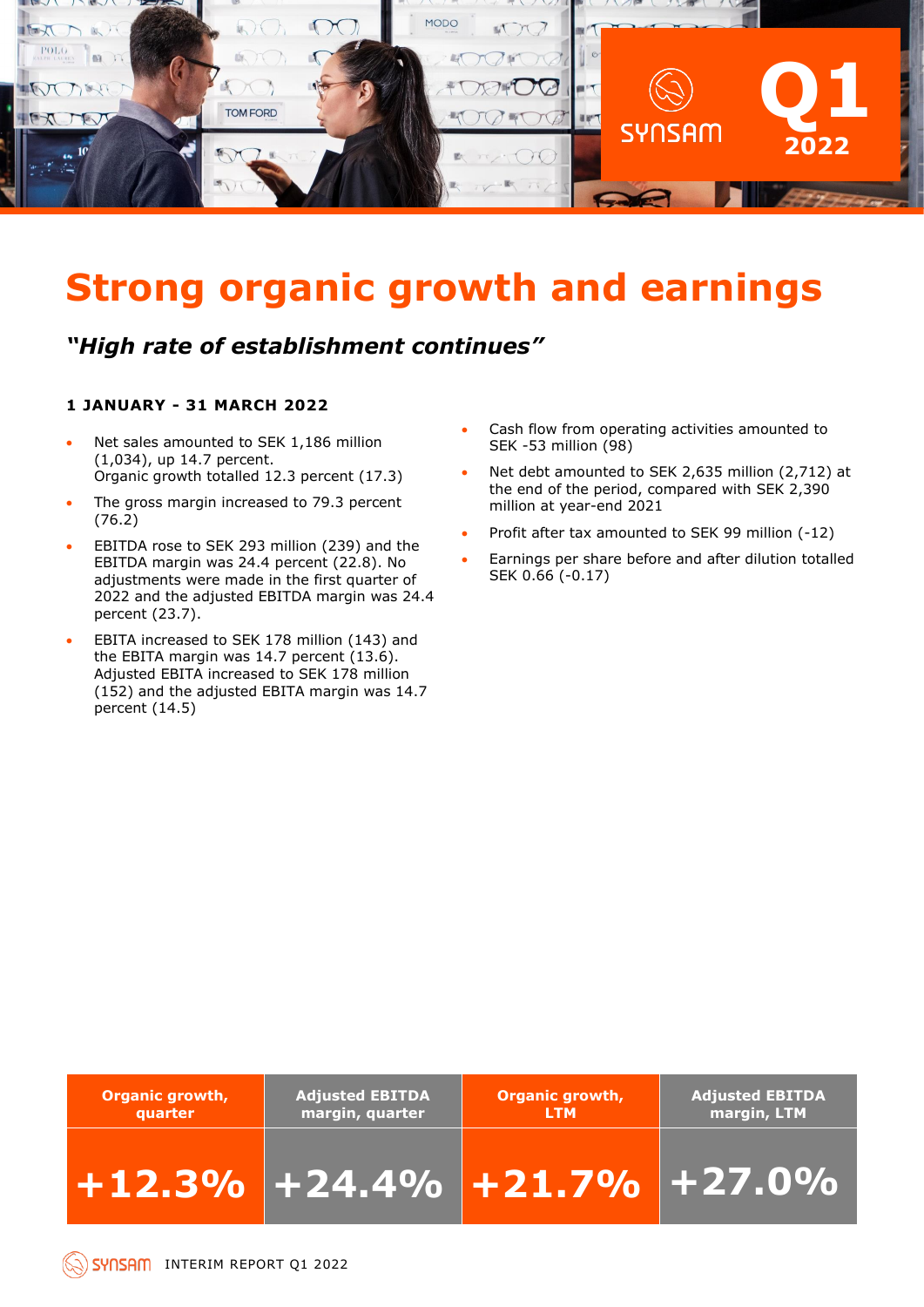### **FINANCIAL PERFORMANCE MEASURES**

|                                                                     |         | Q1      |      | Apr-Mar | Jan-Dec |
|---------------------------------------------------------------------|---------|---------|------|---------|---------|
| <b>MSEK</b>                                                         | 2022    | 2021    | Δ%   | 21/22   | 2021    |
| Net sales                                                           | 1,186   | 1,034   | 14.7 | 4,820   | 4,669   |
| Organic growth, % <sup>1</sup>                                      | 12.3    | 17.3    |      | 21.7    | 23.2    |
| Gross margin, $\%$ <sup>1</sup>                                     | 79.3    | 76.2    |      | 77.4    | 76.7    |
| EBITDA <sup>1</sup>                                                 | 293     | 239     | 22.9 | 1,243   | 1,189   |
| Adjusted EBITDA <sup>1</sup>                                        | 293     | 248     | 18.3 | 1,319   | 1,274   |
| EBITDA margin, % <sup>1</sup>                                       | 24.4    | 22.8    |      | 25.4    | 25.1    |
| Adjusted EBITDA margin, % <sup>1</sup>                              | 24.4    | 23.7    |      | 27.0    | 26.9    |
| EBITA <sup>1</sup>                                                  | 178     | 143     | 24.5 | 808     | 773     |
| Adjusted EBITA <sup>1</sup>                                         | 178     | 152     | 16.9 | 884     | 858     |
| EBITA margin, % <sup>1</sup>                                        | 14.7    | 13.6    |      | 16.5    | 16.3    |
| Adjusted EBITA margin, % <sup>1</sup>                               | 14.7    | 14.5    |      | 18.1    | 18.1    |
| EBIT                                                                | 142     | 107     | 32.0 | 668     | 633     |
| Profit/loss after tax                                               | 99      | $-12$   | n/a  | 162     | 51      |
| Earnings per share before and after dilution, SEK <sup>2</sup>      | 0.66    | $-0.17$ | n/a  | 1.55    | 0.60    |
| Cash flow from operating activities                                 | $-53$   | 98      | n/a  | 828     | 980     |
| Cash flow from operating activities/Adjusted EBITDA, % <sup>1</sup> | $-18.2$ | 39.7    |      | 62.7    | 76.9    |
| Net debt/Adjusted EBITDA <sup>1</sup>                               | n/a     | n/a     |      | 2.00    | 1.88    |

*¹For information on the calculation of these alternative performance measures, refer to pages 28-32.*

*²For information on the change in the number of shares and the average number of shares during the quarter and full year, refer to the section "Other financial information" on page 27.*

### **NET SALES AND ADJUSTED EBITDA MARGIN PER QUARTER<sup>1</sup>**



 $1$  The adjusted EBITDA margin for all quarters starting in 2019 was impacted by the implementation of IFRS 16 Leases. Previous comparative quarters have not been restated.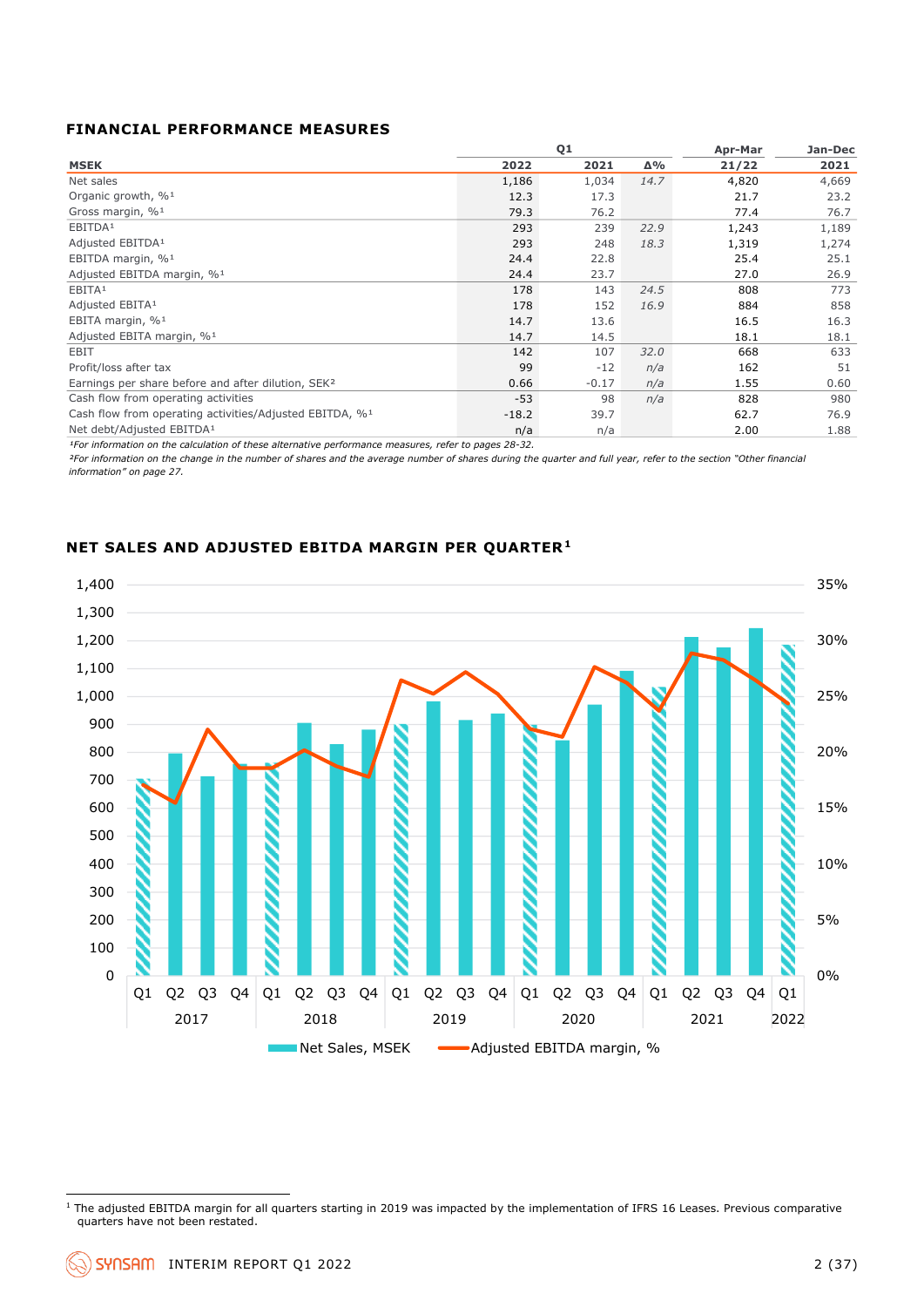## **CEO's comments**

**Strong growth and profitability in an operating environment characterised by uncertainty**

The beginning of 2022 was strong for Synsam. In the first quarter, we reported an increase of 15 percent in net sales, of which 12 percent was organic growth and 8 percent was like-for-like growth. This strengthens our conviction that we are continuing to succeed at creating an attractive customer offering that appeals to the consumer and that helps the Group advance its market position in the Nordics. The market for optical retail and eye health in the Nordics remains highly competitive and it is gratifying to be able to say that our concepts have performed well. The core of our business is the same: offering our customers a quality product at an attractive price, an advantageous eye health offering and a focus on sustainability at every step.

Synsam prioritises growing its operations organically. An important part of the growth strategy is to continuously develop existing store formats and to condense the store network in its existing geographic markets – in Sweden, Norway, Denmark and Finland. Physical stores close to the customer increase availability, which improves the customer experience. Synsam's integrated omni-concept weaves together Synsam's digital and physical sales and service channels to provide the best product and service offering and purchasing and service experience for customers throughout the entire customer journey. Synsam's digital channels on its own and third-party platforms coordinate seamlessly with Synsam's network of stores. Customer focus is the core of our omnichannel strategy. The potential for increased store penetration is considered good and in the first quarter of 2022, nine new stores were opened in the Group, meaning that the increased rate of establishment that started in the fourth quarter of 2021 has been continued.

Opportunities for expansion in the Finnish market were particularly advantageous, which contributed to the establishment of six new stores in the first quarter of 2022 from a base of 37 stores operating at the end of 2021. This is considered a strong store expansion for a single quarter. Synsam remains committed to its goal of opening 90 new directly owned stores within a three-year period, and the assessment is that nine to 12 stores will open during the second quarter of 2022.

### **QUICKLY GROWING SUBSCRIPTION SERVICE**

Sales of Synsam's quickly growing spectacles subscription service, Synsam Lifestyle™, grew 18 percent in the first quarter compared with the yearearlier period, and at the end of the quarter there were approximately 419,000 active customers in Synsam Lifestyle™. The offering continues to be a powerful driving force behind the company's sales, growth and profitability, while the transactions enable an ongoing interaction with customers that increases customer value and add-on sales. I would go so far as to say that subscription transactions are an even more attractive option, and are better suited to their purpose, during times of greater economic uncertainty since the concept provides security for customers who would like to have control over their monthly expenses. Subscriptions for spectacles also meet a basic medical need. The subscription format is constantly being developed to attract new customers and take specific customer groups' preferences into account. The next generation, Lifestyle 5.0, will launch in summer 2022.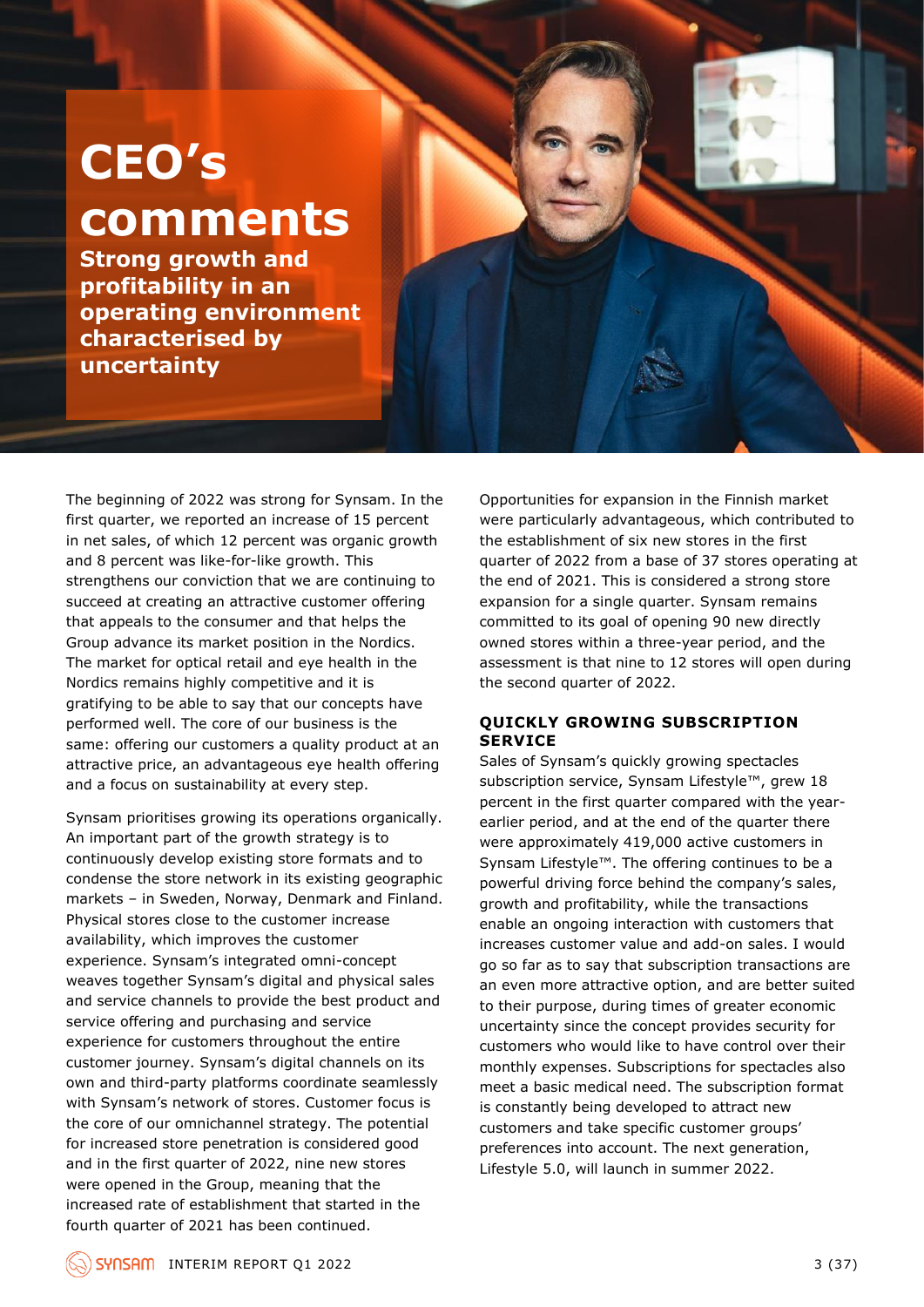### **FOCUS ON INNOVATION AND A SUSTAINABLE BUSINESS**

On 17 August, Synsam will open its own production unit and innovation centre in Östersund. Work to complete the factory to start test production in the spring and employee recruitment ramped up during the quarter, which had an impact of SEK 2 million on earnings for the quarter. The total investment in the facility is expected to amount to SEK 100 million over a five-year period. Strategic investments in the quarter amounted to SEK 12 million, the majority of which comprise investments in this facility. Bringing production of the company's own House Brand spectacles to Sweden will shorten production lead times and increase our ability to influence and change the product offering. Establishing own production will also increase Synsam's control over the entire value chain and reduce its dependence on external suppliers. In addition to creating a better range and a more appealing offering for customers, local production is an important part of Synsam's sustainability strategy. The facility will be operated with a focus on sustainable production and product design and with a closed-loop approach which, in combination with an increased number of customers in Synsam Lifestyle™, will result in even more spectacles and frames being reused, thereby strengthening Synsam's Recycling Outlets and enabling continued expansion.

It is fantastic to see how Synsam's Recycling Outlets have both broadened Synsam's target group and strengthened the offering, primarily within in lower price points, as well as how well the new stores have performed. The concept was launched in Denmark during the quarter while two additional stores were established in Sweden and two in Finland. This means that we had a total of 14 Synsam Recycling Outlets at the end of the quarter.

### **FOCUS ON GROWTH WITH RETAINED PROFITABILITY**

Synsam reported a high level of sales growth and an improved profitability trend in the first quarter of

2022. Earnings before depreciation and amortisation (EBITDA) increased by 23 percent to SEK 293 million during the quarter and earnings after depreciation of tangible non-current assets (EBITA) increased by approximately 24 percent. Reporting a high level of organic growth in combination with a significant improvement in earnings in a quarter where the market was characterised by cost inflation as well as transportation and purchasing challenges is something I'm proud of. Developments in Ukraine and the geopolitical uncertainty created by the war affect all of us every day, but Synsam's operations have not yet been affected by the conflict, either directly or indirectly. To ensure an acceptable level of service for our customers and to be prepared for any interruptions to deliveries, we have increased our buffer inventory. Synsam's own production unit and innovation centre in Östersund will also reduce the risk of any future delivery interruptions. The rising inflation around the world has not yet had a material impact on Synsam, but we are prepared to respond to ensure profitability if that should change. Operating costs for the quarter, however, increased compared with the year-earlier period, due in part to investments in increased optician capacity, increased energy costs with an impact of SEK 5 million, and the establishment of new stores as well as our production unit and innovation centre in Östersund.

Synsam has high ambitions for future growth and profitability. The goal over the medium term is to post organic growth of 8 to 12 percent, with an adjusted EBITDA margin of 25 percent or higher. Our focus is on growth and taking advantage of the opportunities for expansion we see in the market while retaining good profitability. By investing and prioritising growth, we contribute to developing the leading lifestyle company within optical retail and eye health in the Nordic region.

Håkan Lundstedt President and CEO

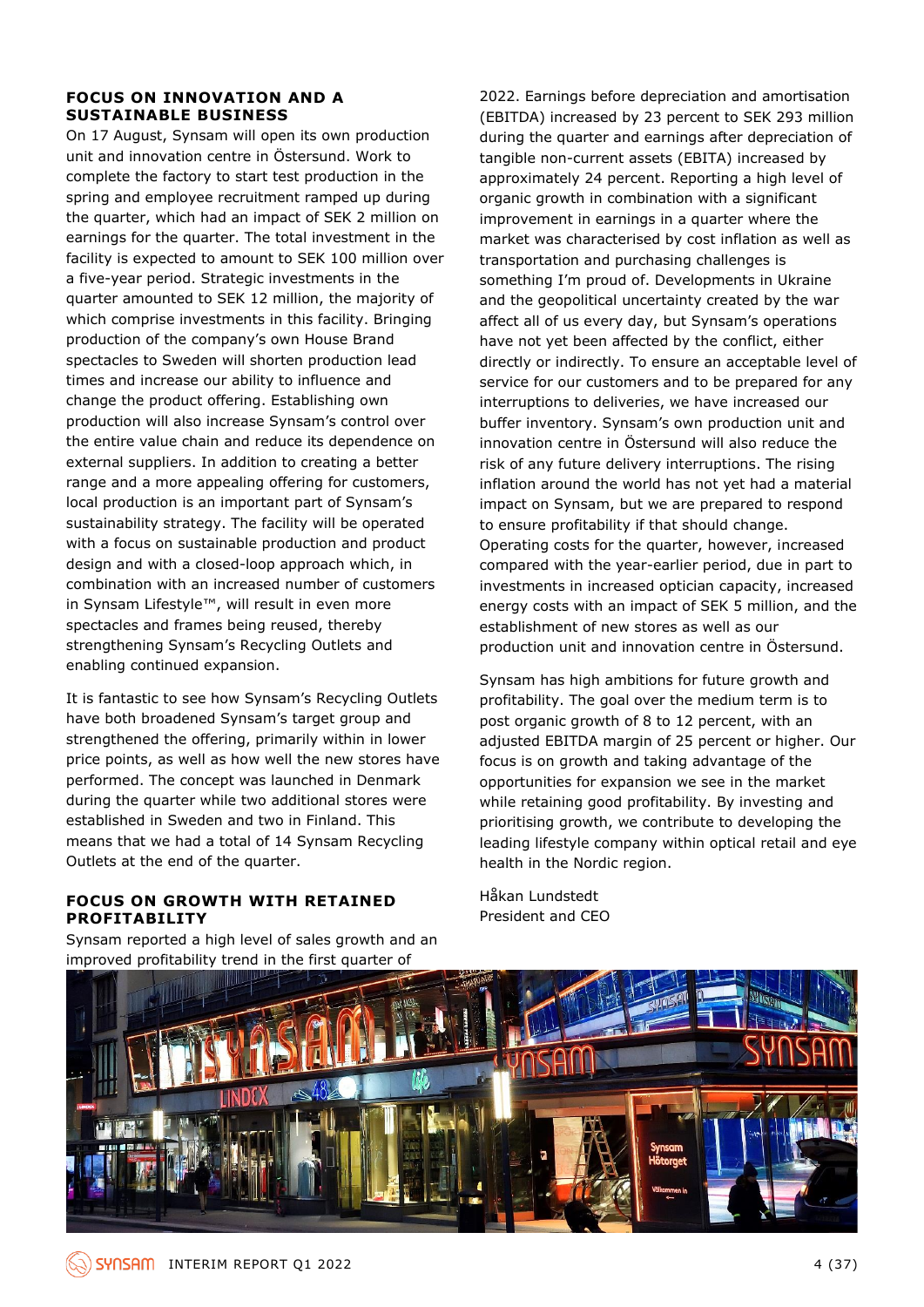## **Financial performance**

### **Group net sales**

### **1 JANUARY - 31 MARCH 2022**

Net sales increased 14.7 percent to SEK 1,186 million (1,034). Organic growth amounted to 12.3 percent (17.3) and like-for-like growth to 8.1 percent (14.3). Acquisitions are deemed to have had a net effect of SEK 2 million (3) on sales, corresponding to 0.2 percentage points (0.3). Currency translation effects had a positive impact of SEK 29 million (-22) on net sales, corresponding to 2.8 percentage points  $(-2.4)$ .

The active customer base for the Synsam Lifestyle™ subscription service increased 36 percent to 419 thousand customers (308 thousand) compared with the year-earlier period and increased 7 percent compared with year-end 2021. "Synsam Group's quarterly churn rate, Synsam Lifestyle™" is a measure used to express the share of customers who terminated their spectacles subscriptions. The churn rate for the first quarter was 2.20 percent (1.87) The annual churn rate for 2021 was 9.33 percent.

Net sales from spectacles subscriptions amounted to SEK 580 million (491), with all segments contributing to this increase.

Net sales from Synsam Group's contact lens subscriptions in the first quarter of 2022 increased to SEK 46 million (33), corresponding to 39 percent, with an active customer base of 107 thousand customers (75 thousand) on 31 March 2022, an increase of 41 percent (99 thousand customers on 31 December 2021).

Synsam Group's net sales online increased to SEK 29 million (23) for the first quarter of 2022, corresponding to 27 percent.

### **Total net sales**

External net sales per segment and Other and central functions

|                        |       | Jan-Dec |            |       |
|------------------------|-------|---------|------------|-------|
| <b>Breakdown, MSEK</b> | 2022  | 2021    | $\Delta\%$ | 2021  |
| Synsam Sweden          | 561   | 508     | 10.4       | 2,266 |
| Synsam Denmark         | 257   | 216     | 18.8       | 1,018 |
| Synsam Norway          | 257   | 231     | 11.3       | 1,020 |
| Synsam Finland         | 81    | 58      | 41.1       | 266   |
| Other and central      |       |         |            |       |
| functions              | 30    | 21      | 40.2       | 98    |
| Group, total           | 1,186 | 1,034   | 14.7       | 4,669 |

#### **Like-for-like growth<sup>1</sup>**

| $\frac{O}{O}$                                                                        |    | Sweden Denmark Norway |      | <b>Finland</b> | Group |
|--------------------------------------------------------------------------------------|----|-----------------------|------|----------------|-------|
| Jan-Mar 2022                                                                         | 68 | 14.4                  | -3.1 | 99             | 8.1   |
| <sup>1</sup> For information on the calculation of alternative performance measures, |    |                       |      |                |       |
| refer to pages 28-32.                                                                |    |                       |      |                |       |

**Share of net sales per segment and Other and central functions during the quarter**











■ Synsam Lifestyle™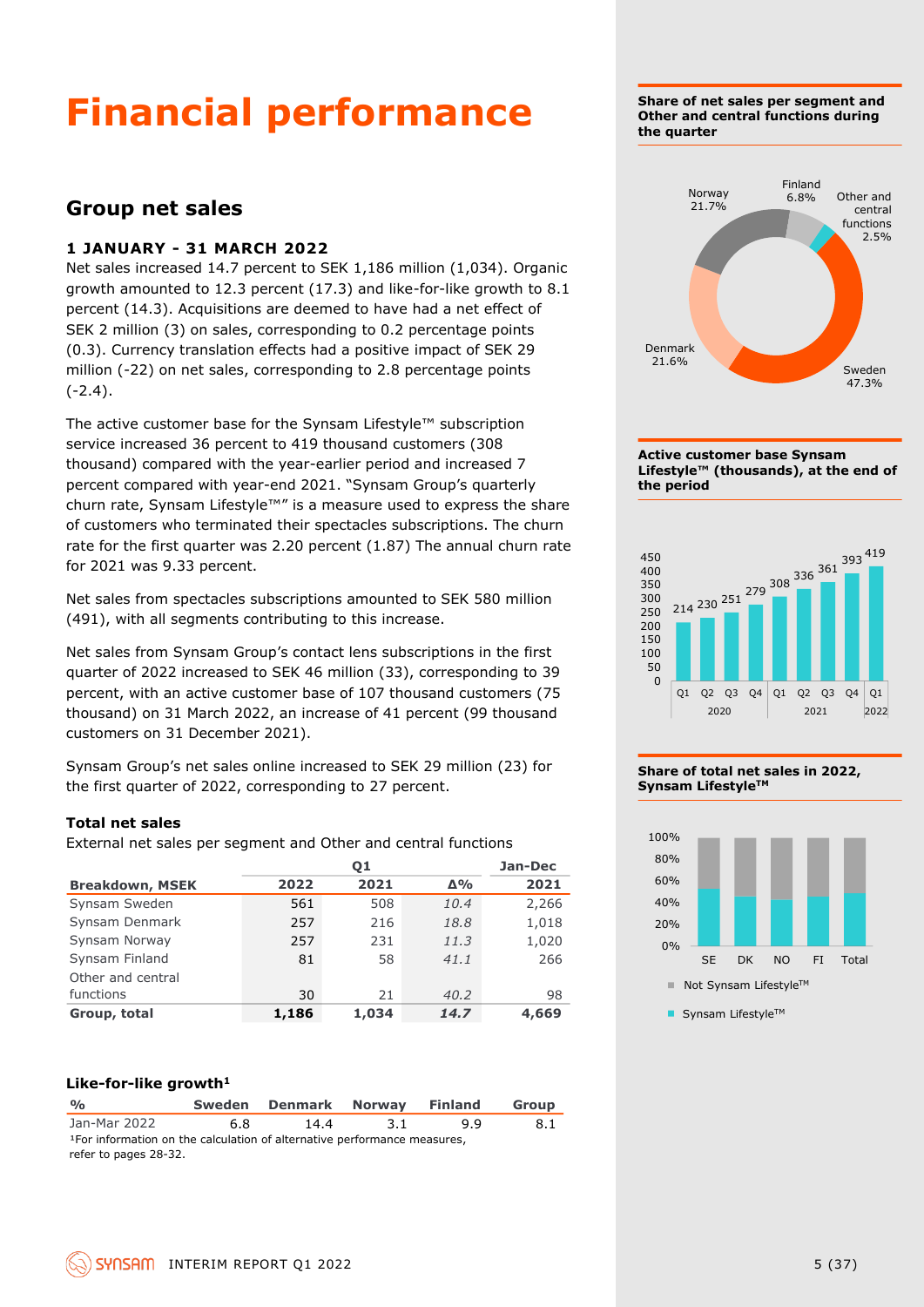### **Growth<sup>1</sup>**

|                     | 01            |             |
|---------------------|---------------|-------------|
| 2022                | $\frac{0}{0}$ | <b>MSEK</b> |
| Organic growth      | 12.3          | 128         |
| Acquisitions        | 0.2           | 2           |
| Currency            | 2.8           | 29          |
| Franchise           | $-0.6$        | -6          |
| <b>Total growth</b> | 14.7          | 152         |

<sup>1</sup> For information on the calculation of alternative performance measures, refer to pages 28-32.

### **Group earnings**

### **1 JANUARY - 31 MARCH 2022**

#### **EBIT before depreciation and amortisation of tangible and intangible non-current assets (EBITDA)**

EBITDA rose to SEK 293 million (239), corresponding to an EBITDA margin of 24.4 percent (22.8). Adjusted EBITDA rose to SEK 293 million (248) and the adjusted EBITDA margin was 24.4 percent (23.7). There were no items affecting comparability for the quarter. In the year-earlier period, items affecting comparability amounted to SEK 9 million and were attributable to costs pertaining to the company's IPO. Preparations for Synsam Group's production and innovation centre in Östersund had a negative effect of SEK 2 million (1) on EBITDA.

### **Gross profit**

The gross margin for the first quarter increased compared with the year-earlier period to 79.3 percent (76.2). The improvement is due to an increased share of extended Synsam Lifestyle™ subscriptions and advantageous supplier negotiations.

### **EBIT before amortisation of intangible non-current assets (EBITA)**

EBITA increased to SEK 178 million (143) and the EBITA margin was 14.7 percent (13.6). No adjustments were made in the first quarter of 2022, and adjusted EBITA increased to SEK 178 million (152) and the adjusted EBITA margin was 14.7 percent (14.5).

### **Additional earnings information**

EBIT increased SEK 34 million during the quarter to SEK 142 million (107). Earnings were positively impacted by increased sales from Synsam's comprehensive offering including its attractive store concepts, own House Brands, digital solutions and Synsam Lifestyle™ subscriptions as well as an increased gross margin. These effects were, to an extent, counteracted by increased operating expenses (for example, increased energy costs of SEK 5 million in the first quarter compared with the year-earlier period).

Profit after financial items amounted to SEK 129 million (3) and profit after tax to SEK 99 million (-12). In conjunction with the company's IPO during the fourth quarter of 2021, previous shareholder loans were converted to equity. The Group's earnings have therefore not been charged with interest on shareholder loans after the completed conversion. Interest expenses for shareholder loans amounted to SEK 88 million for the first quarter of 2021.

Exchange rate changes had a positive impact of SEK 26 million on net financial items for the first quarter, compared with a positive impact of SEK 41 million in the year-earlier period. The Group recognises

#### **Organic growth (%) per quarter<sup>1</sup>**



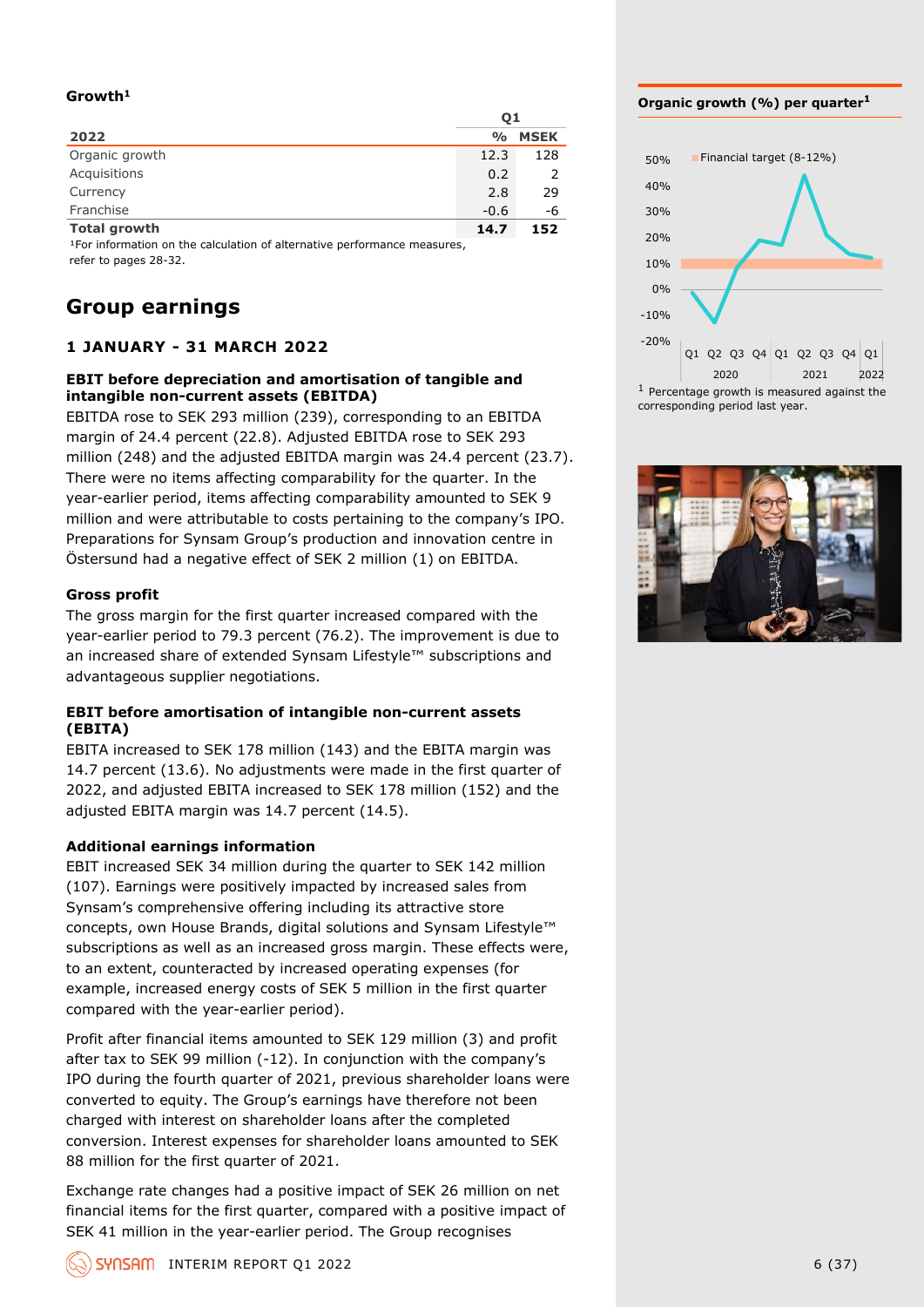exchange rate adjustments related to accounts receivable and accounts payable under net financial items. In the first quarter, these items amounted to SEK -1 million (-3) and were included in the above explained exchange rate changes of a total amount of SEK 26 million (41). Interest income from Synsam Lifestyle™ amounted to SEK 25 million (23) for the period and credit costs linked to Synsam Lifestyle™ totalled SEK 40 million (32). Interest expenses (including costs associated with raising loans) from bank loans amounted to SEK 16 million (38) and interest expenses linked to lease liabilities totalled SEK 10 million (10).

|                                          |        | Q1     |         | Jan-Dec |
|------------------------------------------|--------|--------|---------|---------|
| <b>MSEK</b>                              | 2022   | 2021   | Δ%      | 2021    |
| <b>EBITDA per segment</b>                |        |        |         |         |
| Synsam Sweden                            | 152    | 168    | $-9.6$  | 758     |
| Synsam Denmark                           | 61     | 48     | 25.9    | 280     |
| Synsam Norway                            | 52     | 54     | $-4.6$  | 274     |
| Synsam Finland                           | 8      | 9      | $-15.0$ | 37      |
| Other and central functions <sup>1</sup> | 21     | $-41$  | 152.7   | $-161$  |
| <b>Total EBITDA</b>                      | 293    | 239    | 22.9    | 1,189   |
| Depreciation of tangible non-            |        |        |         |         |
| current assets                           | $-116$ | -96    |         | $-416$  |
| <b>Total EBITA</b>                       | 178    | 143    | 24.5    | 773     |
| Amortisation of intangible non-          |        |        |         |         |
| current assets                           | $-36$  | $-35$  |         | $-140$  |
| <b>EBIT</b>                              | 142    | 107    | 32.0    | 633     |
| Net financial items                      | $-13$  | $-104$ |         | $-470$  |
| <b>Profit/loss before tax</b>            | 129    | 3      |         | 163     |
| Income tax (expense)                     | $-30$  | $-15$  |         | $-112$  |
| PROFIT/LOSS FOR THE PERIOD               | 99     | $-12$  |         | 51      |

<sup>1</sup>Includes items affecting comparability of SEK - million (9) for the quarter and SEK 85 million for the full year 2021.





35%

#### **Earnings per share per quarter, SEK**



 $1$  The adjusted EBITDA margin for all quarters starting in 2019 was impacted by the implementation of IFRS 16 Leases. Previous comparative quarters have not been restated.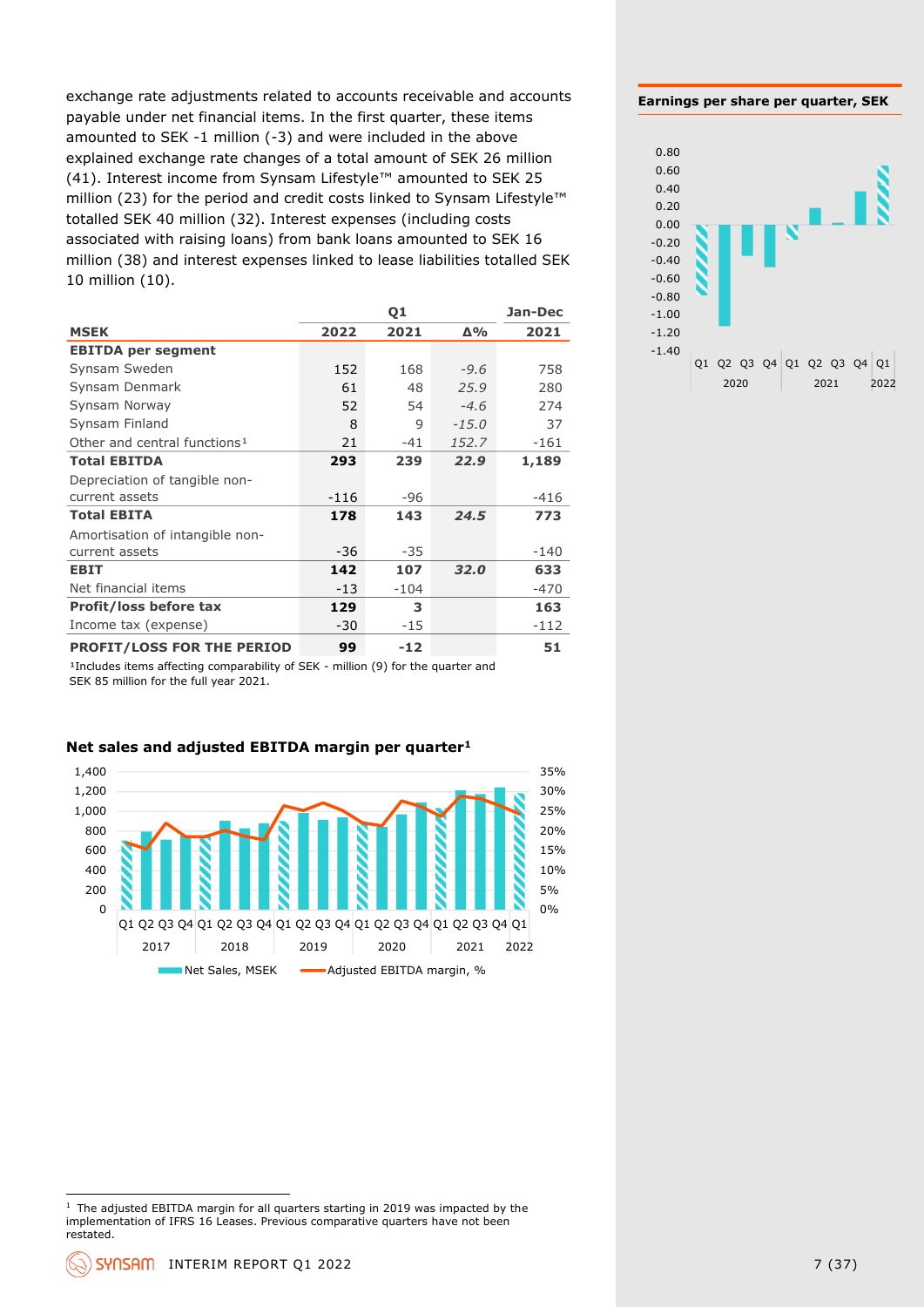### **Synsam Group's quarterly churn rate**

Synsam Group's quarterly churn rate, Synsam Lifestyle™ is a measure used to express the share of customers who terminated their spectacles subscriptions. This measure is calculated as the number of customers in Synsam Group who terminated their Lifestyle subscriptions during the quarter divided by the active customer base in Synsam Group at the beginning of the quarter. For definitions, refer to pages 33–35. The churn rate for the first quarter was 2.20 percent (1.87) The annual churn rate for 2021 was 9.33 percent. The churn rate has been stable for the past nine quarters.

### **Cash flow**

### **OPERATING ACTIVITIES**

Cash flow from operating activities amounted to SEK -53 million (98) for the first quarter. Income taxes paid totalled SEK -90 million (-54) for the quarter.

The increase in inventories is a result of the Group's expansion, advance purchasing ahead of the spring and summer seasons, and increased buffer inventory. The increase in operating receivables pertains mainly to receivables from suppliers consisting of bonus payments and marketing support due to increased volumes.

### **INVESTING ACTIVITIES**

Investments in tangible and intangible non-current assets amounted to SEK 95 million (41) for the first quarter (refer to "Other financial information" on page 26).

### **FINANCING ACTIVITIES**

Cash and cash equivalents totalled SEK 560 million (615) at the end of the first quarter and SEK 755 million on 31 December 2021. The existing bank loans, which were raised in connection with the Group's refinancing during the fourth quarter of 2021, are payable in full upon maturity and run for three and five years, respectively. No new bank loans were raised and no repayments took place during the first quarter of 2022. Payments of SEK 210 million were made in the same period in 2021.

**Synsam Group's quarterly churn rate - Synsam LifestyleTM**

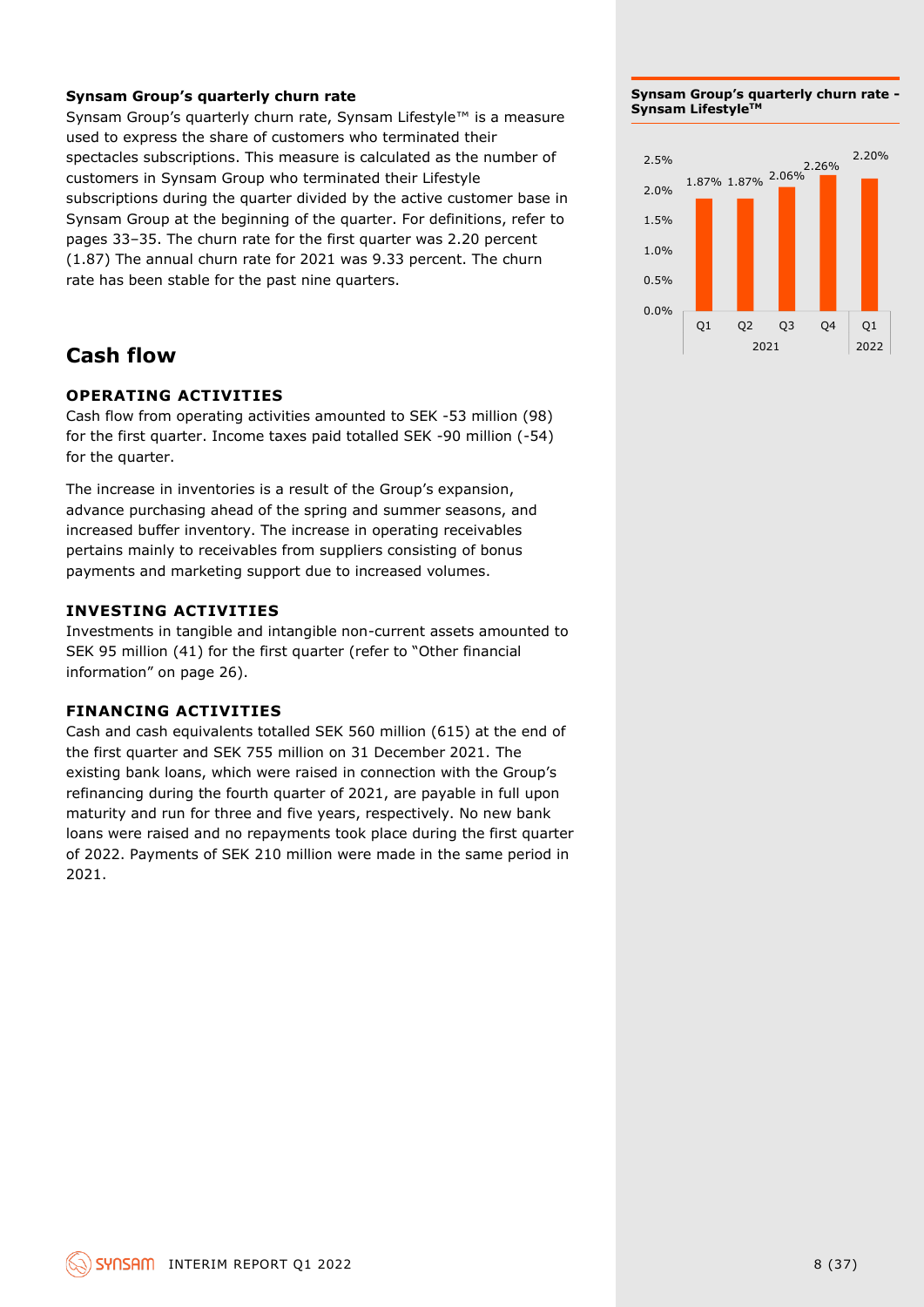### **Financial position**

Loans from financial institutions amounted to SEK 2,425 million (2,707) at the end of the quarter, compared with SEK 2,416 million at year-end 2021. Currency effects had a negative impact on loans from financial institutions during the quarter. Unutilised credit lines amounted to SEK 940 million (260) at the end of the quarter and at the end of 2021. Lease liabilities totalled SEK 752 million (597) at the end of the first quarter of 2022, compared with SEK 710 million on 31 December 2021. Net debt totalled SEK 2,635 million (2,712) at the end of the quarter and SEK 2,390 million at the end of the year.

### **Acquisitions and establishments**

### **FIRST QUARTER**

Nine directly owned stores were opened during the first quarter.

Synsam Sweden opened two Synsam Recycling Outlets: one in Stockholm and one in Lund.

Synsam Denmark opened a Synsam Recycling Outlet in Odense.

Synsam Finland opened a Megastore in Esbo and two Synsam Recycling Outlets: one in Turku and one in Helsinki. Synsam Finland also opened three regular stores in Helsinki, Mikkeli and Rovaniemi.

No changes were made to the store portfolios in the other segments during the quarter.

### **Number of stores and omniconcept**

The total number of stores at the end of the quarter was 509 (484), of which 476 (446) were directly owned stores.

Synsam has created an integrated omni-concept that weaves together Synsam's digital and physical sales and service channels to provide the best product and service offering and purchasing and service experience for customers.

### **Important events during the year<sup>1</sup>**

### **FIRST QUARTER**

- Synsam's expansion continued during the quarter and the first Synsam Recycling Outlet was opened by Synsam Denmark in February. Synsam Sweden also opened two Synsam Recycling Outlets. A Megastore, two Synsam Recycling Outlets and three regular stores opened in Finland during the quarter.
- Preparations ahead of the production start at Synsam Group's production and innovation centre ramped up during the first quarter of 2022.
- Synsam was named Sweden's most sustainable brand in optical retail for the fourth consecutive year.
- The omicron variant that appeared at the end of 2021 had an impact on operations in early 2022, specifically in terms of the capacity of available opticians.

## **Performance per segment**

Synsam Group comprises four segments: Sweden, Denmark, Norway and Finland. The segments include the sales derived from the various geographic markets, excluding sales that belong to Other and central functions, and the costs directly attributable to these sales. Certain costs are decided at the Group level and are therefore not included in the individual segments, including certain marketing expenses and other central activities and functions, such as the treasury, finance and IT functions.

These costs are recognised in Other and central functions. Net sales from external customers come from sales of goods (primarily sales of spectacles, sunglasses and contact lenses) as well as eye examinations (services) and revenue from Synsam Lifestyle™. Net sales in the segments are also specifically monitored for Synsam Lifestyle™.

 $1$  Refer to page 15 for events after the end of the period.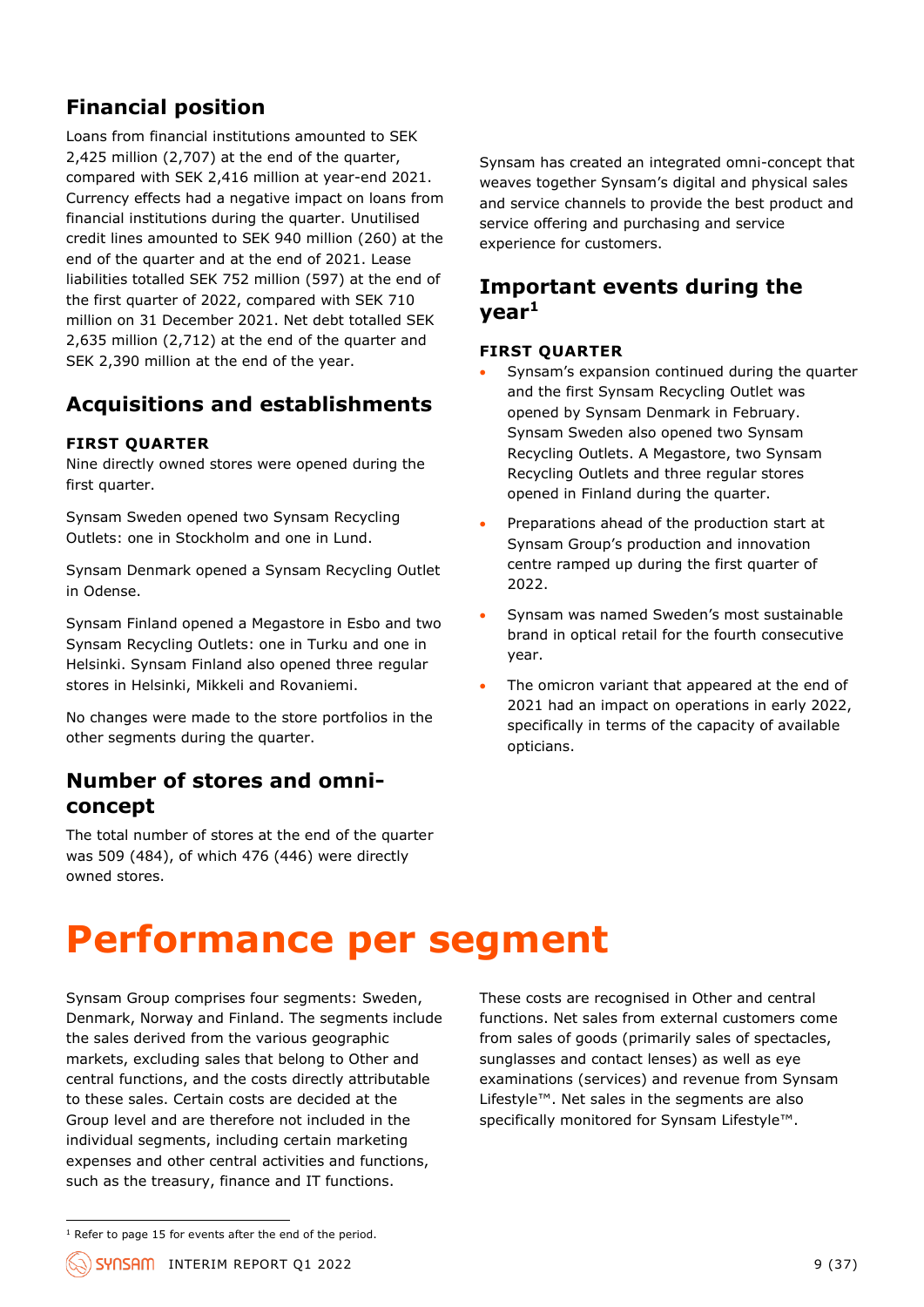### **Synsam Sweden**

Synsam has a strong brand and market position in Sweden, which was further strengthened during the first quarter of 2022. This increase in sales was a result of Synsam's comprehensive offering including its attractive store concepts, own House Brands, digital solutions and Synsam Lifestyle™ subscriptions. An increase in the number of new stores also contributed to growth. Two Recycling Outlets were established in the first quarter: one in Lund and one on Götgatan in Stockholm. In combination with new stores in 2021, this has entailed an increase in costs relative to sales. The omicron variant of Covid-19 had an impact on operations in early 2022, for example in the form of reduced optician capacity. Extra initiatives were taken to ensure availability for customers, which led to increased costs in the beginning of the quarter. Recruitment was also carried out to manage the expected increase in demand.

Marketing initiatives also increased in order to drive sales in the short and long term. The increase in energy costs in the first quarter of 2022 compared with the year-earlier period was just over SEK 2 million.

During the first quarter, the churn rate for Synsam Lifestyle™ amounted to 1.91 percent (1.93).

Net sales for the quarter increased 10.4 percent. Organic growth amounted to 10.6 percent (15.6) and like-for-like growth to 6.8 percent (10.9). EBITDA and adjusted EBITDA totalled SEK 152 million (168).

| Growth              | 01            |             |
|---------------------|---------------|-------------|
| 2022                | $\frac{0}{0}$ | <b>MSEK</b> |
| Organic growth      | 10.6          | 54          |
| Acquisitions        |               |             |
| Currency            |               |             |
| Franchise           | $-0.2$        | -1          |
| <b>Total growth</b> | 10.4          | 53          |

|                                              |           | Q <sub>1</sub> |            |           | Jan-Dec   |
|----------------------------------------------|-----------|----------------|------------|-----------|-----------|
| <b>MSEK</b>                                  | 2022      | 2021           | $\Delta\%$ | 21/22     | 2021      |
| Net sales, Synsam Lifestyle™                 | 298       | 265            |            | 1,152     | 1,120     |
| Net sales, other                             | 263       | 243            |            | 1,166     | 1,146     |
| Net sales, external                          | 561       | 508            | 10.4       | 2,318     | 2,266     |
| Organic growth, %                            | 10.6      | 15.6           |            | 22.8      | 24.5      |
| Gross profit                                 | 444       | 408            | 8.7        | 1,827     | 1,792     |
| Gross margin, %                              | 78.5      | 79.9           |            | 78.3      | 78.6      |
| <b>EBITDA</b>                                | 152       | 168            | $-9.6$     | 742       | 758       |
| <b>Adjusted EBITDA</b>                       | 152       | 168            | $-9.6$     | 742       | 758       |
| EBITDA margin, %                             | 26.9      | 32.9           |            | 31.8      | 33.3      |
| Adjusted EBITDA margin, %                    | 26.9      | 32.9           |            | 31.8      | 33.3      |
| Number of stores/of which, directly<br>owned | 231 / 203 | 219/192        |            | 231 / 203 | 229 / 201 |



#### **Net sales and adjusted EBITDA margin**

#### **Number of stores per quarter Sweden**



 $\blacksquare$  Directly owned  $\blacksquare$  Franchise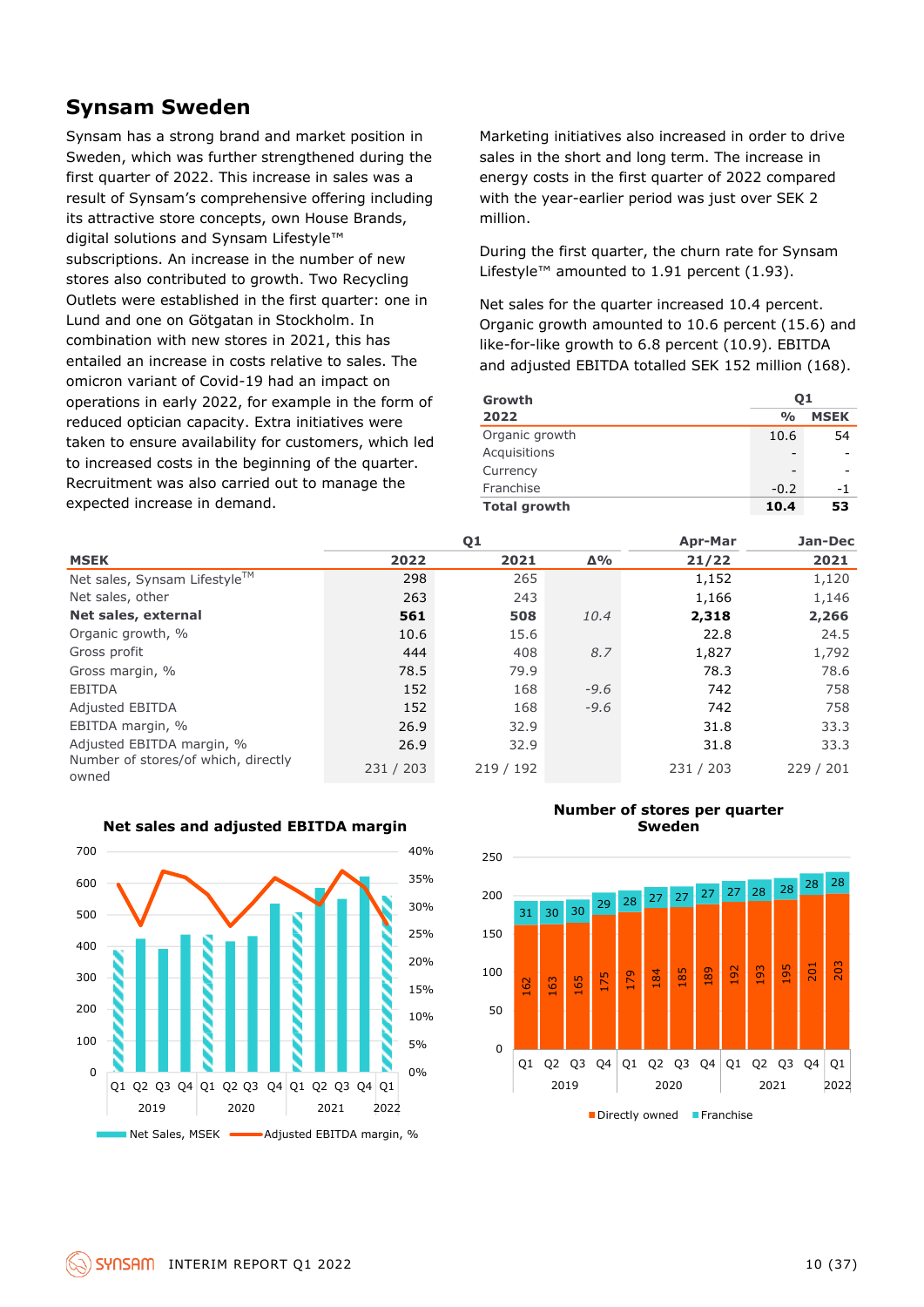### **Synsam Denmark**

Synsam's brand and market position in Denmark was further strengthened during the first quarter of 2022, despite a high level of competition in the market. This increase in sales was a result of Synsam's comprehensive offering including its attractive store concepts, own House Brands, digital solutions and Synsam Lifestyle™ subscriptions. An increase in the number of new stores also contributed to growth. Denmark's first Recycling Outlet was established in Odense in the first quarter. The increase in energy costs in the first quarter of 2022 compared with the year-earlier period was just over SEK 1 million.

During the first quarter, the churn rate for Synsam Lifestyle™ amounted to 3.30 percent (1.29)

Net sales for the quarter increased 18.8 percent. Organic growth was positive and amounted to 16.8 percent (1.5). Like-for-like growth was also positive and amounted to 14.4 percent (1.5) for the quarter. DKK currency effects had a positive impact of SEK 9 million (-11) on net sales in the quarter. EBITDA and adjusted EBITDA increased to SEK 61 million (48).

| Growth<br>2022      | 01<br>$\frac{0}{0}$ | <b>MSEK</b> |
|---------------------|---------------------|-------------|
| Organic growth      | 16.8                | 36          |
| Acquisitions        | -                   |             |
| Currency            | 4.1                 | 9           |
| Franchise           | $-2.1$              | -5          |
| <b>Total growth</b> | 18.8                | 41          |

|                                              |         | Q1      |            | <b>Apr-Mar</b> | Jan-Dec   |
|----------------------------------------------|---------|---------|------------|----------------|-----------|
| <b>MSEK</b>                                  | 2022    | 2021    | $\Delta\%$ | 21/22          | 2021      |
| Net sales, Synsam Lifestyle™                 | 118     | 94      |            | 454            | 430       |
| Net sales, other                             | 139     | 122     |            | 605            | 589       |
| Net sales, external                          | 257     | 216     | 18.8       | 1,059          | 1,018     |
| Organic growth, %                            | 16.8    | 1.5     |            | 16.8           | 13.2      |
| Gross profit                                 | 197     | 163     | 20.8       | 800            | 766       |
| Gross margin, %                              | 76.6    | 75.2    |            | 75.4           | 75.0      |
| <b>EBITDA</b>                                | 61      | 48      | 25.9       | 293            | 280       |
| <b>Adjusted EBITDA</b>                       | 61      | 48      | 25.9       | 293            | 280       |
| EBITDA margin, %                             | 23.7    | 22.3    |            | 27.6           | 27.5      |
| Adjusted EBITDA margin, %                    | 23.7    | 22.3    |            | 27.6           | 27.5      |
| Number of stores/of which, directly<br>owned | 116/113 | 120/111 |            | 116 / 113      | 115 / 112 |



### **Net sales and adjusted EBITDA margin**

#### **Number of stores per quarter Denmark**

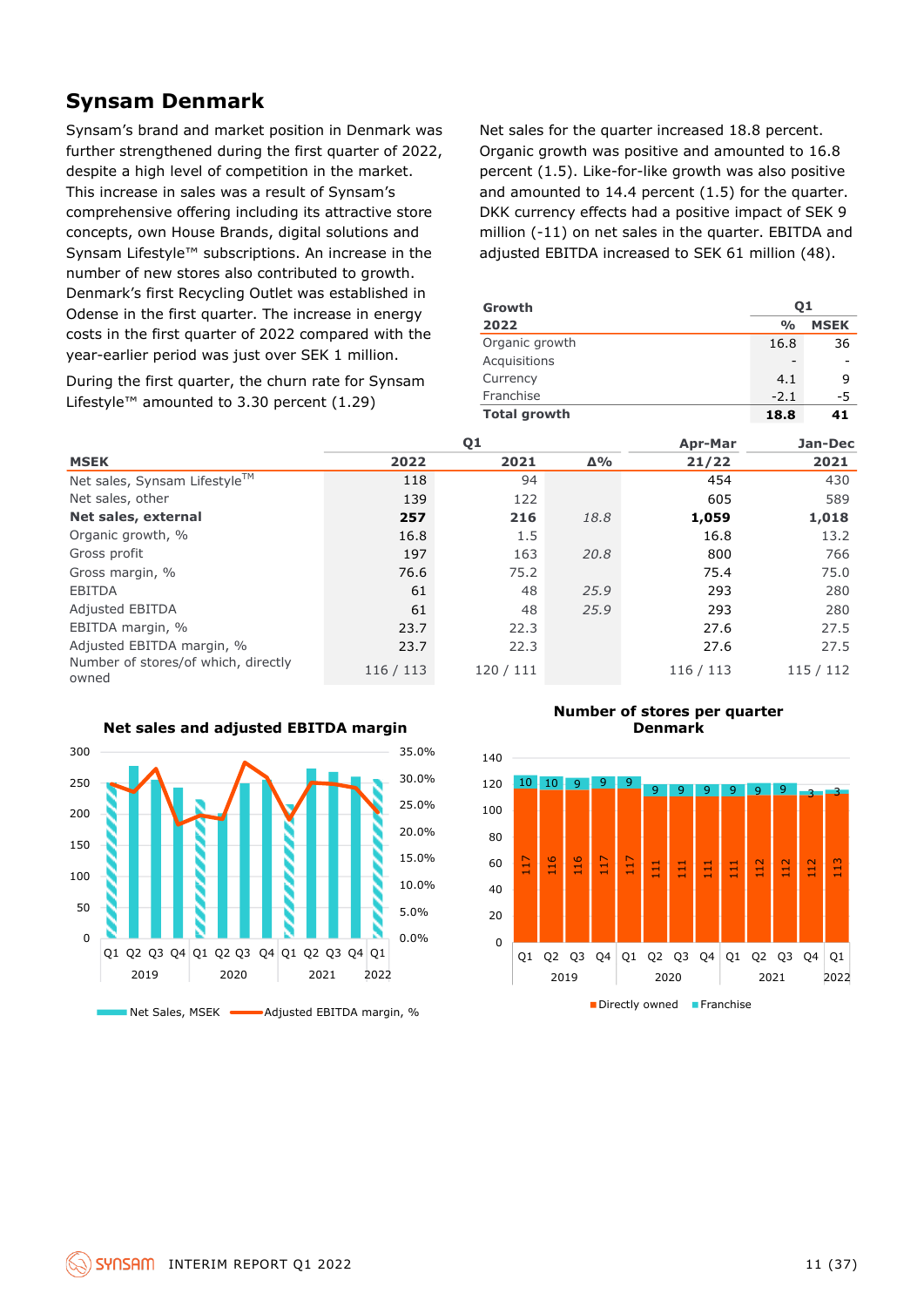### **Synsam Norway**

After a very strong growth in 2021, organic growth in the first quarter of 2022 declined. The share of total sales attributable to Synsam Lifestyle™ continued to increase during the quarter. The omicron variant of Covid-19 had an impact on operations in early 2022, for example in the form of reduced optician capacity. Extra initiatives were taken to ensure availability for customers, which led to increased costs in the beginning of the quarter. No new stores were opened during the quarter. The increase in energy costs in the first quarter of 2022 compared with the yearearlier period was just over SEK 1 million. Management underwent changes during the quarter, as the Managing Director of Synsam Norway left his position and was replaced by an acting Managing Director.

During the first quarter, the churn rate for Synsam Lifestyle™ amounted to 2.05 percent (2.37)

Net sales for the quarter increased 11.3 percent. Organic growth amounted to 4.1 percent (34.5) and like-for-like growth for the quarter was also positive at 3.1 percent (32.3). NOK currency effects had a positive impact of SEK 17 million (-8) on net sales in the quarter. EBITDA and adjusted EBITDA amounted to SEK 52 million (54).

| Growth              | 01            |             |
|---------------------|---------------|-------------|
| 2022                | $\frac{0}{0}$ | <b>MSEK</b> |
| Organic growth      | 4.1           |             |
| Acquisitions        | -             |             |
| Currency            | 7.4           | 17          |
| Franchise           | $-0.1$        | 0           |
| <b>Total growth</b> | 11.3          | 26          |

|                                              | Q <sub>1</sub> |           |            | <b>Apr-Mar</b> | Jan-Dec   |
|----------------------------------------------|----------------|-----------|------------|----------------|-----------|
| <b>MSEK</b>                                  | 2022           | 2021      | $\Delta\%$ | 21/22          | 2021      |
| Net sales, Synsam Lifestyle™                 | 111            | 96        |            | 424            | 409       |
| Net sales, other                             | 146            | 135       |            | 623            | 611       |
| Net sales, external                          | 257            | 231       | 11.3       | 1,046          | 1,020     |
| Organic growth, %                            | 4.1            | 34.5      |            | 17.6           | 25.1      |
| Gross profit                                 | 197            | 178       | 10.6       | 789            | 770       |
| Gross margin, %                              | 76.1           | 76.8      |            | 75.2           | 75.3      |
| <b>EBITDA</b>                                | 52             | 54        | $-4.6$     | 272            | 274       |
| <b>Adjusted EBITDA</b>                       | 52             | 54        | $-4.6$     | 272            | 274       |
| EBITDA margin, %                             | 20.0           | 23.4      |            | 25.9           | 26.8      |
| Adjusted EBITDA margin, %                    | 20.0           | 23.4      |            | 25.9           | 26.8      |
| Number of stores/of which, directly<br>owned | 112 / 110      | 110 / 108 |            | 112 / 110      | 112 / 110 |



**Net sales and adjusted EBITDA margin**

**Number of stores per quarter Norway**

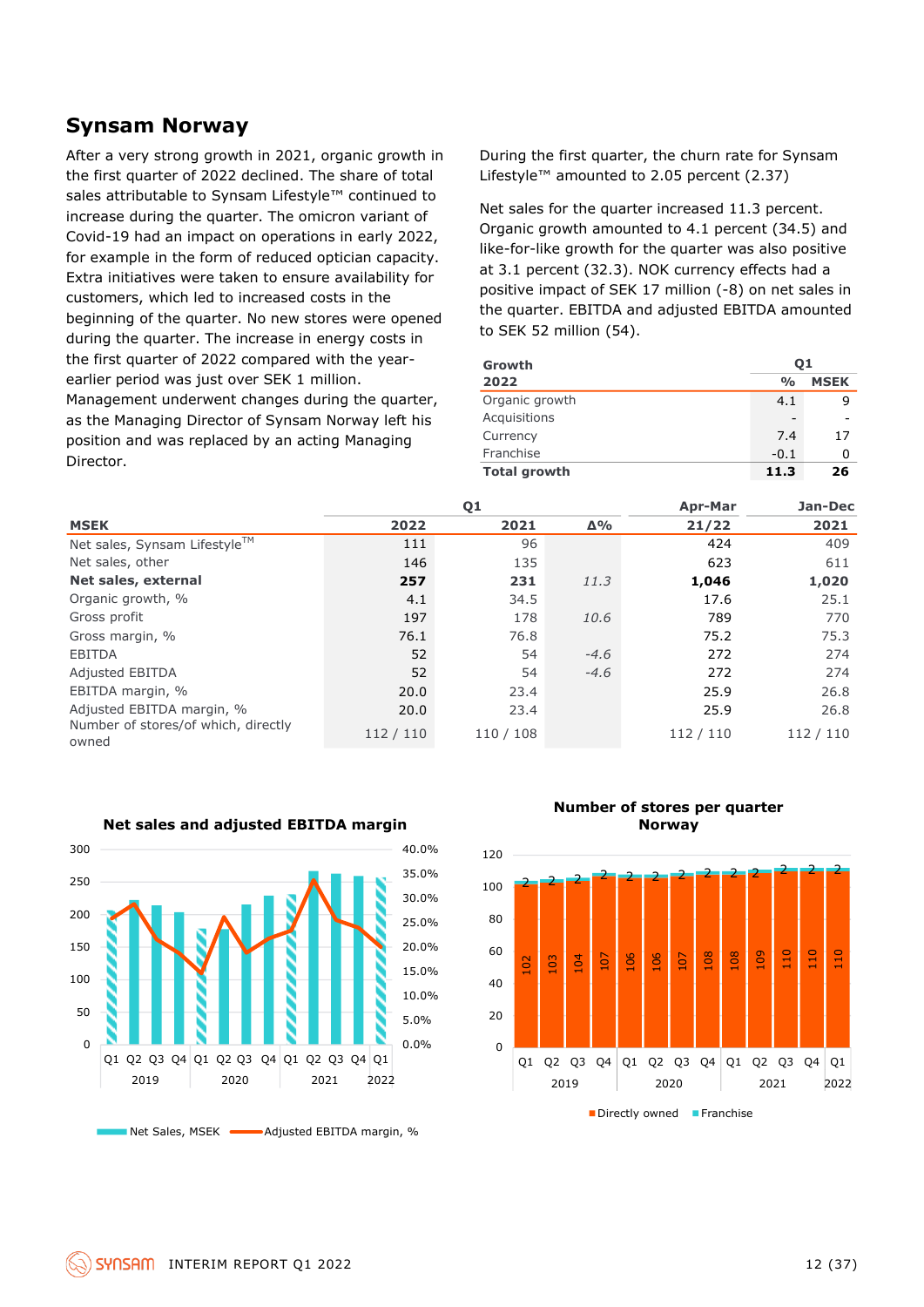### **Synsam Finland**

Finland experienced very strong growth during the first quarter and increased its market share, despite Synsam Finland being one of the smallest players in the Finnish market. This increase in sales was a result of Synsam's comprehensive offering including its attractive store concepts, own House Brands, digital solutions and Synsam Lifestyle™ subscriptions. A Megastore, two Synsam Recycling Outlets and three regular stores opened in Finland during the quarter. In combination with new stores in 2021, this has entailed an increase in costs relative to sales.

During the first quarter, the churn rate for Synsam Lifestyle™ amounted to 1.55 percent (2.05)

Net sales for the quarter increased 41.1 percent. Organic growth amounted to 36.1 percent (25.0). Like-for-like growth in the quarter was 9.9 percent (21.3). EUR currency effects had a positive impact of SEK 3 million (-3) on net sales in the quarter. EBITDA and adjusted EBITDA amounted to SEK 8 million (9).

| Growth              | 01            |             |  |  |
|---------------------|---------------|-------------|--|--|
| 2022                | $\frac{0}{0}$ | <b>MSEK</b> |  |  |
| Organic growth      | 36.1          | 21          |  |  |
| Acquisitions        |               |             |  |  |
| Currency            | 4.9           | 3           |  |  |
| Franchise           |               |             |  |  |
| <b>Total growth</b> | 41.1          | 24          |  |  |

|                                              |       | Q <sub>1</sub> | <b>Apr-Mar</b> | Jan-Dec |       |
|----------------------------------------------|-------|----------------|----------------|---------|-------|
| <b>MSEK</b>                                  | 2022  | 2021           | $\Delta\%$     | 21/22   | 2021  |
| Net sales, Synsam Lifestyle™                 | 37    | 23             |                | 136     | 121   |
| Net sales, other                             | 44    | 35             |                | 154     | 145   |
| Net sales, external                          | 81    | 58             | 41.1           | 290     | 266   |
| Organic growth, %                            | 36.1  | 25.0           |                | 40.1    | 37.7  |
| Gross profit                                 | 59    | 42             | 41.8           | 202     | 185   |
| Gross margin, %                              | 72.7  | 72.2           |                | 69.8    | 69.4  |
| <b>EBITDA</b>                                | 8     | 9              | $-15.0$        | 36      | 37    |
| <b>Adjusted EBITDA</b>                       | 8     | 9              | $-15.0$        | 36      | 37    |
| EBITDA margin, %                             | 9.5   | 15.7           |                | 12.4    | 14.0  |
| Adjusted EBITDA margin, %                    | 9.5   | 15.7           |                | 12.4    | 14.0  |
| Number of stores/of which, directly<br>owned | 43/43 | 31/31          |                | 43/43   | 37/37 |



#### **Number of stores per quarter Finland**

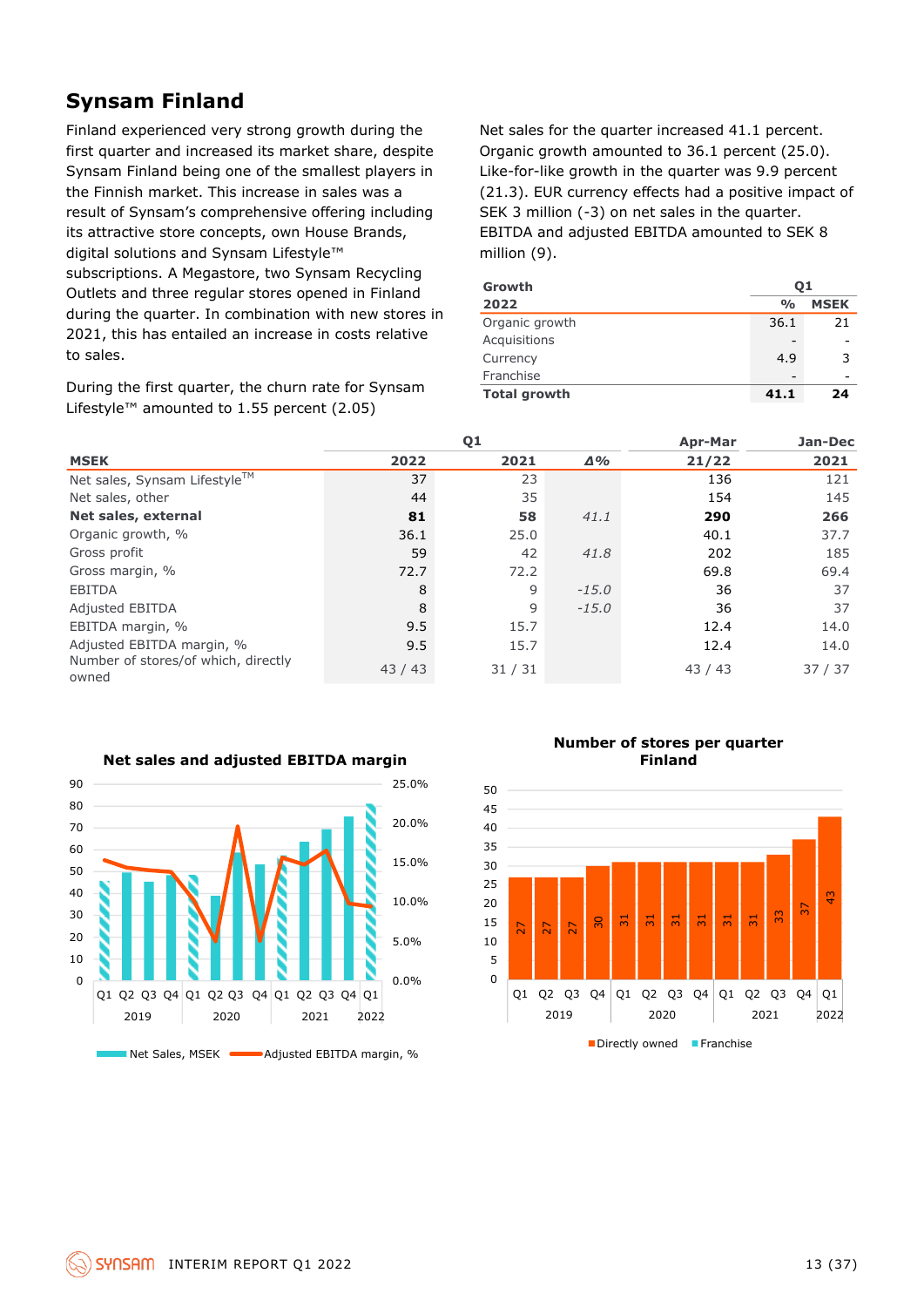# **Other information**

### **Material risks and uncertainties**

The company has reviewed and assessed its operational and financial risks as well as uncertainties, which are presented in the 2021 Annual Report. For a complete report on the risks deemed to impact the Group, refer to the 2021 Annual Report.

### **COVID-19**

The consequences of the Covid-19 outbreak in spring 2020 impacted the Synsam Group and there remains a risk that these consequences could continue to have a material financial impact, even if the assessment is that the risk of a material impact decreased in spring 2022. The financial impact is related to the general situation and any decisions made by various local authorities that could lead to reduced operations, for example. The omicron variant that appeared at the end of 2021 had an impact on operations in early 2022, for example in the form of reduced optician capacity. Synsam will continue to monitor the development of Covid-19 carefully, along with any changing restrictions in the Group's markets. Further measures in addition to those already in place might therefore be taken. Synsam has also continued to focus on the health and safety of its employees, customers and suppliers.

### **RISKS RELATED TO THE CURRENT GEOPOLITICAL SITUATION**

Synsam has no direct or indirect exposure to Russia or Ukraine. In the short term, assuming that the geopolitical and international security situation remains unchanged, the war in Ukraine is not deemed to entail any risk in terms of a material impact on the Group's financial performance. Synsam is monitoring the geopolitical and international security situation.

### **INFLATION**

The rising inflation around the world has not yet had a material impact on Synsam. Synsam is prepared to respond to ensure profitability if that should change.

### **Parent Company**

Synsam AB (publ), corporate identity number 556946-3358, is the Parent Company of the Group. The Parent Company's operations comprise the ownership and management of shares in subsidiaries and certain management activities. During the first

quarter of 2022, the Parent Company's revenue amounted to SEK 2 million (0). The Parent Company posted a loss after net financial items of SEK -44 million (-19) for the quarter. In conjunction with the Group's refinancing of a bank loan during the fourth quarter of 2021, new bank loan financing of SEK 2,430 was raised by the Parent Company. Net financial items for the first quarter of 2022 therefore include interest, accrued costs associated with raising the loan and exchange rate changes related to the bank loan financing totalling SEK -23 million (-).

### **Other and central functions**

External net sales for Other and central functions primarily comprise sales in physical Ai stores and Ai online, Synsam Hearing stores, sales of goods from the central warehouse to Synsam's franchise stores and a central component of sales for Synsam Lifestyle™. External net sales for Other and central functions amounted to SEK 30 million (21) for the first quarter. EBITDA for Other and central functions for the quarter totalled SEK 21 million (-41) and adjusted EBITDA amounted to SEK 21 million (-31). There were no items affecting comparability for the first quarter of 2022. In the 2021 comparative period, items affecting comparability amounted to SEK 9 million. Internal inventory gains for the central warehouse recognised in Other and central functions had a positive impact on EBITDA for the quarter of SEK 8 million compared with the year-earlier period. Supplier negotiations and increased Lifestyle sales also had a positive effect on EBITDA. Refer to the accounting policies for more information concerning the recognition of the central warehouse and segments.

### **Financial targets**

- Growth rate Synsam Group targets annual organic growth of 8-12 percent in the medium term, depending on pace of greenfield expansion
- Profitability Synsam Group targets an annual adjusted EBITDA margin of 25 percent or more in the medium term, depending on pace of greenfield expansion
- Capital structure Synsam Group targets a net debt / adjusted EBITDA ratio of 2.5x, excluding temporary deviations
- Dividend policy Synsam Group aims to pay dividends of 40-60 percent of the net profit for the year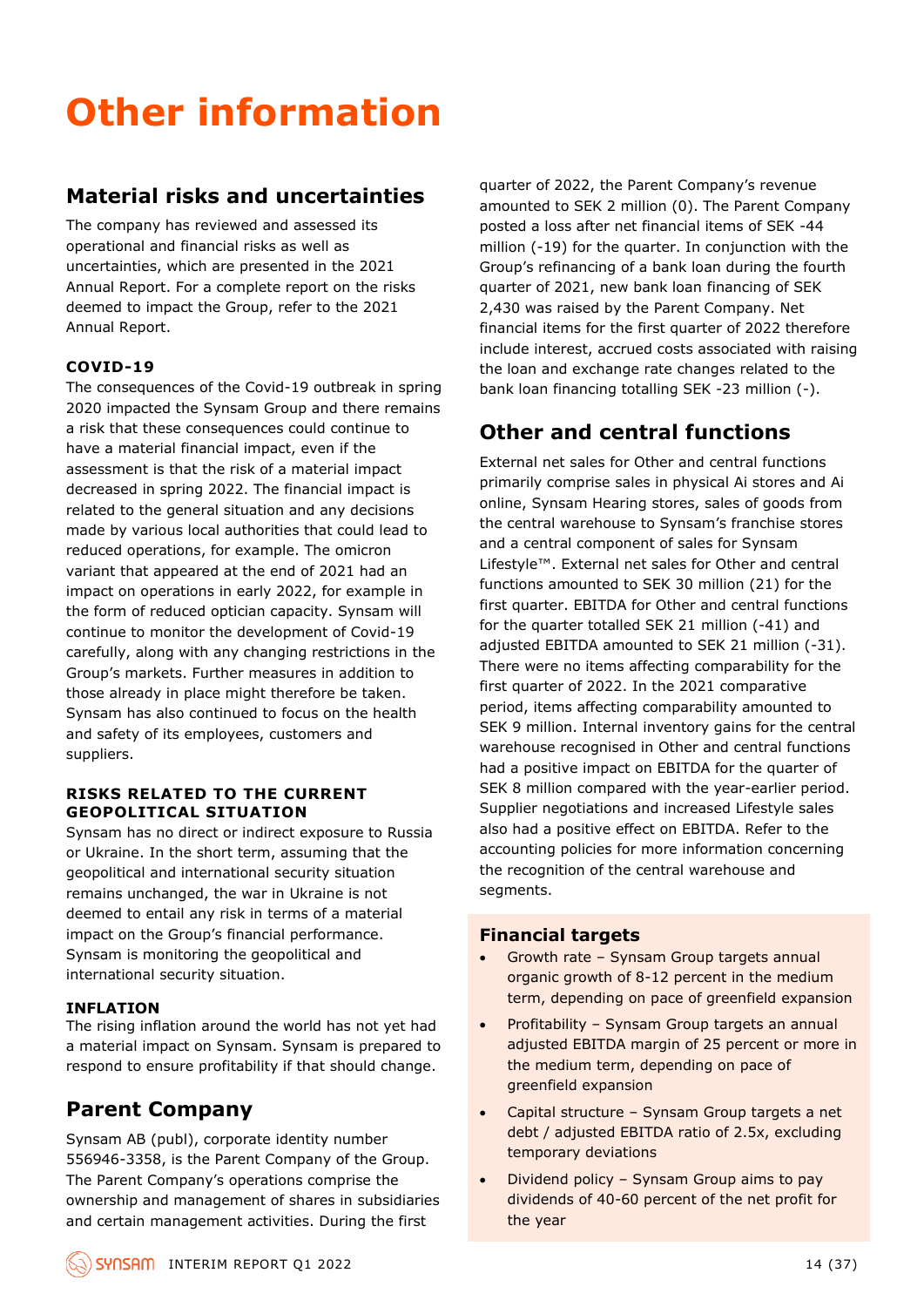### **Employees**

The average number of full-time equivalent employees during the quarter was 2,976, of whom 2,410 were women (2,456, of whom 2,011 were women). The corresponding figure for full-year 2021 was 2,671, of whom 2,184 were women.

### **Events after the end of the period**

• Synsam's Annual General Meeting was held on 26 April 2022. In accordance with the proposal from the Nomination Committee, all Board members were re-elected. A dividend of SEK 1.70 per share was also approved. The Annual General Meeting also resolved to introduce a long-term incentive programme (LTIP 2022) for the company's Group management and other selected key individuals, as per the Board's proposal.

For other resolutions and documentation from the 2022 Annual General Meeting, refer to Synsam Group's website: www.synsamgroup.com.

- Between nine and 12 new stores are expected to be established in the second quarter of 2022.
- Preparations ahead of the production start at Synsam Group's production and innovation centre ramped up further during the second quarter of 2022, with an expected negative effect on EBITDA of between SEK 6 million and SEK 9 million in the second quarter of 2022. The negative effect on EBITDA in the second quarter of 2021 was SEK 2 million.

Stockholm, 11 May 2022 Synsam AB (publ) 556946-3358

**Håkan Lundstedt**

President and CEO

This report has not been reviewed by the company's auditors.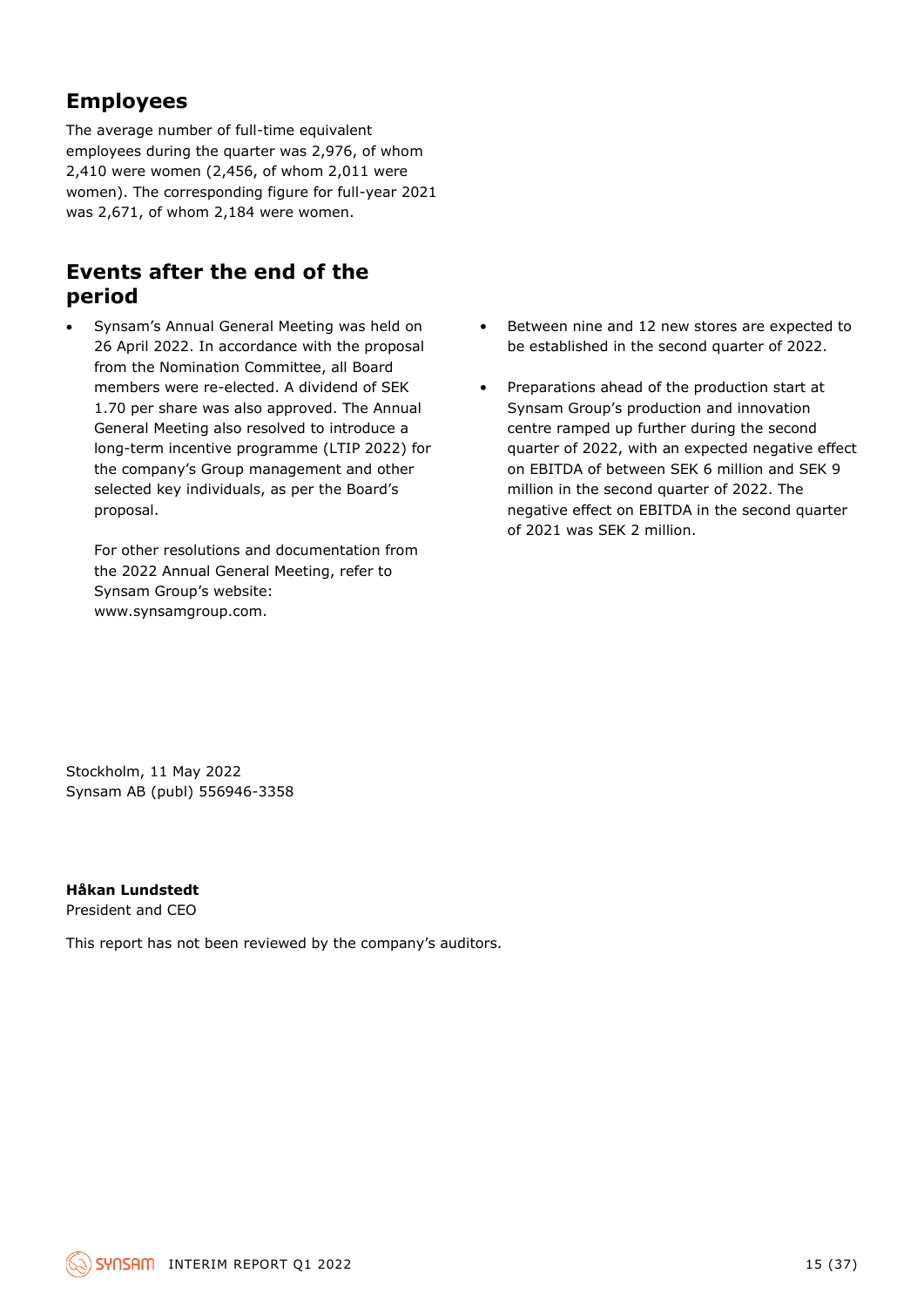## **Financial statements**

### **Condensed consolidated income statement and statement of other comprehensive income**

|                                                                                                                                                              | Q1     | Jan-Dec |          |
|--------------------------------------------------------------------------------------------------------------------------------------------------------------|--------|---------|----------|
| <b>MSEK</b>                                                                                                                                                  | 2022   | 2021    | 2021     |
| <b>Net sales</b>                                                                                                                                             | 1,186  | 1,034   | 4,669    |
| Other operating income                                                                                                                                       | 18     | 11      | 59       |
| <b>Total revenue</b>                                                                                                                                         | 1,204  | 1,045   | 4,728    |
| Goods for resale                                                                                                                                             | $-246$ | $-246$  | $-1,088$ |
| Other external expenses                                                                                                                                      | $-153$ | $-133$  | $-629$   |
| Personnel costs                                                                                                                                              | $-512$ | $-428$  | $-1,823$ |
| <b>EBITDA</b>                                                                                                                                                | 293    | 239     | 1,189    |
| Depreciation of tangible                                                                                                                                     |        |         |          |
| non-current assets                                                                                                                                           | $-116$ | -96     | $-416$   |
| <b>EBITA</b>                                                                                                                                                 | 178    | 143     | 773      |
| Amortisation of intangible                                                                                                                                   |        |         |          |
| non-current assets                                                                                                                                           | $-36$  | $-35$   | $-140$   |
| <b>EBIT</b>                                                                                                                                                  | 142    | 107     | 633      |
| Financial income                                                                                                                                             | 53     | 64      | 147      |
| Financial expenses                                                                                                                                           | $-66$  | $-168$  | $-618$   |
| Profit/loss before tax                                                                                                                                       | 129    | 3       | 163      |
| Income tax                                                                                                                                                   | $-30$  | $-15$   | $-112$   |
| PROFIT/LOSS FOR THE PERIOD                                                                                                                                   | 99     | $-12$   | 51       |
| <b>Other comprehensive income</b>                                                                                                                            |        |         |          |
| Items that have been or may be                                                                                                                               |        |         |          |
| reclassified to profit/loss for the period:                                                                                                                  |        |         |          |
| -Translation differences for the period,                                                                                                                     |        |         |          |
| foreign subsidiaries                                                                                                                                         | 50     | 5       | 7        |
| <b>COMPREHENSIVE INCOME FOR THE PERIOD</b>                                                                                                                   | 149    | $-7$    | 57       |
| Profit/loss for the period attributable to Parent Company shareholders<br>Comprehensive income for the period attributable to Parent Company                 | 99     | $-12$   | 51       |
| shareholders                                                                                                                                                 | 149    | $-7$    | 57       |
| Earnings per share before and after dilution, SEK <sup>1</sup>                                                                                               | 0.66   | $-0.17$ | 0.60     |
| I For information on the change in the number of charge and the average number of charge during the quarter and full year, refer to the section "Derformance |        |         |          |

For information on the change in the number of shares and the average number of shares during the quarter and full year, refer to the section "Performance measures" on page 27.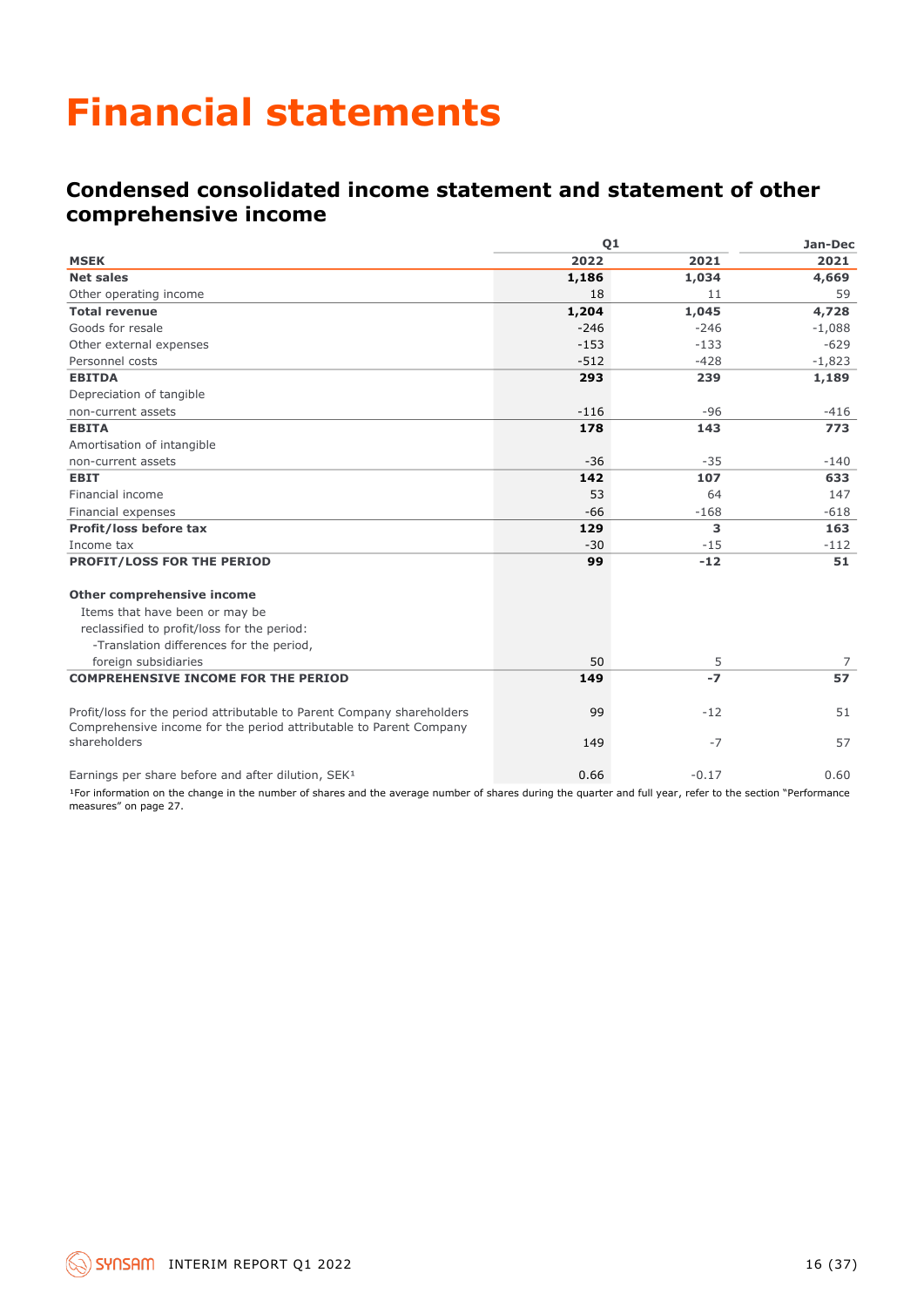### **Condensed consolidated statement of financial position**

|                                                       |          | 31 Mar   |          |  |  |
|-------------------------------------------------------|----------|----------|----------|--|--|
| <b>MSEK</b>                                           | 2022     | 2021     | 2021     |  |  |
| <b>ASSETS</b>                                         |          |          |          |  |  |
| Intangible non-current assets                         | 4,697    | 4,748    | 4,665    |  |  |
| Tangible non-current assets                           | 569      | 409      | 515      |  |  |
| Right-of-use assets                                   | 723      | 579      | 684      |  |  |
| Financial non-current assets                          | 24       | 16       | 23       |  |  |
| Deferred tax assets                                   | 58       | 57       | 61       |  |  |
| <b>Total non-current assets</b>                       | 6,071    | 5,810    | 5,948    |  |  |
| Inventories                                           | 537      | 435      | 451      |  |  |
| Accounts receivable                                   | 509      | 372      | 308      |  |  |
| Current receivables                                   | 169      | 144      | 141      |  |  |
| Cash and cash equivalents                             | 560      | 615      | 755      |  |  |
| <b>Total current assets</b>                           | 1,775    | 1,565    | 1,656    |  |  |
| <b>TOTAL ASSETS</b>                                   | 7,846    | 7,375    | 7,603    |  |  |
|                                                       |          |          |          |  |  |
| <b>EQUITY AND LIABILITIES</b>                         |          |          |          |  |  |
| Equity <sup>1</sup>                                   | 2,628    | $-1,581$ | 2,479    |  |  |
| Non-current loans from financial institutions         | 2,425    | 2,507    | 2,416    |  |  |
| Shareholder loans                                     |          | 3,776    |          |  |  |
| Lease liabilities attributable to right-of-use assets | 470      | 358      | 443      |  |  |
| Other non-current liabilities, interest-bearing       | 30       | 31       | 29       |  |  |
| Deferred tax liabilities                              | 505      | 496      | 504      |  |  |
| Non-current liabilities, non interest-bearing         | 10       | 13       | 10       |  |  |
| <b>Total non-current liabilities</b>                  | 3,440    | 7,181    | 3,402    |  |  |
| Current loans from financial institutions             |          | 200      |          |  |  |
| Lease liabilities attributable to right-of-use assets | 283      | 240      | 267      |  |  |
| Other current liabilities, interest-bearing           | $\Omega$ | 58       | $\Omega$ |  |  |
| Accounts payable                                      | 732      | 577      | 703      |  |  |
| Other current liabilities, non-interest-bearing       | 764      | 700      | 752      |  |  |
| <b>Total current liabilities</b>                      | 1,779    | 1,775    | 1,722    |  |  |
| <b>TOTAL EQUITY AND LIABILITIES</b>                   | 7,846    | 7,375    | 7,603    |  |  |

### **Condensed consolidated statement of changes in equity**

|                                     | <b>31 Mar</b>            | 31 Dec                   |          |
|-------------------------------------|--------------------------|--------------------------|----------|
| <b>MSEK</b>                         | 2022                     | 2021                     | 2021     |
| Equity at beginning of year         | 2,479                    | $-1.575$                 | $-1,575$ |
| Offset issues                       | $\overline{\phantom{a}}$ | $\overline{\phantom{a}}$ | 3,568    |
| Non-cash issue                      | $\overline{\phantom{0}}$ | $\overline{\phantom{a}}$ | 428      |
| Comprehensive income for the period | 149                      | - 7                      | 57       |
| <b>EQUITY AT END OF PERIOD1</b>     | 2,628                    | $-1,581$                 | 2,479    |

<sup>1</sup>At the end of the reporting period on 31 March 2022, the share capital amounted to SEK 1 million (0.5), additional paid-in capital to SEK 4,305 million (310), the translation reserve to SEK 166 million (115) and retained losses including the profit for the period to SEK -1,845 million (-2,006). Equity is entirely attributable to Parent Company shareholders.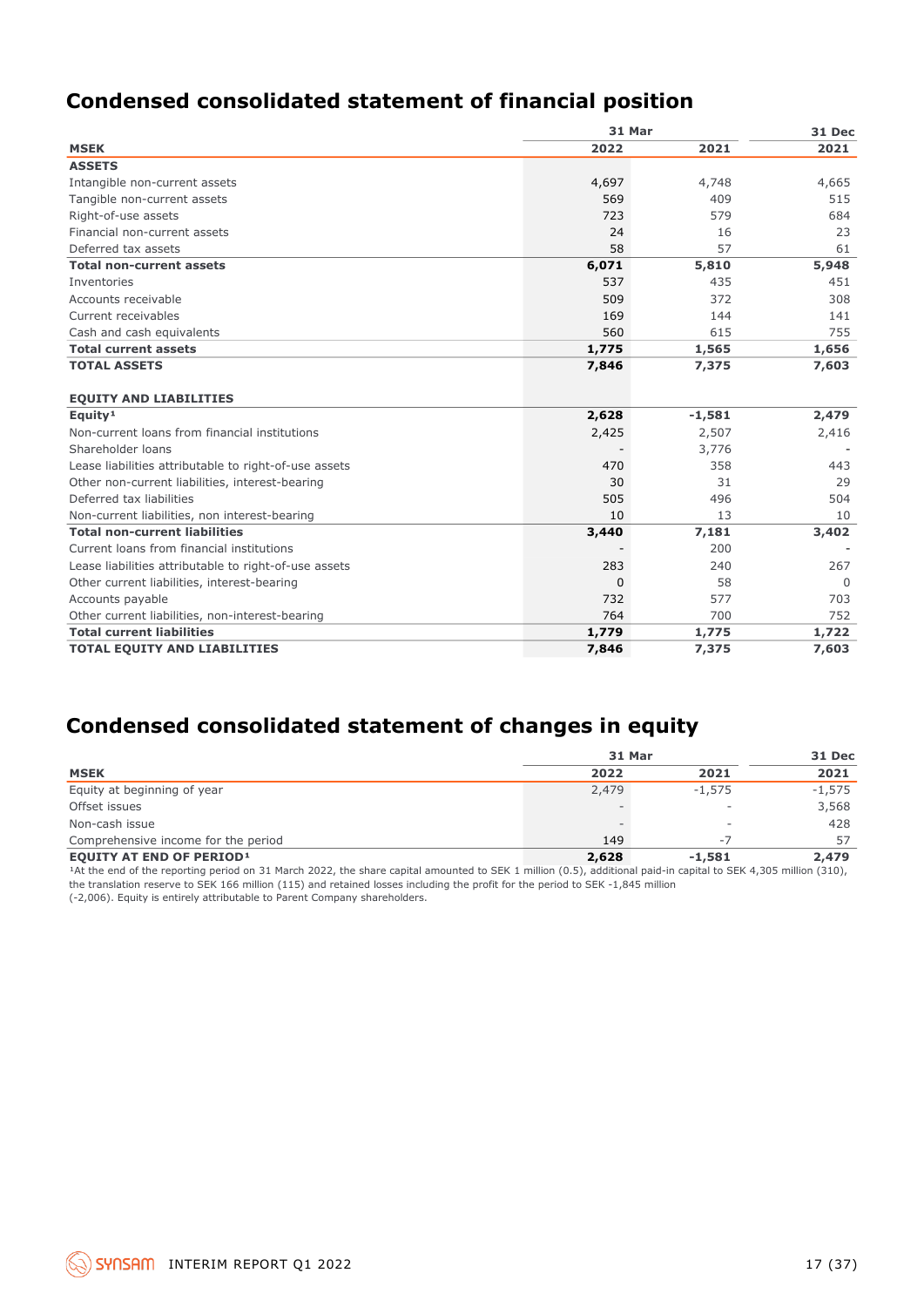### **Condensed consolidated statement of cash flows**

| Q <sub>1</sub> | Jan-Dec |          |
|----------------|---------|----------|
| 2022           | 2021    | 2021     |
|                |         |          |
| 129            | 3       | 163      |
| $-24$          | 55      | 271      |
| 152            | 132     | 555      |
| $-90$          | $-54$   | -86      |
|                |         |          |
| 166            | 135     | 903      |
|                |         |          |
| $-102$         | $-43$   | -60      |
| $-142$         | $-80$   | 59       |
| 25             | 87      | 78       |
| $-220$         | $-37$   | 76       |
|                |         |          |
| $-53$          | 98      | 980      |
| $-7$           | $-4$    | $-26$    |
| $-88$          | $-37$   | $-246$   |
| $-1$           | $-5$    | $-11$    |
|                |         |          |
| $-96$          | $-47$   | $-283$   |
| $-72$          | $-272$  | $-3,172$ |
|                |         | 2,392    |
|                |         |          |
| $-72$          | $-272$  | $-780$   |
| $-222$         | $-221$  | -83      |
|                |         |          |
| 755            | 809     | 809      |
| 26             | 27      | 30       |
| 560            | 615     | 755      |
|                |         |          |

<sup>1</sup>Amortisation of liabilities includes repayments of loans from financial institutions and lease liabilities.

### **Condensed Parent Company income statement**

|                                          | Q <sub>1</sub> | Jan-Dec |       |
|------------------------------------------|----------------|---------|-------|
| <b>MSEK</b>                              | 2022           | 2021    | 2021  |
| <b>Operating income</b>                  | 2              | O       | 69    |
| Operating expenses                       | $-10$          | - 1     | $-86$ |
| <b>EBIT</b>                              | $-7$           | -1      | $-17$ |
| Financial items                          | $-37$          | $-18$   | $-61$ |
| <b>Profit/loss after financial items</b> | $-44$          | $-19$   | $-78$ |
| Appropriations                           |                |         | 54    |
| Profit/loss before tax                   | $-44$          | $-19$   | $-24$ |
| Income tax                               | 0              |         |       |
| <b>PROFIT/LOSS FOR THE PERIOD</b>        | -44            | $-19$   | -24   |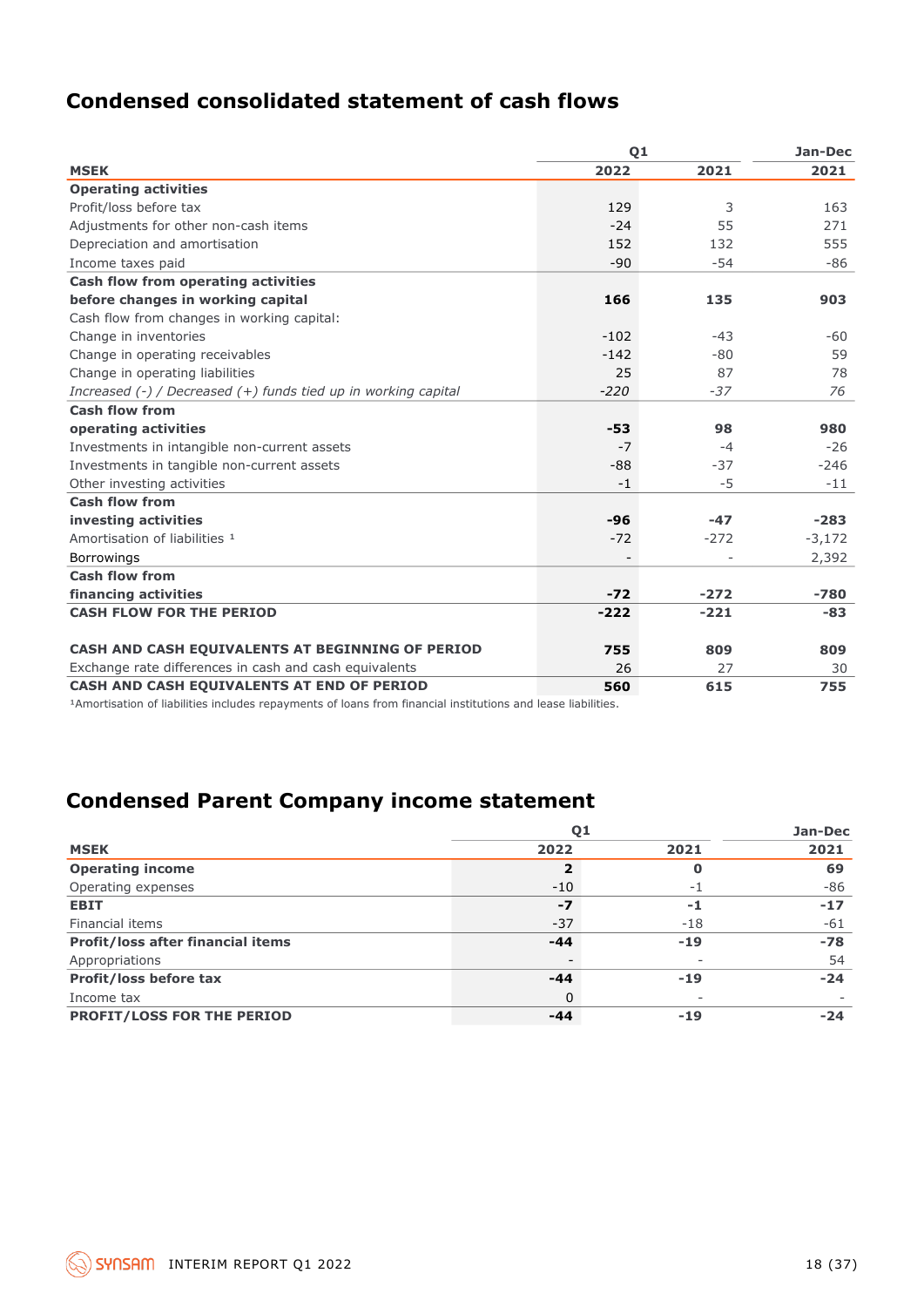### **Parent Company comprehensive income statement**

|                                            |      | Jan-Dec |      |
|--------------------------------------------|------|---------|------|
| <b>MSEK</b>                                | 2022 | 2021    | 2021 |
| <b>Profit/loss for the period</b>          | -44  | $-19$   | -24  |
| <b>COMPREHENSIVE INCOME FOR THE PERIOD</b> | -44  | -19     | -24  |

### **Condensed Parent Company balance sheet**

|                                                                                                                                                                                                                                                                                                                                                                                                                                                                                                                                                                                                                                                                                                                                                                                                          | Q1                                                                                                                                                                                                                                                                                                                                                                                                                                                                                                                                                                                                                                                                                                                                                                  |       | <b>Jan-Dec</b> |  |  |
|----------------------------------------------------------------------------------------------------------------------------------------------------------------------------------------------------------------------------------------------------------------------------------------------------------------------------------------------------------------------------------------------------------------------------------------------------------------------------------------------------------------------------------------------------------------------------------------------------------------------------------------------------------------------------------------------------------------------------------------------------------------------------------------------------------|---------------------------------------------------------------------------------------------------------------------------------------------------------------------------------------------------------------------------------------------------------------------------------------------------------------------------------------------------------------------------------------------------------------------------------------------------------------------------------------------------------------------------------------------------------------------------------------------------------------------------------------------------------------------------------------------------------------------------------------------------------------------|-------|----------------|--|--|
| <b>MSEK</b>                                                                                                                                                                                                                                                                                                                                                                                                                                                                                                                                                                                                                                                                                                                                                                                              | 2022                                                                                                                                                                                                                                                                                                                                                                                                                                                                                                                                                                                                                                                                                                                                                                | 2021  | 2021           |  |  |
| Profit/loss for the period                                                                                                                                                                                                                                                                                                                                                                                                                                                                                                                                                                                                                                                                                                                                                                               | $-44$                                                                                                                                                                                                                                                                                                                                                                                                                                                                                                                                                                                                                                                                                                                                                               | $-19$ | -24            |  |  |
| <b>COMPREHENSIVE INCOME FOR THE PERIOD</b>                                                                                                                                                                                                                                                                                                                                                                                                                                                                                                                                                                                                                                                                                                                                                               | $-44$                                                                                                                                                                                                                                                                                                                                                                                                                                                                                                                                                                                                                                                                                                                                                               | $-19$ | -24            |  |  |
|                                                                                                                                                                                                                                                                                                                                                                                                                                                                                                                                                                                                                                                                                                                                                                                                          |                                                                                                                                                                                                                                                                                                                                                                                                                                                                                                                                                                                                                                                                                                                                                                     |       |                |  |  |
| <b>Condensed Parent Company balance sheet</b>                                                                                                                                                                                                                                                                                                                                                                                                                                                                                                                                                                                                                                                                                                                                                            | 31 Mar                                                                                                                                                                                                                                                                                                                                                                                                                                                                                                                                                                                                                                                                                                                                                              |       |                |  |  |
|                                                                                                                                                                                                                                                                                                                                                                                                                                                                                                                                                                                                                                                                                                                                                                                                          |                                                                                                                                                                                                                                                                                                                                                                                                                                                                                                                                                                                                                                                                                                                                                                     |       | 31 Dec         |  |  |
| <b>MSEK</b>                                                                                                                                                                                                                                                                                                                                                                                                                                                                                                                                                                                                                                                                                                                                                                                              | 2022                                                                                                                                                                                                                                                                                                                                                                                                                                                                                                                                                                                                                                                                                                                                                                | 2021  | 2021           |  |  |
| <b>ASSETS</b><br>Financial non-current assets                                                                                                                                                                                                                                                                                                                                                                                                                                                                                                                                                                                                                                                                                                                                                            | 6,927                                                                                                                                                                                                                                                                                                                                                                                                                                                                                                                                                                                                                                                                                                                                                               | 539   |                |  |  |
| Current receivables                                                                                                                                                                                                                                                                                                                                                                                                                                                                                                                                                                                                                                                                                                                                                                                      | 176                                                                                                                                                                                                                                                                                                                                                                                                                                                                                                                                                                                                                                                                                                                                                                 | 96    | 6,927<br>201   |  |  |
| Cash and cash equivalents                                                                                                                                                                                                                                                                                                                                                                                                                                                                                                                                                                                                                                                                                                                                                                                |                                                                                                                                                                                                                                                                                                                                                                                                                                                                                                                                                                                                                                                                                                                                                                     | 30    | 0              |  |  |
| <b>TOTAL ASSETS</b>                                                                                                                                                                                                                                                                                                                                                                                                                                                                                                                                                                                                                                                                                                                                                                                      | 7,103                                                                                                                                                                                                                                                                                                                                                                                                                                                                                                                                                                                                                                                                                                                                                               | 665   | 7,128          |  |  |
|                                                                                                                                                                                                                                                                                                                                                                                                                                                                                                                                                                                                                                                                                                                                                                                                          |                                                                                                                                                                                                                                                                                                                                                                                                                                                                                                                                                                                                                                                                                                                                                                     |       |                |  |  |
| <b>EQUITY AND LIABILITIES</b>                                                                                                                                                                                                                                                                                                                                                                                                                                                                                                                                                                                                                                                                                                                                                                            |                                                                                                                                                                                                                                                                                                                                                                                                                                                                                                                                                                                                                                                                                                                                                                     |       |                |  |  |
| Restricted equity                                                                                                                                                                                                                                                                                                                                                                                                                                                                                                                                                                                                                                                                                                                                                                                        | 1                                                                                                                                                                                                                                                                                                                                                                                                                                                                                                                                                                                                                                                                                                                                                                   | 1     | 1              |  |  |
| Non-restricted equity                                                                                                                                                                                                                                                                                                                                                                                                                                                                                                                                                                                                                                                                                                                                                                                    | 4,234                                                                                                                                                                                                                                                                                                                                                                                                                                                                                                                                                                                                                                                                                                                                                               | 288   | 4,278          |  |  |
| <b>Total equity</b>                                                                                                                                                                                                                                                                                                                                                                                                                                                                                                                                                                                                                                                                                                                                                                                      | 4,235                                                                                                                                                                                                                                                                                                                                                                                                                                                                                                                                                                                                                                                                                                                                                               | 288   | 4,279          |  |  |
| Untaxed reserves                                                                                                                                                                                                                                                                                                                                                                                                                                                                                                                                                                                                                                                                                                                                                                                         | $\mathbf{1}$                                                                                                                                                                                                                                                                                                                                                                                                                                                                                                                                                                                                                                                                                                                                                        | 1     | 1              |  |  |
| Non-current liabilities                                                                                                                                                                                                                                                                                                                                                                                                                                                                                                                                                                                                                                                                                                                                                                                  | 2,821                                                                                                                                                                                                                                                                                                                                                                                                                                                                                                                                                                                                                                                                                                                                                               | 351   | 2,798          |  |  |
| Other current liabilities                                                                                                                                                                                                                                                                                                                                                                                                                                                                                                                                                                                                                                                                                                                                                                                | 36                                                                                                                                                                                                                                                                                                                                                                                                                                                                                                                                                                                                                                                                                                                                                                  | 16    | 39             |  |  |
| Accrued expenses and deferred income                                                                                                                                                                                                                                                                                                                                                                                                                                                                                                                                                                                                                                                                                                                                                                     | 10                                                                                                                                                                                                                                                                                                                                                                                                                                                                                                                                                                                                                                                                                                                                                                  | 8     | 11             |  |  |
| TOTAL EQUITY AND LIABILITIES                                                                                                                                                                                                                                                                                                                                                                                                                                                                                                                                                                                                                                                                                                                                                                             | 7,103                                                                                                                                                                                                                                                                                                                                                                                                                                                                                                                                                                                                                                                                                                                                                               | 665   | 7,128          |  |  |
| <b>Notes</b>                                                                                                                                                                                                                                                                                                                                                                                                                                                                                                                                                                                                                                                                                                                                                                                             |                                                                                                                                                                                                                                                                                                                                                                                                                                                                                                                                                                                                                                                                                                                                                                     |       |                |  |  |
| <b>Note 1 Accounting policies</b>                                                                                                                                                                                                                                                                                                                                                                                                                                                                                                                                                                                                                                                                                                                                                                        |                                                                                                                                                                                                                                                                                                                                                                                                                                                                                                                                                                                                                                                                                                                                                                     |       |                |  |  |
| Synsam Group applies the International Financial<br>Reporting Standards (IFRS) adopted by the EU. This<br>year-end report has been prepared pursuant to IFRS,<br>applying IAS 34 Interim Financial Reporting. The<br>same accounting policies and calculation methods<br>that were used for the 2021 Annual Report have<br>been applied. No new standards, changes or<br>interpretations of existing standards applied from 1<br>January 2022 are assessed to have had any material<br>impact on the Group's earnings or financial position.<br>This interim report consists of pages 1-37 and<br>should be read in its entirety. Disclosures according<br>to IAS 34.16A are also presented in other sections of<br>this interim report in addition to the financial<br>statements and associated notes. | Clarification concerning reporting of the Synsam<br>Lifestyle™ subscription service<br>Revenue from Synsam Lifestyle™ is recognised after<br>the agreement is entered into in conjunction with the<br>customer receiving all of the spectacles ordered. For<br>Synsam Lifestyle™, revenue calculated at present<br>value for the entire contract period is recognised<br>when the customer receives his or her spectacles,<br>which takes place at a point in time. Synsam has<br>entered into agreements with external credit<br>companies to sell the receivables from customers<br>that arise as a result of the agreements. Agreements<br>sold to external credit companies are not recognised<br>in the company's own accounts after payment has<br>been made. |       |                |  |  |
| The Parent Company prepares its accounts in<br>accordance with the Swedish Annual Accounts Act<br>and RFR 2 and applies the same accounting policies<br>and valuation methods as in the most recent Annual<br>Report. The Parent Company does not apply IFRS 16<br>Leases in accordance with the exception in RFR 2.                                                                                                                                                                                                                                                                                                                                                                                                                                                                                     | A contact lens subscription can also be included as a<br>product in Synsam Lifestyle™. This contact lens<br>subscription is recognised under contact lens<br>subscriptions, meaning that revenue is recognised<br>upon the delivery of contact lenses, which takes<br>place over time. Revenue from contact lens                                                                                                                                                                                                                                                                                                                                                                                                                                                    |       |                |  |  |

## **Notes**

### **Note 1 Accounting policies**

### *Clarification concerning reporting of the Synsam Lifestyle™ subscription service*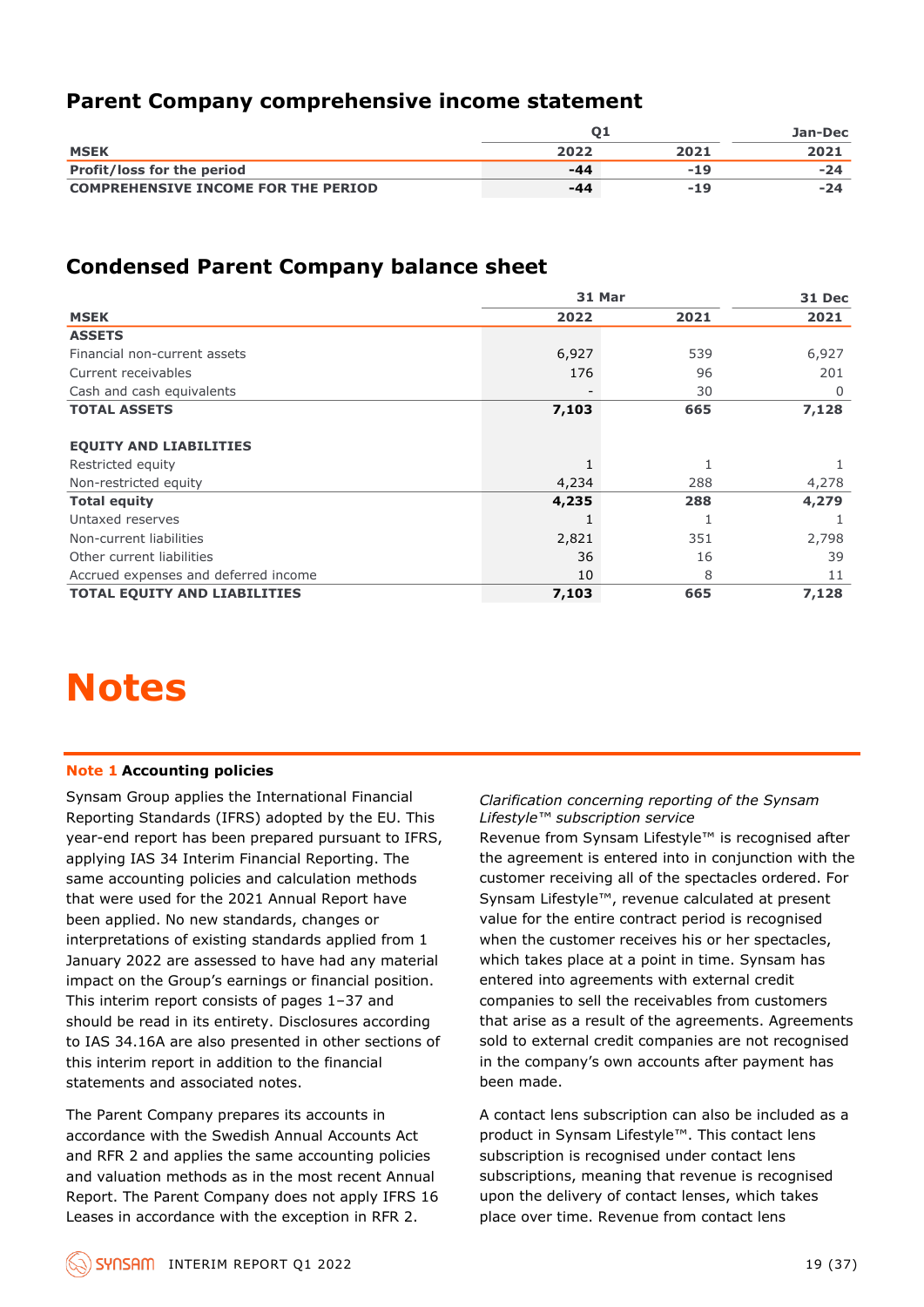subscriptions is not included in revenue from Synsam Lifestyle™. For further information, refer to Synsam AB's (publ) 2021 Annual Report, Note 1 Accounting policies and valuation principles.

#### *Clarification of reporting between segments and Other and central functions*

Synsam Group has been establishing central warehouse operations since the beginning of 2018. The majority of the Group's purchasing of frames is carried out by the central warehouse, which then sells the frames on to all stores in Sweden, Denmark, Norway and Finland. The central warehouse is a part of Other and central functions. The segments

### **Note 2 Segment information**

Synsam Group comprises four segments: Sweden, Denmark, Norway and Finland. The segments include the sales derived from the various geographic markets, excluding sales that belong to Other and central functions, and the costs directly attributable to these sales. Certain costs are decided at Group level and are therefore not included in the individual segments, including certain marketing expenses and Other central activities and functions, such as

continuously utilise about 96 percent of the central warehouse's profit to reduce the cost of goods for resale based on the segments' actual purchasing volumes for the period. The warehouse's internal profit that arises from sales to the stores is recognised in Other and central functions. The central warehouse is operated as a separate profit centre, but is not sufficiently material to be presented as a separate segment in the financial statements and is not continuously monitored by the chief operating decision maker.

treasury, finance and IT functions. These costs are recognised in Other and central functions. Net sales from external customers come from sales of goods (primarily sales of spectacles, sunglasses and contact lenses) as well as eye examinations (services) and revenue from Synsam Lifestyle™. Net sales in the segments are also specifically monitored for Synsam Lifestyle™.

### **QUARTERLY DATA, SEGMENTS AND OTHER AND CENTRAL FUNCTIONS**

|                               | 2022           |           |        | 2021   |                |                |           |        | 2020           |                |        |
|-------------------------------|----------------|-----------|--------|--------|----------------|----------------|-----------|--------|----------------|----------------|--------|
| <b>MSEK</b>                   | Q <sub>1</sub> | <b>FY</b> | 04     | Q3     | Q <sub>2</sub> | Q <sub>1</sub> | <b>FY</b> | Q4     | Q3             | Q <sub>2</sub> | Q1     |
| <b>NET SALES</b>              |                |           |        |        |                |                |           |        |                |                |        |
| Synsam Sweden                 | 561            | 2,266     | 622    | 551    | 585            | 508            | 1,820     | 535    | 432            | 415            | 437    |
| Synsam Denmark                | 257            | 1,018     | 261    | 268    | 273            | 216            | 931       | 255    | 250            | 202            | 224    |
| Synsam Norway                 | 257            | 1,020     | 259    | 263    | 267            | 231            | 801       | 229    | 216            | 178            | 178    |
| Synsam Finland                | 81             | 266       | 75     | 70     | 64             | 58             | 200       | 53     | 59             | 39             | 48     |
| Other and central functions   | 30             | 98        | 28     | 25     | 25             | 21             | 55        | 20     | 15             | 9              | 11     |
| <b>GROUP</b>                  | 1,186          | 4,669     | 1,245  | 1,176  | 1,213          | 1,034          | 3,806     | 1,093  | 972            | 843            | 899    |
| Of which, Synsam              |                |           |        |        |                |                |           |        |                |                |        |
| Lifestyle™                    |                |           |        |        |                |                |           |        |                |                |        |
| Synsam Sweden                 | 298            | 1,120     | 315    | 257    | 282            | 265            | 812       | 259    | 186            | 183            | 184    |
| Synsam Denmark                | 118            | 430       | 112    | 117    | 106            | 94             | 349       | 98     | 90             | 66             | 95     |
| Synsam Norway                 | 111            | 409       | 116    | 100    | 97             | 96             | 290       | 91     | 79             | 62             | 58     |
| Synsam Finland                | 37             | 121       | 40     | 31     | 27             | 23             | 69        | 20     | 22             | 11             | 15     |
| Other and central functions   | 16             | 56        | 16     | 14     | 13             | 12             | 35        | 13     | 10             | 6              | 6      |
| <b>GROUP</b>                  | 580            | 2,136     | 600    | 520    | 526            | 491            | 1,555     | 481    | 388            | 328            | 358    |
| <b>EBITDA</b>                 |                |           |        |        |                |                |           |        |                |                |        |
| Synsam Sweden                 | 152            | 758       | 209    | 202    | 179            | 168            | 576       | 190    | 133            | 111            | 142    |
| Synsam Denmark                | 61             | 280       | 74     | 78     | 80             | 48             | 259       | 79     | 83             | 45             | 52     |
| Synsam Norway                 | 52             | 274       | 62     | 67     | 90             | 54             | 164       | 50     | 41             | 47             | 26     |
| Synsam Finland                | 8              | 37        | 7      | 12     | 9              | 9              | 21        | 3      | 12             | $\overline{2}$ | 5      |
| Other and central functions   | 21             | $-161$    | $-57$  | $-45$  | $-18$          | $-41$          | $-87$     | $-43$  | $\overline{4}$ | $-23$          | $-26$  |
| <b>Total EBITDA</b>           | 293            | 1,189     | 296    | 314    | 340            | 239            | 934       | 279    | 272            | 183            | 200    |
| Depreciation and              |                |           |        |        |                |                |           |        |                |                |        |
| amortisation of tangible and  |                |           |        |        |                |                |           |        |                |                |        |
| intangible non-current assets | $-152$         | $-555$    | $-145$ | $-142$ | $-137$         | $-132$         | $-532$    | $-124$ | $-134$         | $-138$         | $-136$ |
| <b>EBIT</b>                   | 142            | 633       | 151    | 171    | 203            | 107            | 402       | 155    | 138            | 45             | 64     |
| Net financial items           | $-13$          | $-470$    | $-60$  | $-141$ | $-165$         | $-104$         | $-538$    | $-154$ | $-143$         | $-141$         | $-100$ |
| Profit/loss before tax        | 129            | 163       | 91     | 31     | 39             | 3              | $-136$    | 1      | $-5$           | $-96$          | $-36$  |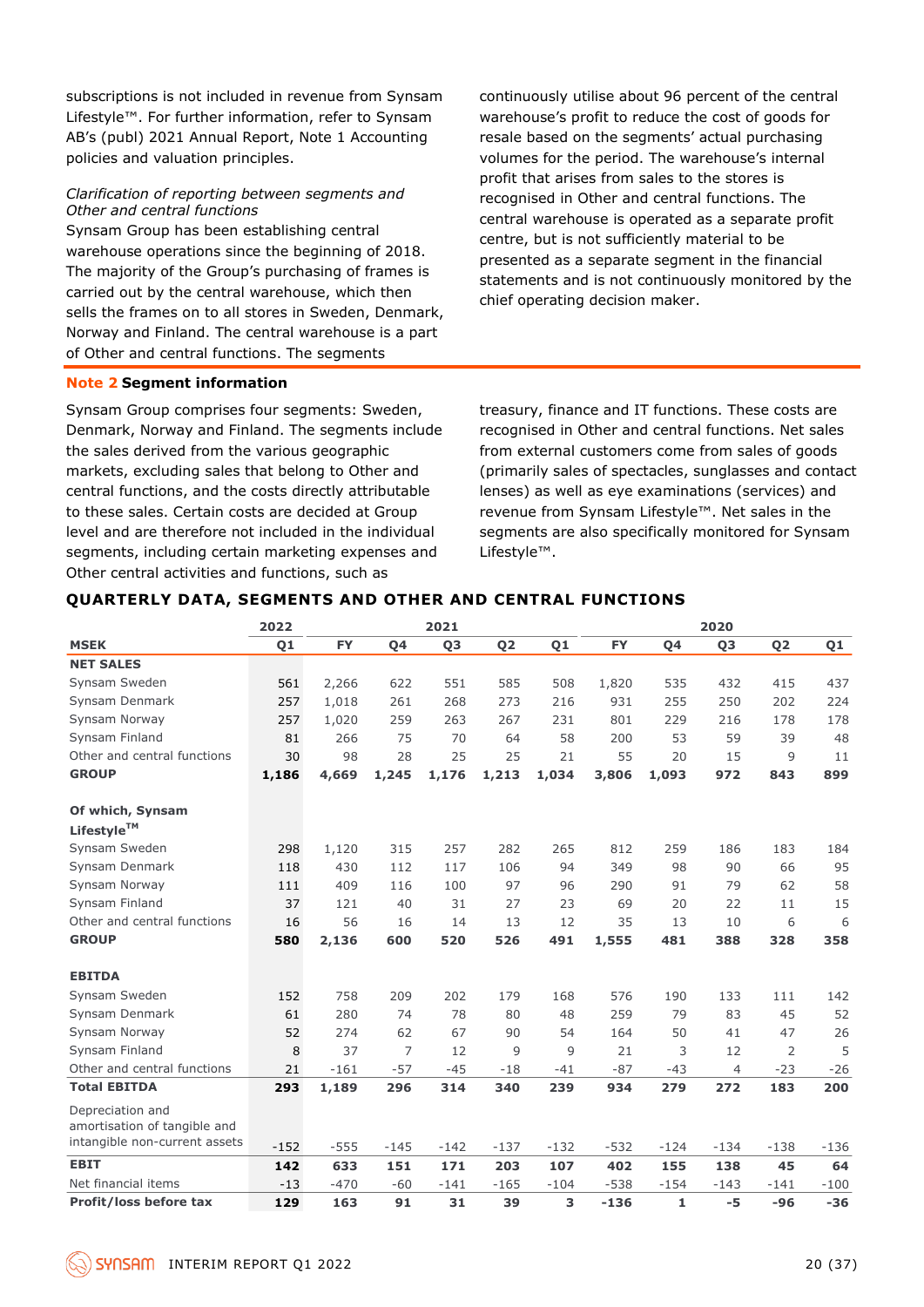|                                                                  | 2022           |           |       | 2021  |                |                |           |       | 2020           |                |       |
|------------------------------------------------------------------|----------------|-----------|-------|-------|----------------|----------------|-----------|-------|----------------|----------------|-------|
| <b>MSEK</b>                                                      | Q <sub>1</sub> | <b>FY</b> | Q4    | Q3    | Q <sub>2</sub> | Q <sub>1</sub> | <b>FY</b> | Q4    | Q <sub>3</sub> | Q <sub>2</sub> | Q1    |
| <b>EBITDA margin, %</b>                                          |                |           |       |       |                |                |           |       |                |                |       |
| Synsam Sweden                                                    | 26.9           | 33.3      | 33.5  | 36.5  | 30.4           | 32.9           | 31.4      | 35.3  | 30.7           | 26.5           | 32.2  |
| Synsam Denmark                                                   | 23.7           | 27.5      | 28.3  | 29.0  | 29.3           | 22.3           | 27.6      | 30.2  | 33.1           | 22.4           | 23.1  |
| Synsam Norway                                                    | 20.0           | 26.8      | 24.0  | 25.6  | 33.7           | 23.4           | 20.4      | 21.8  | 18.9           | 26.2           | 14.6  |
| Synsam Finland                                                   | 9.5            | 14.0      | 9.8   | 16.6  | 14.8           | 15.7           | 10.6      | 5.1   | 19.7           | 5.0            | 10.3  |
| <b>GROUP</b>                                                     | 24.4           | 25.1      | 23.5  | 26.3  | 27.6           | 22.8           | 24.2      | 25.1  | 27.7           | 21.4           | 22.0  |
| <b>Adjusted EBITDA</b>                                           |                |           |       |       |                |                |           |       |                |                |       |
| Synsam Sweden                                                    | 152            | 758       | 209   | 202   | 179            | 168            | 576       | 190   | 133            | 111            | 142   |
| Synsam Denmark                                                   | 61             | 280       | 74    | 78    | 80             | 48             | 259       | 79    | 83             | 45             | 52    |
| Synsam Norway                                                    | 52             | 274       | 62    | 67    | 90             | 54             | 164       | 50    | 41             | 47             | 26    |
| Synsam Finland                                                   | 8              | 37        | 7     | 12    | 9              | 9              | 21        | 3     | 12             | 2              | 5     |
| Other and central functions                                      | 21             | $-76$     | $-19$ | $-22$ | $-3$           | $-31$          | $-73$     | $-30$ | $\overline{4}$ | $-23$          | $-25$ |
| <b>GROUP</b>                                                     | 293            | 1,274     | 333   | 337   | 356            | 248            | 948       | 292   | 272            | 183            | 201   |
| <b>Adjusted EBITDA margin,</b><br>$\frac{0}{\alpha}$             |                |           |       |       |                |                |           |       |                |                |       |
| Synsam Sweden                                                    | 26.9           | 33.3      | 33.5  | 36.5  | 30.4           | 32.9           | 31.4      | 35.3  | 30.7           | 26.5           | 32.2  |
| Synsam Denmark                                                   | 23.7           | 27.5      | 28.3  | 29.0  | 29.3           | 22.3           | 27.6      | 30.2  | 33.1           | 22.4           | 23.1  |
| Synsam Norway                                                    | 20.0           | 26.8      | 24.0  | 25.6  | 33.7           | 23.4           | 20.4      | 21.8  | 18.9           | 26.2           | 14.6  |
| Synsam Finland                                                   | 9.5            | 14.0      | 9.8   | 16.6  | 14.8           | 15.7           | 10.6      | 5.1   | 19.7           | 5.0            | 10.3  |
| <b>GROUP</b>                                                     | 24.4           | 26.9      | 26.5  | 28.3  | 28.9           | 23.7           | 24.6      | 26.2  | 27.7           | 21.4           | 22.1  |
| Number of stores per<br>quarter, Group                           |                |           |       |       |                |                |           |       |                |                |       |
| Directly owned stores                                            | 476            |           | 467   | 456   | 451            | 446            |           | 442   | 437            | 435            | 436   |
| Franchise stores                                                 | 33             |           | 33    | 39    | 39             | 38             |           | 38    | 38             | 38             | 39    |
| <b>Total</b>                                                     | 509            |           | 500   | 495   | 490            | 484            |           | 480   | 475            | 473            | 475   |
| For further information about the segments, refer to pages 9-13. |                |           |       |       |                |                |           |       |                |                |       |

### **QUARTERLY DATA, SEGMENTS AND OTHER AND CENTRAL FUNCTIONS, CONT.**

For further information about the segments, refer to pages 9-13.

### **Note 3 Financial instruments**

*Disclosures on financial instruments measured at fair value*

The Synsam Group's financial instruments are recognised and measured at amortised cost or at fair value through profit or loss. Measurement at fair value takes place by dividing the measurements into three levels, which are described in Note 18 of the 2021 Annual Report. All of the company's financial instruments are included in Level 2 except for contingent considerations, which are included in Level 3. At the end of the first quarter of 2022, contingent considerations amounted to SEK -8 (-9) million and pertained to acquisitions that took place during 2021. The Group's interest derivatives are measured at fair value through profit or loss. In conjunction with the bank loan refinancing during the fourth quarter of 2021, the previous interest swap was also terminated and no interest derivatives were held as of 31 March 2022 (SEK -1 million).

The main methods and assumptions used to determine the fair value of the financial instruments are described in Note 17 of the 2021 Annual Report. The existing financial instruments are of the same character as those described in the 2021 Annual Report. The fair value of financial instruments essentially corresponds to the carrying amount since they either have short maturities or, in the case of financial instruments with longer maturities, variable interest or other terms that enable the repayment of liabilities without additional fees. No hedge accounting is applied. The carrying amount of accounts receivable, other receivables, cash and cash equivalents, accounts payable and other liabilities constitutes a reasonable approximation of the fair value.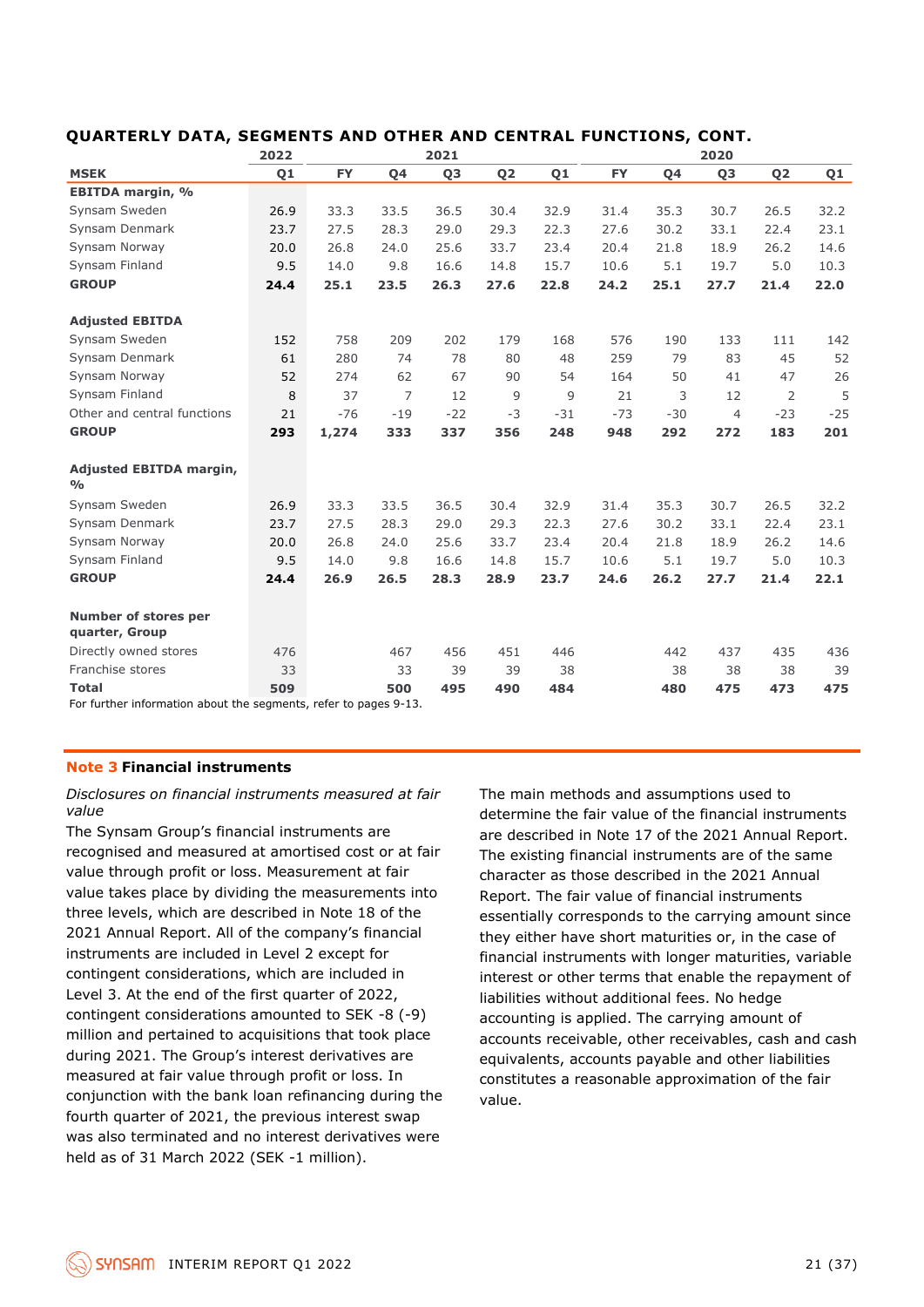### **CHANGE, LEVEL 3**

|                                 | 31 Mar |      |      |  |  |
|---------------------------------|--------|------|------|--|--|
| <b>MSEK</b>                     | 2022   | 2021 | 2021 |  |  |
| <b>CONTINGENT CONSIDERATION</b> |        |      |      |  |  |
| Opening balance                 | 8      | -    |      |  |  |
| Additional                      |        |      | 9    |  |  |
| Settled liabilities             |        | -    |      |  |  |
| Reversals                       |        | -    | -    |  |  |
| <b>TOTAL</b>                    |        |      |      |  |  |

### **THE GROUP'S DERIVATIVE INSTRUMENTS MEASURED AT FAIR VALUE**

|                                        | 31 Mar | <b>31 Dec</b> |                          |
|----------------------------------------|--------|---------------|--------------------------|
| <b>MSEK</b>                            | 2022   | 2021          | 2021                     |
| <b>FINANCIAL LIABILITIES</b>           |        |               |                          |
| Derivative instruments: Interest swaps |        |               | $\overline{\phantom{a}}$ |
| <b>TOTAL</b>                           |        |               | -                        |

#### **THE GROUP'S FINANCIAL ASSETS AND LIABILITIES BY MEASUREMENT CATEGORY, 31 MARCH 2022 Fair value**

|                                                       |                       |                                        | <b>Fair value</b>              |                          |
|-------------------------------------------------------|-----------------------|----------------------------------------|--------------------------------|--------------------------|
|                                                       |                       | <b>Fair value</b><br>through profit or | through other<br>comprehensive | <b>Total</b><br>carrying |
| <b>MSEK</b>                                           | <b>Amortised cost</b> | loss                                   | income                         | amount                   |
| <b>FINANCIAL ASSETS</b>                               |                       |                                        |                                |                          |
| Financial non-current assets                          | 24                    |                                        |                                | 24                       |
| Accounts receivable                                   | 509                   |                                        |                                | 509                      |
| Receivables for goods delivered but not invoiced      | 15                    |                                        |                                | 15                       |
| Cash and cash equivalents                             | 560                   |                                        |                                | 560                      |
| <b>TOTAL</b>                                          | 1,108                 |                                        |                                | 1,108                    |
| <b>FINANCIAL LIABILITIES</b>                          |                       |                                        |                                |                          |
| Interest-bearing non-current liabilities <sup>1</sup> | 2,895                 |                                        |                                | 2,895                    |
| Non-interest-bearing non-current liabilities          |                       | 5                                      |                                | 5                        |
| Interest-bearing current liabilities <sup>1</sup>     | 283                   |                                        |                                | 283                      |
| Non-interest-bearing current liabilities              | 732                   | 3                                      |                                | 735                      |
| <b>TOTAL</b>                                          | 3,910                 | 8                                      |                                | 3,918                    |

<sup>1</sup>Includes lease liabilities that are recognised in accordance with IFRS 16 Leases and not in accordance with IFRS 9 Financial Instruments. Recognised as financial liability.

### **THE GROUP'S FINANCIAL ASSETS AND LIABILITIES BY MEASUREMENT CATEGORY, 31 MARCH 2021**

| <b>MSEK</b>                                           | <b>Amortised cost</b> | <b>Fair value</b><br>through profit or<br>loss | <b>Fair value</b><br>through other<br>comprehensive<br>income | Total<br>carrying<br>amount |
|-------------------------------------------------------|-----------------------|------------------------------------------------|---------------------------------------------------------------|-----------------------------|
| <b>FINANCIAL ASSETS</b>                               |                       |                                                |                                                               |                             |
| Financial non-current assets                          | 16                    |                                                |                                                               | 16                          |
| Accounts receivable                                   | 372                   |                                                |                                                               | 372                         |
| Receivables for goods delivered but not invoiced      | 9                     |                                                |                                                               | 9                           |
| Cash and cash equivalents                             | 615                   |                                                |                                                               | 615                         |
| <b>TOTAL</b>                                          | 1,011                 |                                                |                                                               | 1,011                       |
| <b>FINANCIAL LIABILITIES</b>                          |                       |                                                |                                                               |                             |
| Interest-bearing non-current liabilities <sup>1</sup> | 6,641                 |                                                |                                                               | 6,642                       |
| Non-interest-bearing non-current liabilities          |                       | 9                                              |                                                               | 9                           |
| Interest-bearing current liabilities <sup>1</sup>     | 497                   |                                                |                                                               | 497                         |
| Non-interest-bearing current liabilities              | 577                   |                                                |                                                               | 577                         |
| <b>TOTAL</b>                                          | 7,715                 | 10                                             |                                                               | 7,726                       |

<sup>1</sup>Includes lease liabilities that are recognised in accordance with IFRS 16 Leases and not in accordance with IFRS 9 Financial Instruments. Recognised as financial liability.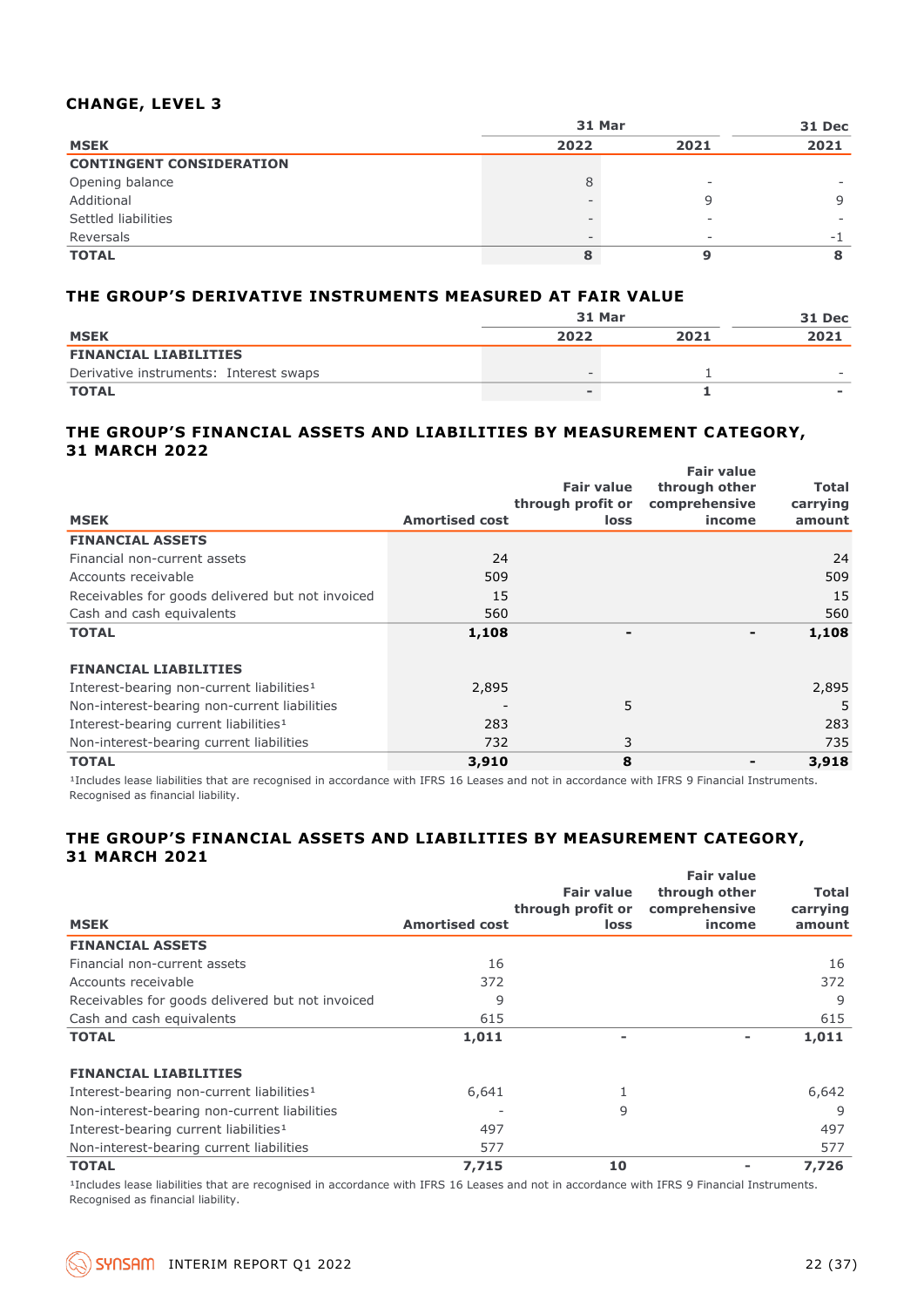#### **THE GROUP'S FINANCIAL ASSETS AND LIABILITIES BY MEASUREMENT CATEGORY, 31 DECEMBER 2021 Fair value**

| <b>MSEK</b>                                           | <b>Amortised cost</b> | <b>Fair value</b><br>through profit or<br>loss | <b>Fair value</b><br>through other<br>comprehensive<br>income | Total<br>carrying<br>amount |
|-------------------------------------------------------|-----------------------|------------------------------------------------|---------------------------------------------------------------|-----------------------------|
| <b>FINANCIAL ASSETS</b>                               |                       |                                                |                                                               |                             |
| Financial non-current assets                          | 23                    |                                                |                                                               | 23                          |
| Accounts receivable                                   | 308                   |                                                |                                                               | 308                         |
| Receivables for goods delivered but not invoiced      | 15                    |                                                |                                                               | 15                          |
| Cash and cash equivalents                             | 755                   |                                                |                                                               | 755                         |
| <b>TOTAL</b>                                          | 1,101                 | $\overline{\phantom{0}}$                       |                                                               | 1,101                       |
| <b>FINANCIAL LIABILITIES</b>                          |                       |                                                |                                                               |                             |
| Interest-bearing non-current liabilities <sup>1</sup> | 2,859                 |                                                |                                                               | 2,859                       |
| Non-interest-bearing non-current liabilities          |                       | 8                                              |                                                               | 8                           |
| Interest-bearing current liabilities <sup>1</sup>     | 267                   |                                                |                                                               | 267                         |
| Non-interest-bearing current liabilities              | 703                   |                                                |                                                               | 703                         |
| <b>TOTAL</b>                                          | 3,829                 | 8                                              |                                                               | 3,837                       |

<sup>1</sup>Includes lease liabilities that are recognised in accordance with IFRS 16 Leases and not in accordance with IFRS 9 Financial Instruments. Recognised as financial liability.

### **Note 4 Related-party transactions**

The nature and amounts of the related-party transactions that took place during the period are in line with the description in the 2021 Annual Report.

### **Note 5 Events after the end of the period**

For information on events after the end of the period, refer to page 15.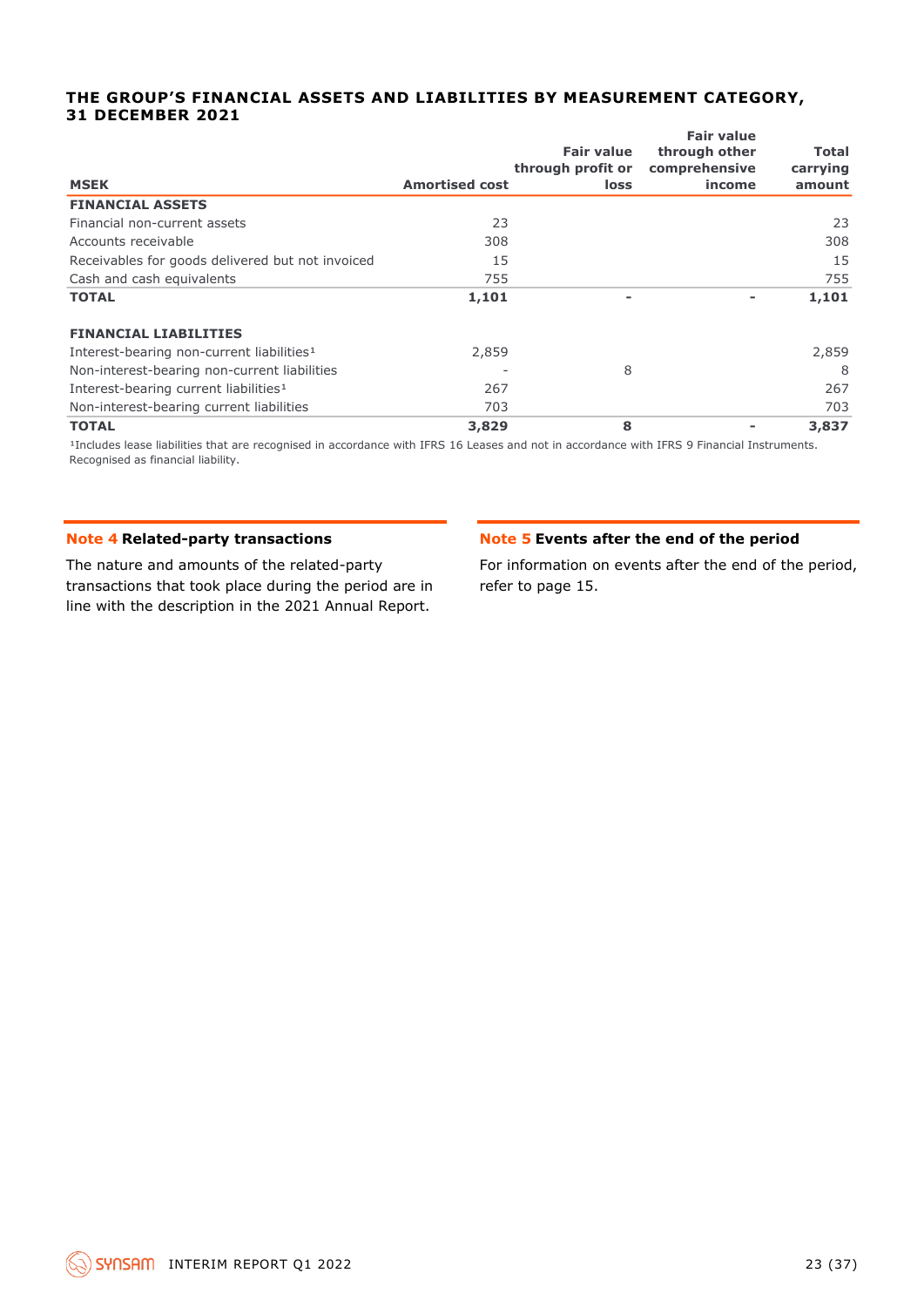#### **Note 6 Acquisitions and establishments**

For information on acquisitions and establishments during the period, refer to page 9.

#### **Note 7 Provision for tax dispute**

One of the subsidiaries in the Group has an ongoing tax dispute with the Swedish Tax Agency related to the deductibility of intra-Group interest for the 2014 and 2015 income-tax returns. The legal process is ongoing but a provision corresponding to the reconsideration decision has been reserved since 2018 with a total of SEK 70.0 million, plus penalty interest. Synsam's assessment is that the provision is sufficient to fully cover the dispute and no further changes have been made to the amount of the provision other than updated interest on the liability. The remaining risk pertains to a possible liquidity flow in the event that the subsidiary loses the tax dispute.

The Group is also a party in a tax dispute in Finland regarding VAT and penalty fees of approximately SEK 4.4 million for the 2015 and 2016 tax years. The Finnish subsidiary appealed the Finnish tax authority's decision to the administrative court, but the appeal was rejected on 9 June 2021. An application for leave to appeal as well as the appeal

was submitted to the Supreme Administrative Court of Finland on 5 August 2021. The Group has made a provision of SEK 1.9 million, including interest on overdue payments.

The Finnish subsidiary has adjusted its VAT reporting for 2017 and the following years according to the Group's interpretation of the tax authority's new guidelines on the matter pertaining to the VAT audit of the 2015 and 2016 financial years. The subsidiary's adjustment is in line with the position advocated for by the vision and eye health sector organisation in Finland (NÄE ry). If the subsidiary were to adjust its VAT reporting for 2015 and the following years according to the tax authority's interpretation of these guidelines, for example due to a disadvantageous outcome in the aforementioned tax dispute in Finland, this could have a negative effect of SEK 11.5 million on the Group's profit or loss.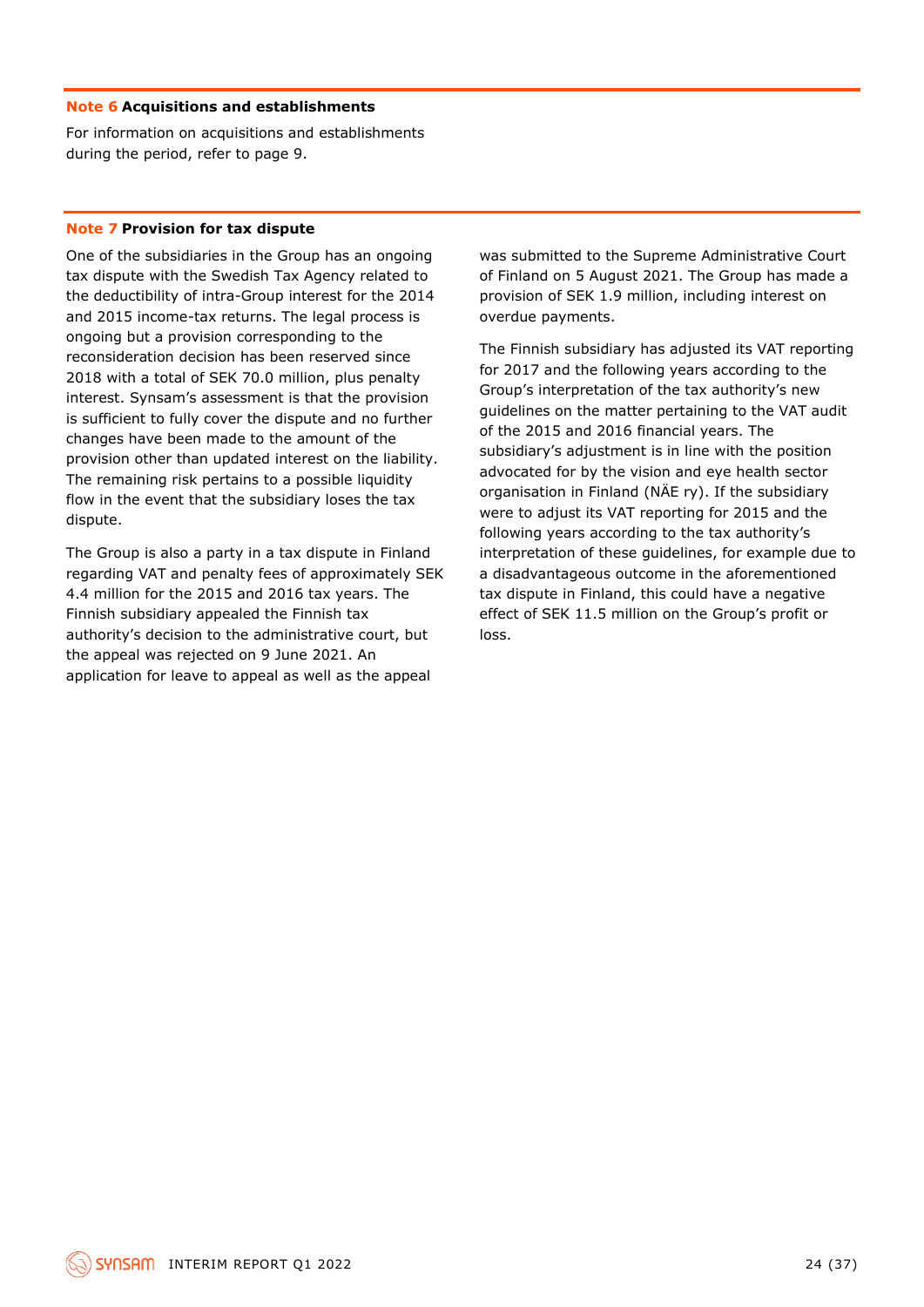#### **Note 8 Impact of the Covid-19 pandemic on accounting**

As a result of the Covid-19 pandemic, which broke out in the spring of 2020, Synsam was granted rentfree months by its landlords in certain cases and rent reductions for a certain period of time in others. In these cases, recognition according to IFRS 16 Leases is complicated, and a statement regarding accounting exemptions has been adopted by the EU. Synsam is following the exemption rule which, in brief, entails that rent reductions received are to be recognised in profit or loss in the quarter in which they are received, beginning in the second quarter of 2020 and throughout the period in which the exemption rule may be applied, until 30 June 2022. No rent relief was received in the first quarter of 2022 or the first quarter of 2021. The amount for full-year 2021 totalled SEK 1 million.

For the Group, the impact on earnings as a result of the government assistance received is recognised as a reduction of expenses. In cases where the Group lacks corresponding expenses, specifically with respect to amortisation of goodwill in Denmark, the government assistance is recognised under "Other operating income". The structure of government assistance programmes differs depending on the

country, and in certain cases, a reconciliation will take place to ensure that the compensation received has been correctly calculated when the period for government assistance ends. The government assistance received during the first quarter of 2022 that impacted EBITDA amounted to SEK 9 million (5), of which SEK 9 million (2) pertained to the Sweden segment, SEK - million (3) to the Denmark segment and SEK 0 million (0) to Other and central functions. The government assistance received during full-year 2021 that impacted EBITDA amounted to SEK 15 million (48), of which SEK 9 million (9) pertained to the Sweden segment, SEK 6 million (30) to the Denmark segment, SEK 0 million (5) to the Norway segment, SEK 0 million (2) to the Finland segment and SEK 0 million (1) to Other and central functions.

Excluding the aforementioned rent relief, the government assistance that the Group received in 2021 and 2022 that does not need to be repaid pertained primarily to furlough compensation and compensation for sick pay costs. In Norway, furlough compensation is paid directly to the employee and is therefore not included in the above amounts.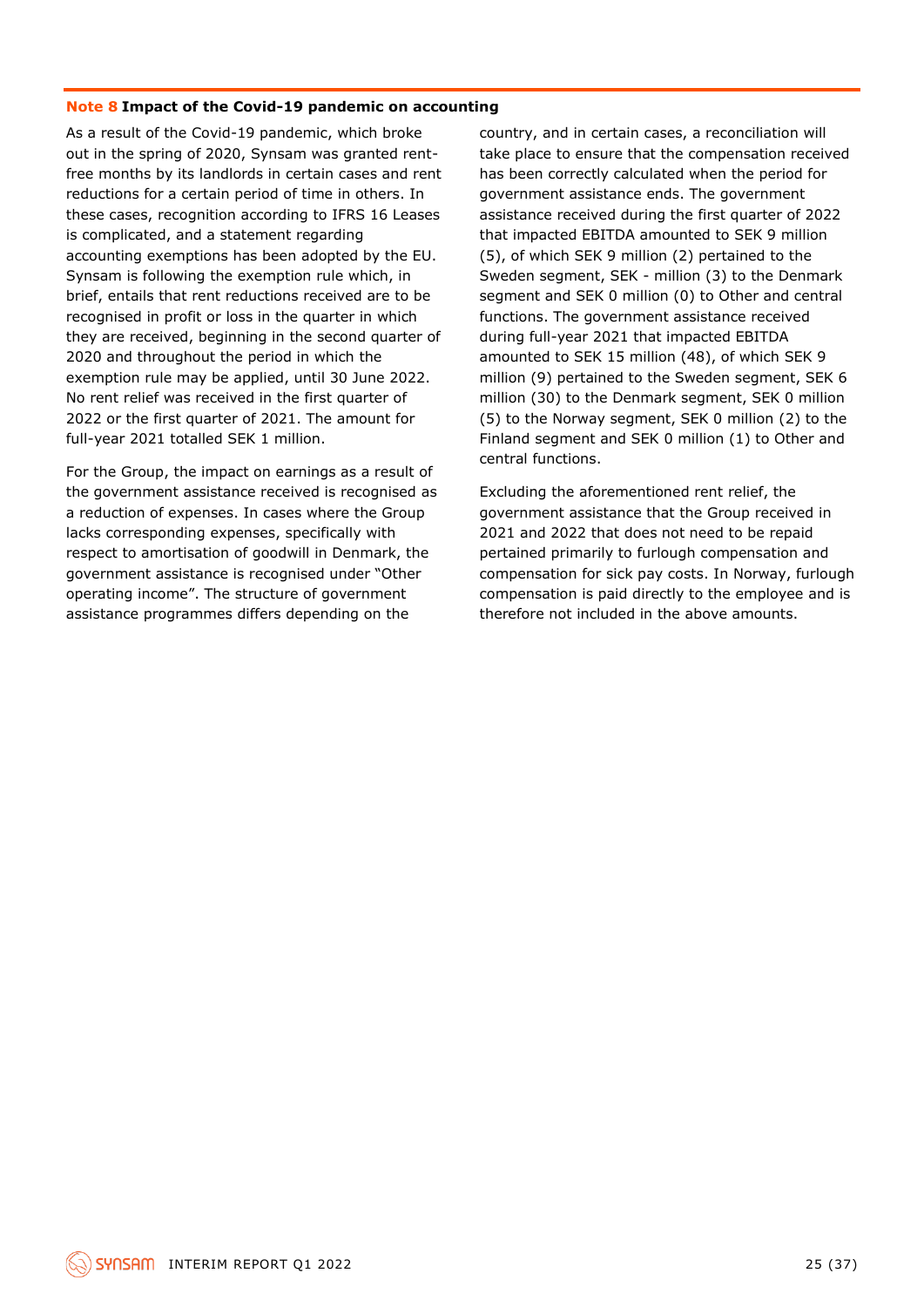## **Other financial information**

### **QUARTERLY DATA**

|                                              | 2022           |                              |                  | 2021           |                |                |           |                                                                                                                                                                                                                                           | 2020           |                |         |
|----------------------------------------------|----------------|------------------------------|------------------|----------------|----------------|----------------|-----------|-------------------------------------------------------------------------------------------------------------------------------------------------------------------------------------------------------------------------------------------|----------------|----------------|---------|
| <b>MSEK</b>                                  | Q <sub>1</sub> | <b>FY</b>                    | Q4               | Q <sub>3</sub> | Q <sub>2</sub> | Q <sub>1</sub> | <b>FY</b> | Q4                                                                                                                                                                                                                                        | Q <sub>3</sub> | Q <sub>2</sub> | Q1      |
| <b>Total revenue</b>                         | 1,204          | 4,728                        | 1,260            | 1,191          | 1,231          | 1,045          | 3,860     | 1,113                                                                                                                                                                                                                                     | 985            | 856            | 907     |
| <b>EBITDA</b>                                | 293            | 1,189                        | 296              | 314            | 340            | 239            | 934       | 279                                                                                                                                                                                                                                       | 272            | 183            | 200     |
| <b>EBITA</b>                                 | 178            | 773                          | 186              | 206            | 238            | 143            | 543       | 190                                                                                                                                                                                                                                       | 173            | 80             | 100     |
| <b>EBIT</b>                                  | 142            | 633                          | 151              | 171            | 203            | 107            | 402       | 155                                                                                                                                                                                                                                       | 138            | 45             | 64      |
| Net financial items                          | $-13$          | $-470$                       | $-60$            | $-141$         | $-165$         | $-104$         | $-538$    | $-154$                                                                                                                                                                                                                                    | $-143$         | $-141$         | $-100$  |
| Profit/loss after<br>financial items         | 129            | 163                          | 91               | 31             | 39             | 3              | $-136$    | $\mathbf{1}$                                                                                                                                                                                                                              | $-5$           | $-96$          | $-36$   |
| Income tax<br>(expense/benefit)              | $-30$          | $-112$                       | $-44$            | $-29$          | $-25$          | $-15$          | $-60$     | $-35$                                                                                                                                                                                                                                     | $-20$          | 15             | $-20$   |
| Profit/loss for the                          |                |                              |                  |                |                |                |           |                                                                                                                                                                                                                                           |                |                |         |
| period                                       | 99             | 51                           | 47               | 2              | 14             | $-12$          | $-195$    | $-34$                                                                                                                                                                                                                                     | $-25$          | $-81$          | -56     |
| EBITDA margin, %                             | 24.4           | 25.1                         | 23.5             | 26.3           | 27.6           | 22.8           | 24.2      | 25.1                                                                                                                                                                                                                                      | 27.7           | 21.4           | 22.0    |
| EBITA margin, %                              | 14.7           | 16.3                         | 14.8             | 17.3           | 19.4           | 13.6           | 14.1      | 17.1                                                                                                                                                                                                                                      | 17.6           | 9.3            | 11.0    |
| EBIT margin, %                               | 11.8           | 13.4                         | 12.0             | 14.4           | 16.5           | 10.3           | 10.4      | 13.9                                                                                                                                                                                                                                      | 14.0           | 5.2            | 7.0     |
| Investments,<br>excluding                    |                |                              |                  |                |                |                |           |                                                                                                                                                                                                                                           |                |                |         |
| acquisitions <sup>1</sup>                    | 96             | 275                          | 114              | 59             | 60             | 43             | 164       | 48                                                                                                                                                                                                                                        | 24             | 50             | 42      |
| Maintenance<br>investments                   | 44             | 166                          | 70               | 30             | 37             | 30             | 70        | 28                                                                                                                                                                                                                                        | 17             | 8              | 17      |
| Expansion<br>investments                     | 39             | 89                           | 37               | 21             | 20             | 11             | 65        | 16                                                                                                                                                                                                                                        | 5              | 26             | 19      |
| Strategic<br>investments                     | 12             | 21                           | 7                | 8              | $\overline{4}$ | $\overline{2}$ | 28        | $\overline{4}$                                                                                                                                                                                                                            | 3              | 16             | 5       |
| Earnings per share,<br>SEK <sub>2</sub><br>. | 0.66           | 0.60<br>$\sim$ $\sim$ $\sim$ | 0.38<br>$\cdots$ | 0.02           | 0.19           | $-0.17$        | $-2.73$   | $-0.47$<br>the second control of the second control of the second second control of the second second second second second second second second second second second second second second second second second second second second secon | $-0.35$        | $-1.13$        | $-0.78$ |

<sup>1</sup>Investments in this table include leases for tangible non-current assets, such as cars and optical equipment. However, these have not been included in the Group's cash flow from investing activities.

<sup>2</sup>For information on the change in the number of shares and the average number of shares during the quarter and full year, refer to the following table "Performance measures."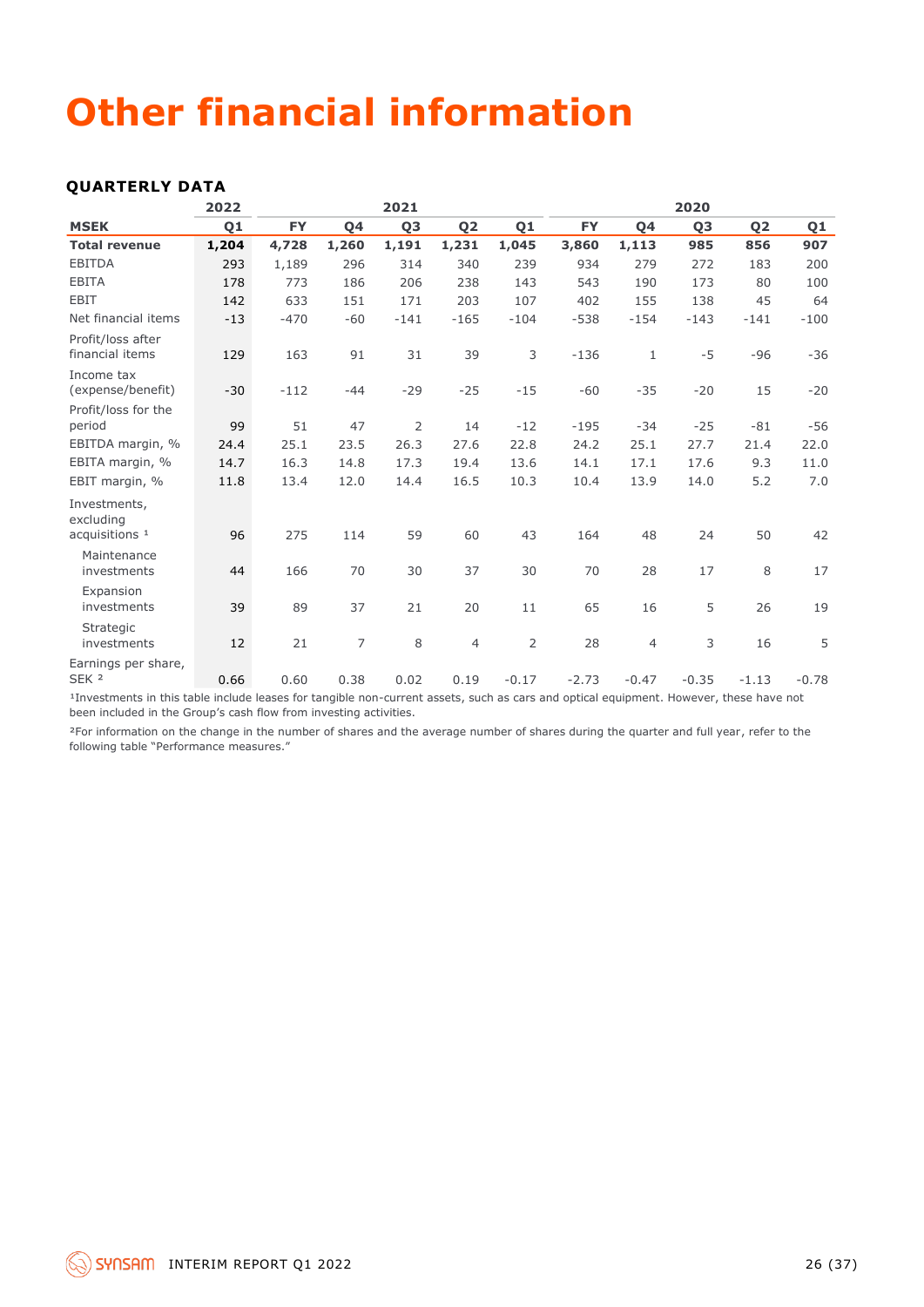### **PERFORMANCE MEASURES**

|                                                                   | Q <sub>1</sub> | Jan-Dec    |             |
|-------------------------------------------------------------------|----------------|------------|-------------|
| <b>MSEK</b>                                                       | 2022           | 2021       | 2021        |
| Sales measures                                                    |                |            |             |
| Total revenue                                                     | 1,204          | 1,045      | 4,728       |
| Growth, %                                                         | 15.1           | 15.3       | 22.5        |
| Net sales                                                         | 1,186          | 1,034      | 4,669       |
| Net sales growth, %                                               | 14.7           | 15.0       | 22.6        |
| Organic growth, %                                                 | 12.3           | 17.3       | 23.2        |
| <b>Earnings measures</b>                                          |                |            |             |
| <b>EBIT</b>                                                       | 142            | 107        | 633         |
| <b>EBITA</b>                                                      | 178            | 143        | 773         |
| Adjusted EBITA                                                    | 178            | 152        | 858         |
| <b>EBITDA</b>                                                     | 293            | 239        | 1,189       |
| Adjusted EBITDA                                                   | 293            | 248        | 1,274       |
| <b>Margin measures</b>                                            |                |            |             |
| Gross margin, %                                                   | 79.3           | 76.2       | 76.7        |
| EBIT margin, %                                                    | 11.8           | 10.3       | 13.4        |
| EBITDA margin, %                                                  | 24.4           | 22.8       | 25.1        |
| Adjusted EBITDA margin, %                                         | 24.4           | 23.7       | 26.9        |
| EBITA margin, %                                                   | 14.7           | 13.6       | 16.3        |
| Adjusted EBITA margin, %                                          | 14.7           | 14.5       | 18.1        |
| <b>Cash flow measures</b>                                         |                |            |             |
| Cash flow from operating activities                               | $-53$          | 98         | 980         |
| Cash flow from operating activities / Adjusted EBITDA, %          | $-18.2$        | 39.7       | 76.9        |
| <b>Capital structure</b>                                          |                |            |             |
| Net debt                                                          | 2,635          | 2,712      | 2,390       |
| Net debt/Adjusted EBITDA                                          | n/a            | n/a        | 1.88        |
| Equity/assets ratio, %                                            | 33.5           | $-21.4$    | 32.6        |
| Return                                                            |                |            |             |
| Return on equity, %                                               | n/a            | n/a        | n/a         |
| The share                                                         |                |            |             |
| Number of shares at end of period 1                               | 150,000,000    | 37,181,942 | 150,000,000 |
| Average number of shares during the period 1                      | 150,000,000    | 71,611,720 | 85,141,752  |
| Earnings per share before and after dilution,<br>SEK <sub>1</sub> | 0.66           | $-0.17$    | 0.60        |

<sup>1</sup>As a part of preparing the company for the IPO, a 1.93:1 share split was carried out in October 2021 that increased the number of shares from 37,181,942 to 71,611,720. Earnings per share has been retroactively restated for all periods presented based on this split. In conjunction with the company's IPO at the end of October, two offset issues and one non-cash issue were carried out, increasing the number of shares from 71,611,720 to 150,000,000. This change did not have a retroactive impact on the calculation of the average number of shares.

### **NUMBER OF STORES**

|                | <b>Sweden</b> |      | <b>Denmark</b> |      | <b>Norway</b> |      | <b>Finland</b> |      | <b>Other</b> |      | <b>Group</b> |      |
|----------------|---------------|------|----------------|------|---------------|------|----------------|------|--------------|------|--------------|------|
|                | 31 Mar        |      | 31 Mar         |      | 31 Mar        |      | 31 Mar         |      | 31 Mar       |      | 31 Mar       |      |
|                | 2022          | 2021 | 2022           | 2021 | 2022          | 2021 | 2022           | 2021 | 2022         | 2021 | 2022         | 2021 |
|                |               |      |                |      |               |      |                |      |              |      |              |      |
| Directly owned | 203           | 192  | 113            | 111  | 110           | 108  | 43             | 31   |              | 4    | 476          | 446  |
| Franchise      | 28            | 27   | 3              | 9    |               |      | $\Omega$       | 0    | 0            | 0    | 33           | 38   |
| <b>Total</b>   | 231           | 219  | 116            | 120  | 112           | 110  | 43             | 31   |              | 4    | 509          | 484  |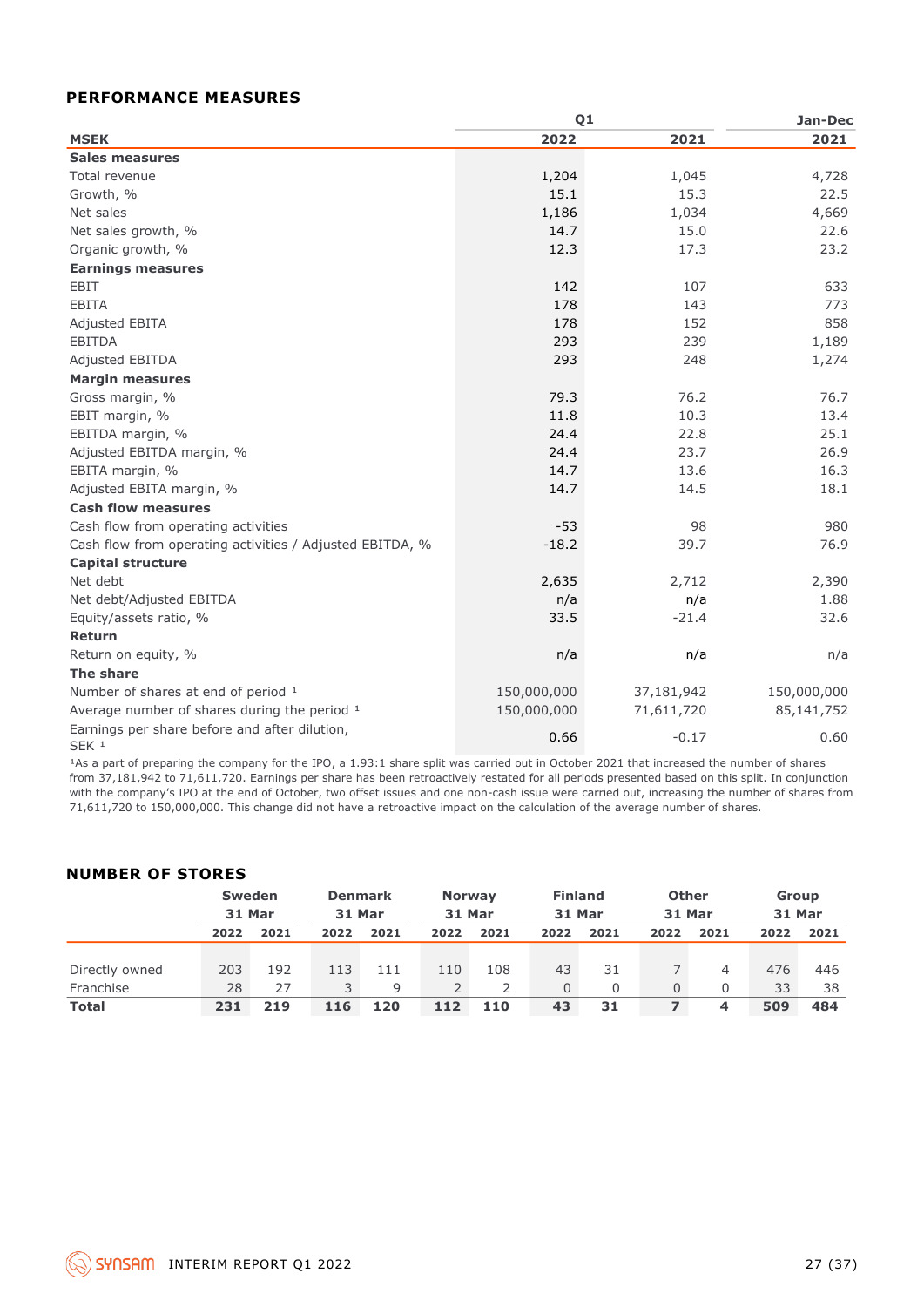### **AVERAGE NUMBER OF EMPLOYEES**

|                             | Q1    |          |       | Q1       |  |  |
|-----------------------------|-------|----------|-------|----------|--|--|
|                             |       | of whom, |       | of whom, |  |  |
|                             | 2022  | women    | 2021  | women    |  |  |
| Synsam Sweden               | 1,438 | 1,221    | 1,134 | 984      |  |  |
| Synsam Denmark              | 546   | 434      | 505   | 407      |  |  |
| Synsam Norway               | 611   | 486      | 535   | 426      |  |  |
| Synsam Finland              | 204   | 168      | 134   | 110      |  |  |
| Other and central functions | 177   | 101      | 149   | 84       |  |  |
| <b>Total</b>                | 2,976 | 2,410    | 2,456 | 2,011    |  |  |

Average number of employees during the period, full-time equivalents (FTEs).

### **Reconciliation of alternative performance measures**

Synsam applies the ESMA Alternative Performance Measures Guidelines. An alternative performance measure is a financial measure of a company's past or future earnings performance, financial position or cash flow that is not defined in accordance with IFRS. Detailed calculations of the following alternative performance measures are presented below: organic growth, like-for-like growth, EBITDA, adjusted EBITDA, EBITDA margin, adjusted EBITDA margin, EBITA, adjusted EBITA, EBITA margin, adjusted EBITA margin, gross profit, gross margin and net debt. These alternative performance measures are used by the management to monitor the Group's operations. Synsam is of the opinion that these performance measures provide valuable supplementary information to enable management, investors and other stakeholders to assess the company's performance. EBIT provides information about the Group's operating profitability. EBITDA and EBITA also provide information about the Group's **Example the matrix of the coupled and the state of the system in the control of the system in the system helmanistic system in the matter of the system fried to the system method of alternative performance the system and** 

operating profitability but before the non-cash items of depreciation and amortisation of tangible and intangible non-current assets with respect to EBITDA and before amortisation of intangible noncurrent assets with respect to EBITA. Adjusted EBITDA and Adjusted EBITA provide better information about the Group's capacity to generate earnings than EBITDA and EBITA since the adjusted measures do not include items affecting comparability. Gross profit is a performance measure that shows the Group's profit in the form of total revenue less costs for goods for resale. Organic growth provides information about the Group's capacity to generate growth through its concepts, excluding acquisitions, currency effects and franchise sales, but including the opening of new stores. Like-for-like growth provides information about the Group's capacity to generate growth in comparable stores. Churn rate, Synsam Lifestyle™ is an important tool for measuring customer loyalty in the subscription business.

| <b>Jan-Mar 2022</b>                     | Group  | Sweden                   | <b>Denmark</b> | <b>Norway</b>            | <b>Finland</b>           |  |
|-----------------------------------------|--------|--------------------------|----------------|--------------------------|--------------------------|--|
| Net sales growth                        | 14.7   | 10.4                     | 18.8           | 11.3                     | 41.1                     |  |
| Net effect of acquisitions <sup>1</sup> | $-0.2$ | $\overline{\phantom{a}}$ | $\sim$         | $\overline{\phantom{a}}$ | $\overline{\phantom{0}}$ |  |
| Currency                                | $-2.8$ | $\overline{\phantom{a}}$ | $-4.1$         | $-7.4$                   | $-4.9$                   |  |
| Franchise stores                        | 0.6    | 0.2                      | 2.1            | 0.1                      | $\overline{\phantom{0}}$ |  |
| <b>Organic growth</b>                   | 12.3   | 10.6                     | 16.8           | 4.1                      | 36.1                     |  |

<sup>1</sup>Adjustment for acquisitions where the sales of the acquired businesses are deducted from sales for the current year.

#### **Organic growth, %**

| <b>Jan-Mar 2021</b>          | <b>Group</b> | Sweden                   | <b>Denmark</b> | <b>Norway</b>            | <b>Finland</b>           |
|------------------------------|--------------|--------------------------|----------------|--------------------------|--------------------------|
| Net sales growth             | 15.0         | 16.2                     | $-3.5$         | 29.5                     | 18.6                     |
| Net effect of acquisitions 1 | $-0.3$       | $-0.4$                   | $\sim$         | $\overline{\phantom{a}}$ | $\overline{\phantom{a}}$ |
| Currency                     | 2.4          | $\overline{\phantom{a}}$ | 4.7            | 4.6                      | 6.4                      |
| Franchise stores             | 0.1          | $-0.2$                   | 0.3            | 0.4                      | $\overline{\phantom{a}}$ |
| <b>Organic growth</b>        | 17.3         | 15.6                     | 1.5            | 34.5                     | 25.0                     |

<sup>1</sup>Adjustment for acquisitions where the sales of the acquired businesses are deducted from sales for the current year.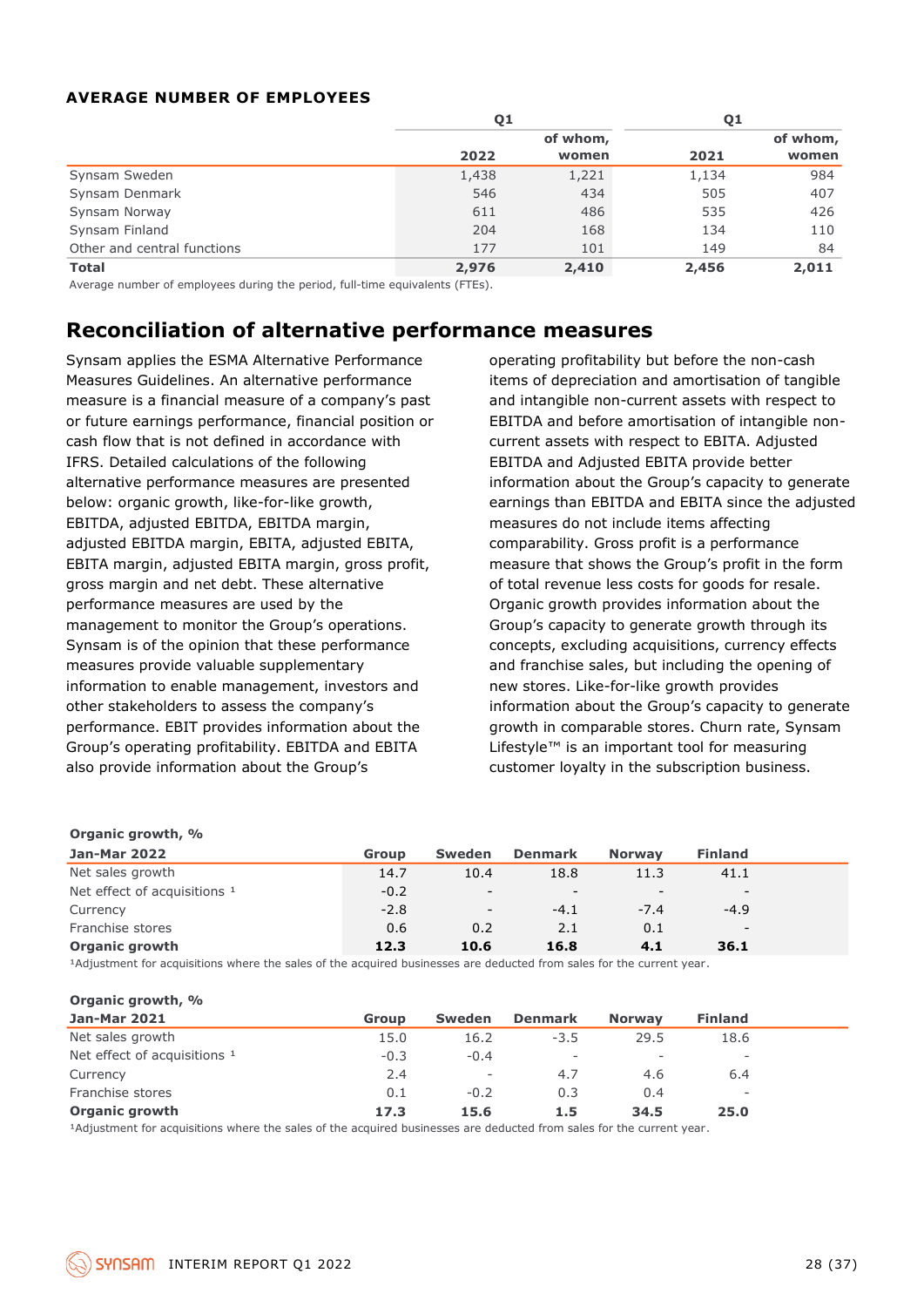### **Organic growth, %**

| <b>Jan-Dec 2021</b>          | <b>Group</b> | Sweden                   | <b>Denmark</b>           | <b>Norway</b>            | <b>Finland</b> |  |
|------------------------------|--------------|--------------------------|--------------------------|--------------------------|----------------|--|
| Net sales growth             | 22.6         | 24.5                     | 9.4                      | 27.4                     | 33.2           |  |
| Net effect of acquisitions 1 | $-0.2$       | $-0.1$                   | $\overline{\phantom{a}}$ | $\overline{\phantom{0}}$ | -              |  |
| Currency                     | 0.5          | $\overline{\phantom{a}}$ | 3.4                      | $-2.5$                   | 4.5            |  |
| Franchise stores             | 0.2          | 0.1                      | 0.4                      | 0.2                      | -              |  |
| <b>Organic growth</b>        | 23.2         | 24.5                     | 13.2                     | 25.1                     | 37.7           |  |

<sup>1</sup>Adjustment for acquisitions where the sales of the acquired businesses are deducted from sales for the current year.

### **Like-for-like growth, %**

| <b>Jan-Mar 2022</b>                    | Group  | Sweden                   | <b>Denmark</b>           | <b>Norway</b> | <b>Finland</b>           |  |
|----------------------------------------|--------|--------------------------|--------------------------|---------------|--------------------------|--|
| Net sales growth                       | 14.7   | 10.4                     | 18.8                     | 11.3          | 41.1                     |  |
| Franchise stores                       | 0.6    | 0.2                      | 2.1                      | 0.1           | $\overline{\phantom{a}}$ |  |
| Net effect of acquisitions 1           | $-0.2$ | $\overline{\phantom{a}}$ | $\overline{\phantom{a}}$ |               | -                        |  |
| Adjustments for stores not open for 12 |        |                          |                          |               |                          |  |
| months                                 | $-4.2$ | $-3.8$                   | $-2.4$                   | $-1.0$        | $-26.3$                  |  |
| Currency                               | $-2.8$ | $\overline{\phantom{a}}$ | $-4.1$                   | $-7.4$        | $-4.9$                   |  |
| Like-for-like growth                   | 8.1    | 6.8                      | 14.4                     | 3.1           | 9.9                      |  |

<sup>1</sup>Adjustment for acquisitions where the sales of the acquired businesses are deducted from sales for the current year.

#### **Like-for-like growth, %**

| <b>Jan-Mar 2021</b>                    | Group  | <b>Sweden</b>            | <b>Denmark</b> | <b>Norway</b>            | <b>Finland</b>           |  |
|----------------------------------------|--------|--------------------------|----------------|--------------------------|--------------------------|--|
| Net sales growth                       | 15.0   | 16.2                     | $-3.5$         | 29.5                     | 18.6                     |  |
| Franchise stores                       | 0.1    | $-0.2$                   | 0.3            | 0.4                      | $\overline{\phantom{a}}$ |  |
| Net effect of acquisitions 1           | $-0.3$ | $-0.4$                   | $\sim$         | $\overline{\phantom{a}}$ | $\overline{\phantom{a}}$ |  |
| Adjustments for stores not open for 12 |        |                          |                |                          |                          |  |
| months                                 | $-2.9$ | $-4.7$                   | $\sim$         | $-2.2$                   | $-3.7$                   |  |
| Currency                               | 2.4    | $\overline{\phantom{a}}$ | 4.7            | 4.6                      | 6.4                      |  |
| Like-for-like growth                   | 14.3   | 10.9                     | 1.5            | 32.3                     | 21.3                     |  |
|                                        |        |                          |                |                          |                          |  |

<sup>1</sup>Adjustment for acquisitions where the sales of the acquired businesses are deducted from sales for the current year.

#### **Like-for-like growth, %**

| <b>Jan-Dec 2021</b>                     | Group  | <b>Sweden</b>            | <b>Denmark</b>           | <b>Norway</b> | <b>Finland</b> |  |
|-----------------------------------------|--------|--------------------------|--------------------------|---------------|----------------|--|
| Net sales growth                        | 22.6   | 24.5                     | 9.4                      | 27.4          | 33.2           |  |
| Franchise stores                        | 0.2    | 0.1                      | 0.4                      | 0.2           |                |  |
| Net effect of acquisitions <sup>1</sup> | $-0.2$ | $-0.1$                   | $\overline{\phantom{a}}$ |               | ٠              |  |
| Adjustments for stores not open for 12  |        |                          |                          |               |                |  |
| months                                  | $-3.2$ | $-4.1$                   | $-1.1$                   | $-2.2$        | $-6.9$         |  |
| Currency                                | 0.5    | $\overline{\phantom{a}}$ | 3.4                      | $-2.5$        | 4.5            |  |
| Like-for-like growth                    | 20.0   | 20.4                     | 12.1                     | 22.9          | 30.9           |  |
|                                         |        |                          |                          |               |                |  |

<sup>1</sup>Adjustment for acquisitions where the sales of the acquired businesses are deducted from sales for the current year.

| <b>EBITDA and adjusted EBITDA</b><br>Jan-Mar 2022, MSEK | <b>Group</b> | <b>Sweden</b>            | <b>Denmark</b>           | <b>Norway</b> | <b>Finland</b> | Other and<br>central<br>functions |
|---------------------------------------------------------|--------------|--------------------------|--------------------------|---------------|----------------|-----------------------------------|
| EBIT                                                    | 142          | 100                      | 40                       | 27            | -6             | $-19$                             |
| Amortisation of intangible assets                       | $-36$        | $-1$                     | 0                        | 0             | $\Omega$       | $-34$                             |
| Depreciation of tangible assets                         | $-116$       | $-51$                    | $-21$                    | $-25$         | $-14$          | -6                                |
| <b>EBITDA</b>                                           | 293          | 152                      | 61                       | 52            | 8              | 21                                |
| Items affecting comparability 1                         |              | $\overline{\phantom{a}}$ | $\overline{\phantom{a}}$ |               |                |                                   |
| <b>Adjusted EBITDA</b>                                  | 293          | 152                      | 61                       | 52            | 8              | 21                                |

<sup>1</sup>Pertains to items affecting comparability; refer to definition on page 33.

| <b>EBITA and adjusted EBITA</b><br>Jan-Mar 2022, MSEK | <b>Group</b>             | <b>Sweden</b>            | <b>Denmark</b>           | <b>Norway</b>            | <b>Finland</b> | <b>Other and</b><br>central<br>functions |
|-------------------------------------------------------|--------------------------|--------------------------|--------------------------|--------------------------|----------------|------------------------------------------|
| EBIT                                                  | 142                      | 100                      | 40                       | 27                       | -6             | $-19$                                    |
| Amortisation of intangible assets                     | -36                      | -1                       | 0                        | 0                        | $\Omega$       | $-34$                                    |
| <b>EBITA</b>                                          | 178                      | 101                      | 40                       | 27                       | -6             | 16                                       |
| Items affecting comparability 1                       | $\overline{\phantom{0}}$ | $\overline{\phantom{a}}$ | $\overline{\phantom{a}}$ | $\overline{\phantom{0}}$ |                |                                          |
| <b>Adjusted EBITA</b>                                 | 178                      | 101                      | 40                       | 27                       | -6             | 16                                       |

1Pertains to items affecting comparability; refer to definition on page 33.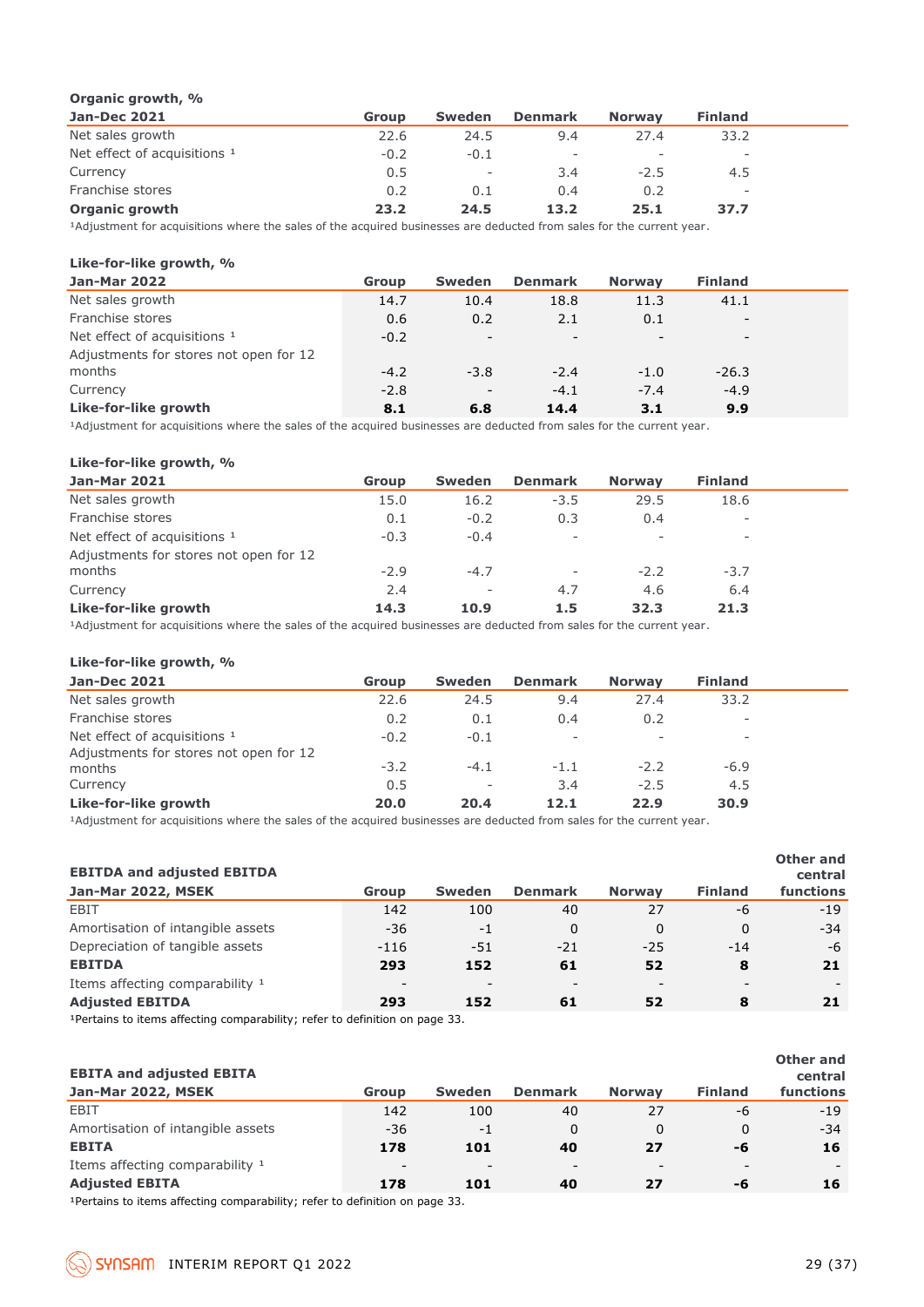### **EBITDA margin and adjusted EBITDA margin**

| Jan-Mar 2022, %                   | Group                    | <b>Sweden</b>            | <b>Denmark</b>           | <b>Norway</b>            | <b>Finland</b>           |  |
|-----------------------------------|--------------------------|--------------------------|--------------------------|--------------------------|--------------------------|--|
| EBIT margin                       | 11.8                     | 17.7                     | 15.6                     | 10.4                     | $-7.5$                   |  |
| Amortisation of intangible assets | $-3.0$                   | $-0.2$                   | $-0.1$                   | $-0.1$                   | $-0.1$                   |  |
| Depreciation of tangible assets   | $-9.6$                   | $-9.0$                   | $-8.0$                   | $-9.6$                   | $-16.9$                  |  |
| <b>EBITDA</b> margin              | 24.4                     | 26.9                     | 23.7                     | 20.0                     | 9.5                      |  |
| Items affecting comparability     | $\overline{\phantom{0}}$ | $\overline{\phantom{0}}$ | $\overline{\phantom{a}}$ | $\overline{\phantom{0}}$ | $\overline{\phantom{0}}$ |  |
| <b>Adjusted EBITDA margin</b>     | 24.4                     | 26.9                     | 23.7                     | 20.0                     | 9.5                      |  |

### **EBITA margin and adjusted EBITA margin**

| Jan-Mar 2022, %                   | Group                    | Sweden                   | <b>Denmark</b>           | <b>Norway</b>            | <b>Finland</b> |  |
|-----------------------------------|--------------------------|--------------------------|--------------------------|--------------------------|----------------|--|
| EBIT margin                       | 11.8                     | 17.7                     | 15.6                     | 10.4                     | $-7.5$         |  |
| Amortisation of intangible assets | $-3.0$                   | $-0.2$                   | $-0.1$                   | $-0.1$                   | $-0.1$         |  |
| <b>EBITA margin</b>               | 14.7                     | 17.9                     | 15.6                     | 10.4                     | $-7.4$         |  |
| Items affecting comparability     | $\overline{\phantom{a}}$ | $\overline{\phantom{a}}$ | $\overline{\phantom{a}}$ | $\overline{\phantom{0}}$ | -              |  |
| <b>Adjusted EBITA margin</b>      | 14.7                     | 17.9                     | 15.6                     | 10.4                     | $-7.4$         |  |

| <b>Gross profit</b>    |              |               |                |               |                | Other and<br>central |
|------------------------|--------------|---------------|----------------|---------------|----------------|----------------------|
| Jan-Mar 2022, MSEK     | <b>Group</b> | <b>Sweden</b> | <b>Denmark</b> | <b>Norway</b> | <b>Finland</b> | <b>functions</b>     |
| Net sales              | 1,186        | 561           | 257            | 257           | 81             | 30                   |
| Other operating income | 18           |               | 0              |               | 0              | 14                   |
| <b>Total revenue</b>   | 1,204        | 564           | 257            | 258           | 81             | 43                   |
| Goods for resale       | $-246$       | $-120$        | -60            | -61           | $-22$          | 18                   |
| <b>Gross profit</b>    | 958          | 444           | 197            | 197           | 59             | 62                   |

| <b>Gross margin</b><br>Jan-Mar 2022, % | Group  | <b>Sweden</b> | <b>Denmark</b> | <b>Norway</b> | <b>Finland</b> | Other and<br>central<br>functions |
|----------------------------------------|--------|---------------|----------------|---------------|----------------|-----------------------------------|
| Net sales, MSEK                        | 1,186  | 561           | 257            | 257           | 81             | 30                                |
| Goods for resale, MSEK                 | $-246$ | $-120$        | -60            | -61           | $-22$          | 18                                |
| <b>Total, MSEK</b>                     | 940    | 441           | 197            | 196           | 59             | 48                                |
| <b>Gross margin</b>                    | 79.3   | 78.5          | 76.6           | 76.1          | 72.7           | 161.4                             |

| <b>EBITDA and adjusted EBITDA</b>                                           |       |                          |                          |               |                | Other and<br>central |
|-----------------------------------------------------------------------------|-------|--------------------------|--------------------------|---------------|----------------|----------------------|
| Jan-Mar 2021, MSEK                                                          | Group | <b>Sweden</b>            | <b>Denmark</b>           | <b>Norway</b> | <b>Finland</b> | functions            |
| EBIT                                                                        | 107   | 124                      | 29                       | 31            |                | $-79$                |
| Amortisation of intangible assets                                           | $-35$ | -1                       | 0                        | 0             | 0              | $-34$                |
| Depreciation of tangible assets                                             | $-96$ | $-43$                    | $-19$                    | $-23$         | $-7$           | $-4$                 |
| <b>EBITDA</b>                                                               | 239   | 168                      | 48                       | 54            | 9              | $-41$                |
| Items affecting comparability 1                                             | -9    | $\overline{\phantom{a}}$ | $\overline{\phantom{a}}$ |               |                | $-Q$                 |
| <b>Adjusted EBITDA</b>                                                      | 248   | 168                      | 48                       | 54            | 9              | -31                  |
| 1 Dortains to items affecting comparability: refer to definition on page 33 |       |                          |                          |               |                |                      |

Pertains to items affecting comparability; refer to definition on page 33.

| <b>EBITA and adjusted EBITA</b><br>Jan-Mar 2021, MSEK | <b>Group</b> | <b>Sweden</b>            | <b>Denmark</b> | <b>Norway</b> | <b>Finland</b> | Other and<br>central<br>functions |
|-------------------------------------------------------|--------------|--------------------------|----------------|---------------|----------------|-----------------------------------|
| EBIT                                                  | 107          | 124                      | 29             | 31            |                | $-79$                             |
| Amortisation of intangible assets                     | $-35$        | $-1$                     | 0              |               | 0              | $-34$                             |
| <b>EBITA</b>                                          | 143          | 125                      | 30             | 31            | $\overline{2}$ | -45                               |
| Items affecting comparability 1                       | -9           | $\overline{\phantom{a}}$ | ۰              |               |                | $-9$                              |
| <b>Adjusted EBITA</b>                                 | 152          | 125                      | 30             | 31            |                | -36                               |

<sup>1</sup>Pertains to items affecting comparability; refer to definition on page 33.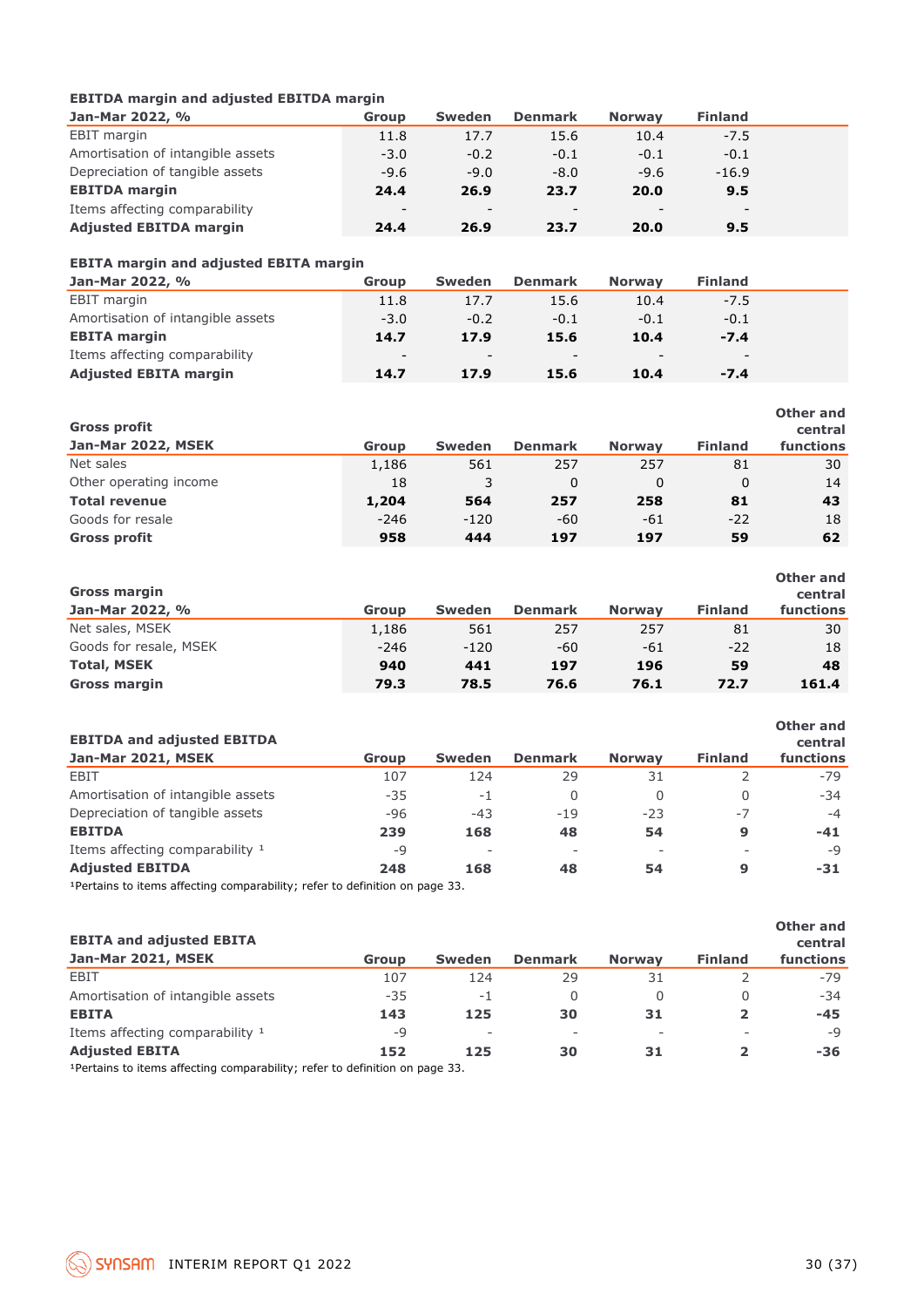### **EBITDA margin and adjusted EBITDA margin**

| Jan-Mar 2021, %                   | Group  | <b>Sweden</b>            | <b>Denmark</b>           | <b>Norway</b>            | <b>Finland</b> |  |
|-----------------------------------|--------|--------------------------|--------------------------|--------------------------|----------------|--|
| EBIT margin                       | 10.3   | 24.2                     | 13.6                     | 13.4                     | 3.9            |  |
| Amortisation of intangible assets | $-3.4$ | $-0.2$                   | $-0.1$                   | $-0.1$                   | $-0.1$         |  |
| Depreciation of tangible assets   | $-9.2$ | $-8.5$                   | $-8.7$                   | $-10.0$                  | $-11.7$        |  |
| <b>EBITDA</b> margin              | 22.8   | 32.9                     | 22.3                     | 23.4                     | 15.7           |  |
| Items affecting comparability     | $-0.9$ | $\overline{\phantom{a}}$ | $\overline{\phantom{a}}$ | $\overline{\phantom{a}}$ |                |  |
| <b>Adjusted EBITDA margin</b>     | 23.7   | 32.9                     | 22.3                     | 23.4                     | 15.7           |  |

### **EBITA margin and adjusted EBITA margin**

| Jan-Mar 2021, %                   | Group  | <b>Sweden</b> | <b>Denmark</b> | <b>Norway</b>            | <b>Finland</b>           |  |
|-----------------------------------|--------|---------------|----------------|--------------------------|--------------------------|--|
| <b>EBIT</b> margin                | 10.3   | 24.2          | 13.6           | 13.4                     | 3.9                      |  |
| Amortisation of intangible assets | $-3.4$ | $-0.2$        | $-0.1$         | $-0.1$                   | $-0.1$                   |  |
| <b>EBITA margin</b>               | 13.6   | 24.4          | 13.6           | 13.5                     | 4.0                      |  |
| Items affecting comparability     | $-0.9$ | $\sim$        | $\sim$         | $\overline{\phantom{a}}$ | $\overline{\phantom{a}}$ |  |
| <b>Adjusted EBITA margin</b>      | 14.5   | 24.4          | 13.6           | 13.5                     | 4.0                      |  |

| <b>Gross profit</b>    |        |               |                |               |                | Other and<br>central |
|------------------------|--------|---------------|----------------|---------------|----------------|----------------------|
| Jan-Mar 2021, MSEK     | Group  | <b>Sweden</b> | <b>Denmark</b> | <b>Norway</b> | <b>Finland</b> | functions            |
| Net sales              | 1,034  | 508           | 216            | 231           | 58             |                      |
| Other operating income | 11     |               |                | 0             |                | 8                    |
| <b>Total revenue</b>   | 1,045  | 511           | 217            | 231           | 58             | 29                   |
| Goods for resale       | $-246$ | $-102$        | -54            | -54           | $-16$          | $-21$                |
| <b>Gross profit</b>    | 799    | 408           | 163            | 178           | 42             | 9                    |

| <b>Gross margin</b><br>Jan-Mar 2021, % | Group  | <b>Sweden</b> | <b>Denmark</b> | <b>Norway</b> | <b>Finland</b> | Other and<br>central<br>functions |
|----------------------------------------|--------|---------------|----------------|---------------|----------------|-----------------------------------|
| Net sales, MSEK                        | 1.034  | 508           | 216            | 231           | 58             | 21                                |
| Goods for resale, MSEK                 | $-246$ | $-102$        | -54            | $-54$         | $-16$          | $-21$                             |
| <b>Total, MSEK</b>                     | 788    | 406           | 162            | 178           | 42             |                                   |
| <b>Gross margin</b>                    | 76.2   | 79.9          | 75.2           | 76.8          | 72.2           | 2.3                               |

| <b>EBITDA and adjusted EBITDA</b>                                                                                                                                                                                                   |        |                          |                          |               |                | Other and<br>central |
|-------------------------------------------------------------------------------------------------------------------------------------------------------------------------------------------------------------------------------------|--------|--------------------------|--------------------------|---------------|----------------|----------------------|
| Jan-Dec 2021, MSEK                                                                                                                                                                                                                  | Group  | <b>Sweden</b>            | <b>Denmark</b>           | <b>Norway</b> | <b>Finland</b> | functions            |
| EBIT                                                                                                                                                                                                                                | 633    | 567                      | 201                      | 179           |                | $-315$               |
| Amortisation of intangible assets                                                                                                                                                                                                   | $-140$ | $-4$                     | $-1$                     | -1            | 0              | $-134$               |
| Depreciation of tangible assets                                                                                                                                                                                                     | $-416$ | $-188$                   | $-79$                    | $-95$         | $-35$          | $-20$                |
| <b>EBITDA</b>                                                                                                                                                                                                                       | 1,189  | 758                      | 280                      | 274           | 37             | $-161$               |
| Items affecting comparability 1                                                                                                                                                                                                     | $-85$  | $\overline{\phantom{a}}$ | $\overline{\phantom{a}}$ |               |                | $-85$                |
| <b>Adjusted EBITDA</b>                                                                                                                                                                                                              | 1,274  | 758                      | 280                      | 274           | 37             | $-76$                |
| $\overline{AB}$ . And the set of the set of the set of the set of the set of the set of the set of the set of the set of the set of the set of the set of the set of the set of the set of the set of the set of the set of the set |        |                          |                          |               |                |                      |

<sup>1</sup>Pertains to items affecting comparability; refer to definition on page 33.

| <b>EBITA and adjusted EBITA</b><br>Jan-Dec 2021, MSEK                                                                                                                                                                               | Group  | <b>Sweden</b>            | <b>Denmark</b>           | <b>Norway</b>            | <b>Finland</b> | Other and<br>central<br>functions |
|-------------------------------------------------------------------------------------------------------------------------------------------------------------------------------------------------------------------------------------|--------|--------------------------|--------------------------|--------------------------|----------------|-----------------------------------|
| EBIT                                                                                                                                                                                                                                | 633    | 567                      | 201                      | 179                      |                | $-315$                            |
| Amortisation of intangible assets                                                                                                                                                                                                   | $-140$ | $-4$                     | $-1$                     | -1                       |                | $-134$                            |
| <b>EBITA</b>                                                                                                                                                                                                                        | 773    | 570                      | 201                      | 180                      |                | $-181$                            |
| Items affecting comparability 1                                                                                                                                                                                                     | $-85$  | $\overline{\phantom{a}}$ | $\overline{\phantom{m}}$ | $\overline{\phantom{a}}$ |                | $-85$                             |
| <b>Adjusted EBITA</b>                                                                                                                                                                                                               | 858    | 570                      | 201                      | 180                      |                | -96                               |
| $\overline{AB}$ . And the set of the set of the set of the set of the set of the set of the set of the set of the set of the set of the set of the set of the set of the set of the set of the set of the set of the set of the set |        |                          |                          |                          |                |                                   |

<sup>1</sup>Pertains to items affecting comparability; refer to definition on page 33.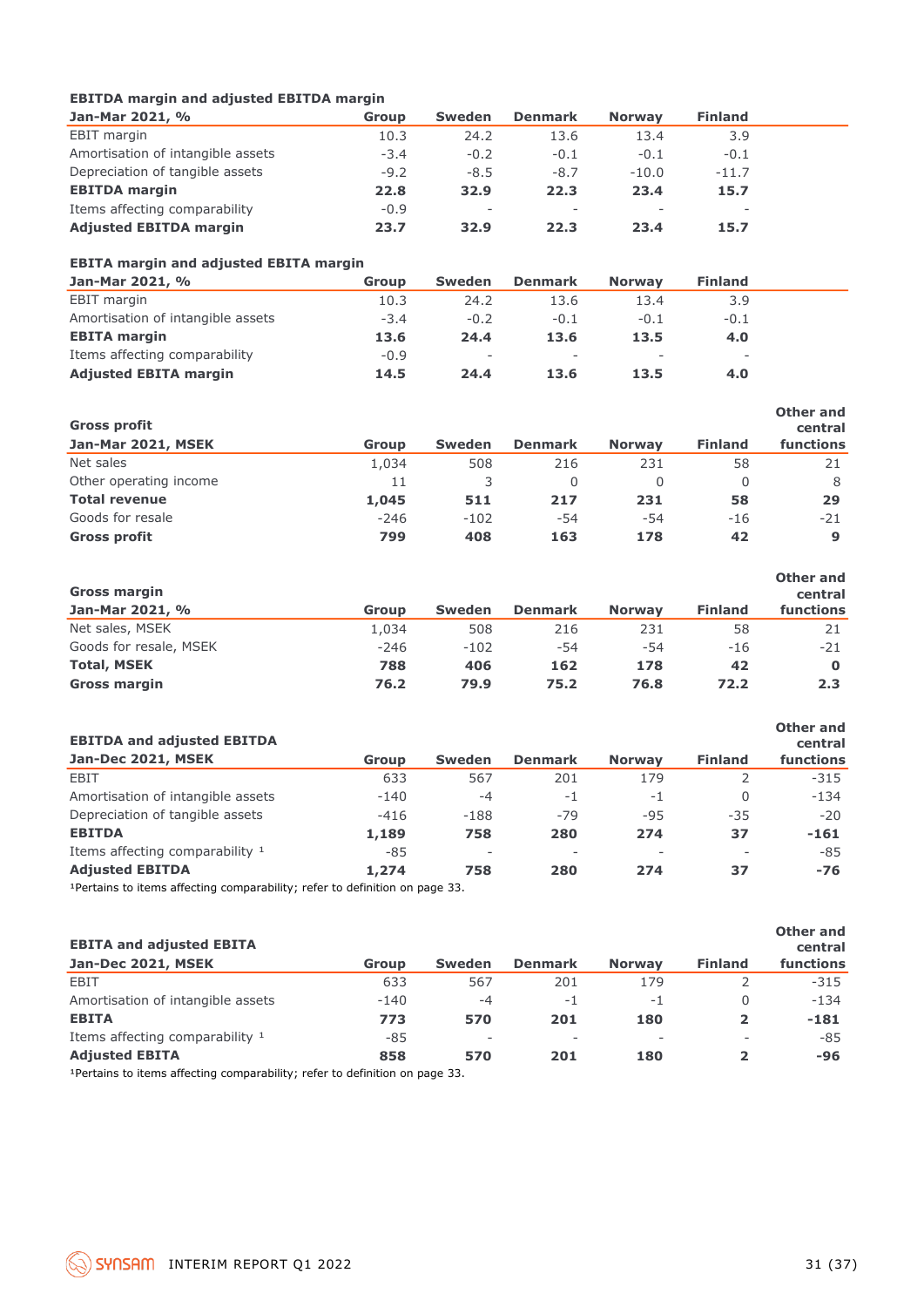### **EBITDA margin and adjusted EBITDA margin**

| Jan-Dec 2021, %                   | <b>Group</b> | <b>Sweden</b>            | <b>Denmark</b> | <b>Norway</b> | <b>Finland</b> |  |
|-----------------------------------|--------------|--------------------------|----------------|---------------|----------------|--|
| EBIT margin                       | 13.4         | 24.9                     | 19.7           | 17.5          | 0.8            |  |
| Amortisation of intangible assets | $-3.0$       | $-0.2$                   | $-0.1$         | $-0.1$        | $-0.1$         |  |
| Depreciation of tangible assets   | $-8.8$       | $-8.2$                   | $-7.7$         | $-9.2$        | $-13.2$        |  |
| <b>EBITDA</b> margin              | 25.1         | 33.3                     | 27.5           | 26.8          | 14.0           |  |
| Items affecting comparability     | $-1.8$       | $\overline{\phantom{a}}$ | $\sim$         | $\sim$        | $\sim$         |  |
| <b>Adjusted EBITDA margin</b>     | 26.9         | 33.3                     | 27.5           | 26.8          | 14.0           |  |

### **EBITA margin and adjusted EBITA margin**

| Jan-Dec 2021, %                   | Group  | <b>Sweden</b>            | <b>Denmark</b>           | <b>Norway</b>            | <b>Finland</b>           |  |
|-----------------------------------|--------|--------------------------|--------------------------|--------------------------|--------------------------|--|
| <b>EBIT</b> margin                | 13.4   | 24.9                     | 19.7                     | 17.5                     | 0.8                      |  |
| Amortisation of intangible assets | $-3.0$ | $-0.2$                   | $-0.1$                   | $-0.1$                   | $-0.1$                   |  |
| <b>EBITA margin</b>               | 16.3   | 25.1                     | 19.7                     | 17.6                     | 0.9                      |  |
| Items affecting comparability     | $-1.8$ | $\overline{\phantom{a}}$ | $\overline{\phantom{a}}$ | $\overline{\phantom{0}}$ | $\overline{\phantom{a}}$ |  |
| <b>Adjusted EBITA margin</b>      | 18.1   | 25.1                     | 19.7                     | 17.6                     | 0.9                      |  |

| <b>Gross profit</b>    |          |               |                |               |                | Other and<br>central |
|------------------------|----------|---------------|----------------|---------------|----------------|----------------------|
| Jan-Dec 2021, MSEK     | Group    | <b>Sweden</b> | <b>Denmark</b> | <b>Norway</b> | <b>Finland</b> | functions            |
| Net sales              | 4,669    | 2,266         | 1,018          | 1,020         | 266            | 98                   |
| Other operating income | 59       | 10            |                |               |                | 45                   |
| <b>Total revenue</b>   | 4,728    | 2,276         | 1,020          | 1,022         | 266            | 143                  |
| Goods for resale       | $-1.088$ | $-484$        | $-254$         | $-252$        | $-81$          | $-16$                |
| <b>Gross profit</b>    | 3,640    | 1,792         | 766            | 770           | 185            | 127                  |

| <b>Gross margin</b><br>Jan-Dec 2021, % | Group    | <b>Sweden</b> | <b>Denmark</b> | <b>Norway</b> | <b>Finland</b> | Other and<br>central<br>functions |
|----------------------------------------|----------|---------------|----------------|---------------|----------------|-----------------------------------|
| Net sales, MSEK                        | 4,669    | 2,266         | 1,018          | 1,020         | 266            | 98                                |
| Goods for resale, MSEK                 | $-1.088$ | $-484$        | $-254$         | $-252$        | -81            | $-16$                             |
| <b>Total, MSEK</b>                     | 3,581    | 1,781         | 764            | 768           | 185            | 83                                |
| <b>Gross margin</b>                    | 76.7     | 78.6          | 75.0           | 75.3          | 69.4           | 83.9                              |

| <b>Items affecting comparability</b> |                |      | Jan-Dec |  |
|--------------------------------------|----------------|------|---------|--|
| <b>MSEK</b>                          | 2022           | 2021 | 2021    |  |
| IPO preparation expenses             |                |      | 85      |  |
| <b>Total</b>                         | $\blacksquare$ |      | 85      |  |
| Churn                                |                |      | Jan-Dec |  |

| <b>Churn</b>                                              | 01     |      | Jan-Dec |
|-----------------------------------------------------------|--------|------|---------|
| $\frac{0}{0}$                                             | 2022   | 2021 | 2021    |
| Active customer base at beginning of period,<br>thousands | 393    | 279  | 279     |
| Departing customers, thousands                            | 9      |      | 26      |
| Churn rate, %                                             | 2.20   | 1.87 | 9.33    |
| <b>Net debt</b>                                           | 31 Mar |      | 31 Dec  |

| <b>Net debt</b>                   | 31 Mar |        | 31 Dec |
|-----------------------------------|--------|--------|--------|
| <b>MSEK</b>                       | 2022   | 2021   | 2021   |
| Loans from financial institutions | 2,425  | 2,707  | 2,416  |
| + Lease liabilities               | 752    | 597    | 710    |
| + Bank quarantees                 | 18     | 23     | 20     |
| - Cash and cash equivalents       | $-560$ | $-615$ | $-755$ |
| <b>Net debt</b>                   | 2,635  | 2,712  | 2,390  |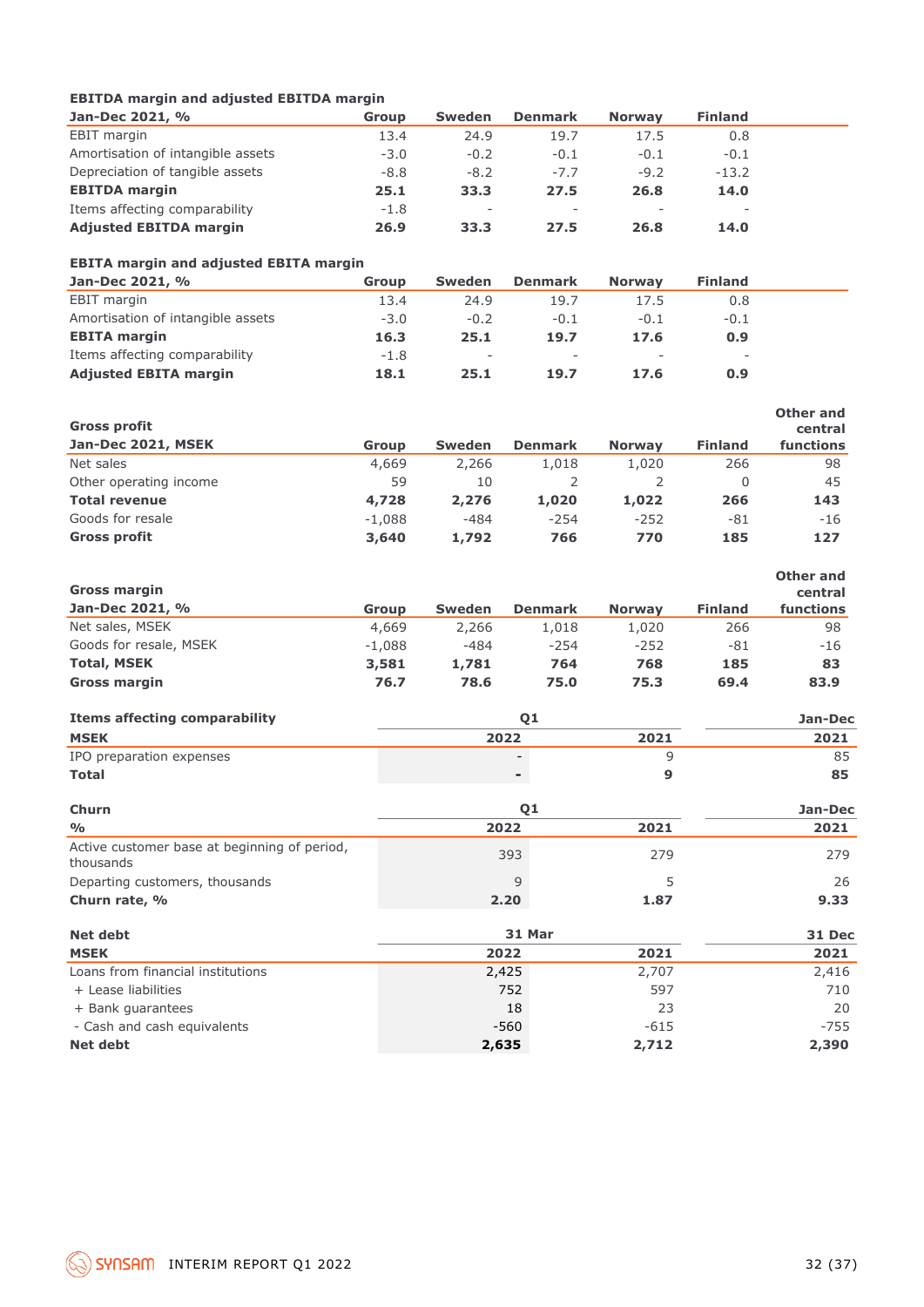## **Definitions**

### **Financial definitions**

| Gross Margin <sup>1</sup>               | Net sales less the cost of goods for resale as a percentage of net sales.                                                                                                                                                                                                                                                                                                                                                                                                                                                                                                                                                                                                                                                                                                                                                                                                                                                                                           |
|-----------------------------------------|---------------------------------------------------------------------------------------------------------------------------------------------------------------------------------------------------------------------------------------------------------------------------------------------------------------------------------------------------------------------------------------------------------------------------------------------------------------------------------------------------------------------------------------------------------------------------------------------------------------------------------------------------------------------------------------------------------------------------------------------------------------------------------------------------------------------------------------------------------------------------------------------------------------------------------------------------------------------|
| Gross profit <sup>1</sup>               | Total revenue less the cost of goods for resale.                                                                                                                                                                                                                                                                                                                                                                                                                                                                                                                                                                                                                                                                                                                                                                                                                                                                                                                    |
| <b>EBIT margin<sup>1</sup></b>          | EBIT as a percentage of total revenue.                                                                                                                                                                                                                                                                                                                                                                                                                                                                                                                                                                                                                                                                                                                                                                                                                                                                                                                              |
| EBITA <sup>1</sup>                      | EBIT after depreciation of tangible non-current assets, including right-of-use assets,<br>but before amortisation of intangible non-current assets.                                                                                                                                                                                                                                                                                                                                                                                                                                                                                                                                                                                                                                                                                                                                                                                                                 |
| <b>Adjusted EBITA1</b>                  | EBITA adjusted for items affecting comparability.                                                                                                                                                                                                                                                                                                                                                                                                                                                                                                                                                                                                                                                                                                                                                                                                                                                                                                                   |
| <b>EBITA</b> margin <sup>1</sup>        | EBITA as a percentage of total revenue.                                                                                                                                                                                                                                                                                                                                                                                                                                                                                                                                                                                                                                                                                                                                                                                                                                                                                                                             |
| EBITDA <sup>1</sup>                     | EBIT before depreciation of tangible non-current assets, including right-of-use assets,<br>and amortisation of intangible non-current assets.                                                                                                                                                                                                                                                                                                                                                                                                                                                                                                                                                                                                                                                                                                                                                                                                                       |
| <b>Adjusted EBITDA1</b>                 | EBITDA adjusted for items affecting comparability.                                                                                                                                                                                                                                                                                                                                                                                                                                                                                                                                                                                                                                                                                                                                                                                                                                                                                                                  |
| <b>EBITDA</b> margin <sup>1</sup>       | EBITDA as a percentage of total revenue.                                                                                                                                                                                                                                                                                                                                                                                                                                                                                                                                                                                                                                                                                                                                                                                                                                                                                                                            |
| <b>Equity per share</b>                 | Equity in relation to the number of shares at the end of the period.                                                                                                                                                                                                                                                                                                                                                                                                                                                                                                                                                                                                                                                                                                                                                                                                                                                                                                |
| Net debt <sup>1</sup>                   | Loans from financial institutions plus lease liabilities plus bank guarantees less<br>capitalised borrowing costs less cash and cash equivalents.                                                                                                                                                                                                                                                                                                                                                                                                                                                                                                                                                                                                                                                                                                                                                                                                                   |
| <b>Items affecting</b><br>comparability | In order to improve comparability and clarify the development of the underlying<br>operations between years, different performance measures are presented excluding<br>items affecting comparability. Items affecting comparability refer to major items that<br>impact comparability insofar as they do not recur with the same regularity as other<br>items. These items include restructuring costs due to a major change in the<br>operations, transaction costs and related costs in conjunction with acquisitions,<br>divestments or changes in ownership, and impairment of non-current assets. In<br>addition, owner-related expenses that would not exist in a new ownership structure<br>have been recognised as items affecting comparability since 2014. Costs related to<br>restructuring or changes to the operations may pertain to a period of several years,<br>provided they are included in a clearly defined project with a start and end date. |
| Like-for-like growth <sup>1</sup>       | Growth in net sales adjusted for, in the group, the sales of recently opened stores in<br>the current year for the months in which these stores were not open in the preceding<br>year and for currency, franchise stores and acquisitions.                                                                                                                                                                                                                                                                                                                                                                                                                                                                                                                                                                                                                                                                                                                         |
| Cash and cash<br>equivalents            | Cash and cash equivalents includes cash, cash equivalents and bank deposits.                                                                                                                                                                                                                                                                                                                                                                                                                                                                                                                                                                                                                                                                                                                                                                                                                                                                                        |
| Organic growth <sup>1</sup>             | Organic growth in directly owned stores: Growth in net sales adjusted for the net<br>effect of acquisitions, currency and franchise stores.                                                                                                                                                                                                                                                                                                                                                                                                                                                                                                                                                                                                                                                                                                                                                                                                                         |
| <b>Earnings per share</b>               | Profit/loss for the period in relation to the average number of shares. The average<br>number of shares is calculated as the number of shares at the end of the period<br>multiplied by the number of days this number existed during the period plus any<br>other number of shares during the period multiplied by the number of days this<br>number existed during the period. The total is then divided by the number of days<br>during the period.                                                                                                                                                                                                                                                                                                                                                                                                                                                                                                              |
| Equity/assets ratio                     | Equity as a percentage of total assets.                                                                                                                                                                                                                                                                                                                                                                                                                                                                                                                                                                                                                                                                                                                                                                                                                                                                                                                             |

<sup>&</sup>lt;sup>1</sup> Alternative performance measures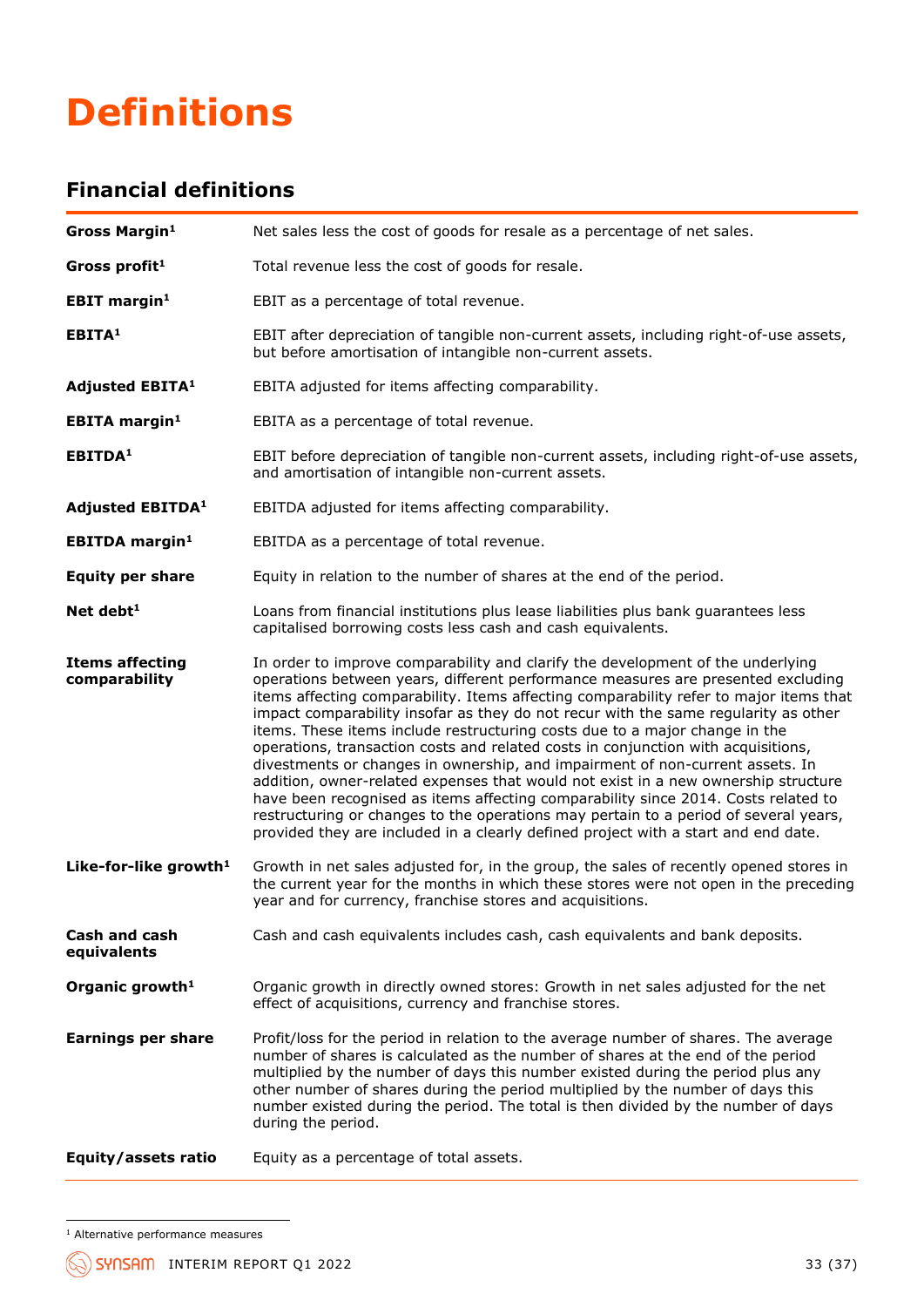## **Company-specific glossary and definitions**

| <b>Accumulated number</b><br>of Lifestyle<br>subscriptions<br>ordered | Accumulated number of Lifestyle subscriptions ordered since the Lifestyle offering<br>started. This is a gross measure and does not include the effect of terminated<br>subscriptions, but pertains to unique customers, meaning that individuals who have<br>terminated their subscriptions and later ordered again are not counted twice.                                                                                                                                                                                                                                                                            |  |
|-----------------------------------------------------------------------|------------------------------------------------------------------------------------------------------------------------------------------------------------------------------------------------------------------------------------------------------------------------------------------------------------------------------------------------------------------------------------------------------------------------------------------------------------------------------------------------------------------------------------------------------------------------------------------------------------------------|--|
| Ai                                                                    | Ai complements Synsam's current customer offering by clearly addressing a younger<br>target group with high demands in terms of flexibility, availability and choice.                                                                                                                                                                                                                                                                                                                                                                                                                                                  |  |
| <b>Active customer base</b>                                           | The number of Lifestyle subscription customers including Lifestyle subscription<br>customers in franchise stores, excluding cancelled orders, customers who terminated<br>their subscription and later ordered again, and customers who terminated their<br>orders within 30 days (right of withdrawal).                                                                                                                                                                                                                                                                                                               |  |
| <b>Frames</b>                                                         | Frames for spectacles and sunglasses.                                                                                                                                                                                                                                                                                                                                                                                                                                                                                                                                                                                  |  |
| <b>Facing fee</b>                                                     | Facing fee refers to payments from certain suppliers for the products included in<br>Synsam Group's central range, which are displayed on store shelves.                                                                                                                                                                                                                                                                                                                                                                                                                                                               |  |
| <b>Flagship Stores</b>                                                | Flagship Stores are Synsam's largest stores. They are centrally and attractively<br>located in so-called AAA locations in major cities. They have a floor space of at least<br>400 square metres, offer approximately 3,000-5,000 different products and are fully<br>equipped, modern eye health centres. Flagship Stores offer a range of more<br>exclusive products that cannot be found in other Synsam stores. Customers have<br>access to a complete optical retail and eye health range.                                                                                                                        |  |
| <b>Franchise stores</b>                                               | Stores that are not directly owned, but operate under the Group's brands/store<br>concepts.                                                                                                                                                                                                                                                                                                                                                                                                                                                                                                                            |  |
| <b>Glass</b>                                                          | The glass used for spectacles or sunglasses, with or without corrective properties.                                                                                                                                                                                                                                                                                                                                                                                                                                                                                                                                    |  |
| <b>House Brands</b>                                                   | Brands designed in house.                                                                                                                                                                                                                                                                                                                                                                                                                                                                                                                                                                                              |  |
| <b>Investments</b>                                                    | Investments, excluding acquisitions, are divided into maintenance investments,<br>strategic investments and expansion investments, with maintenance investments<br>pertaining to the maintenance of operating activities. Strategic investments pertain<br>to investments related to strategic initiatives, including but not limited to the<br>refurbishment of the majority of stores to reflect Synsam's new concept and<br>investments in new IT systems to support the strategic plan. Expansion investments<br>pertain to investments related to the establishment of new stores, referred to as<br>greenfields. |  |
| <b>Contact lens</b><br>subscriptions                                  | A contact lens subscription is a contract involving recurring purchases with the right<br>to terminate the contract at the latest one week before the next delivery.                                                                                                                                                                                                                                                                                                                                                                                                                                                   |  |
| <b>Contact lenses</b>                                                 | Contact lenses that are placed directly on the eye.                                                                                                                                                                                                                                                                                                                                                                                                                                                                                                                                                                    |  |
| <b>Market share</b>                                                   | Share of the optical retail market, based on external market information in Sweden<br>and management's assessment in other countries.                                                                                                                                                                                                                                                                                                                                                                                                                                                                                  |  |
| <b>Online sales</b>                                                   | Sales to end customers that are carried out entirely online where delivery takes place<br>directly to end customers. However, online sales of contact lens subscriptions are<br>categorised as contact lens subscriptions, i.e. not as online sales.                                                                                                                                                                                                                                                                                                                                                                   |  |
| <b>Synsam Group's</b><br>quarterly churn rate,<br>Synsam Lifestyle™   | The number of customers in Synsam Group who terminated their Lifestyle<br>subscriptions during the quarter divided by the active customer base in Synsam<br>Group at the beginning of the quarter.                                                                                                                                                                                                                                                                                                                                                                                                                     |  |
| <b>Synsam Group's</b><br>annual churn rate,<br>Synsam Lifestyle™      | The number of customers in Synsam Group who terminated their Lifestyle<br>subscriptions during the year divided by the active customer base in Synsam Group<br>at the beginning of the year.                                                                                                                                                                                                                                                                                                                                                                                                                           |  |
| <b>Synsam Hearing</b>                                                 | Synsam Hearing includes hearing exams and the opportunity to try out hearing aids<br>in selected stores.                                                                                                                                                                                                                                                                                                                                                                                                                                                                                                               |  |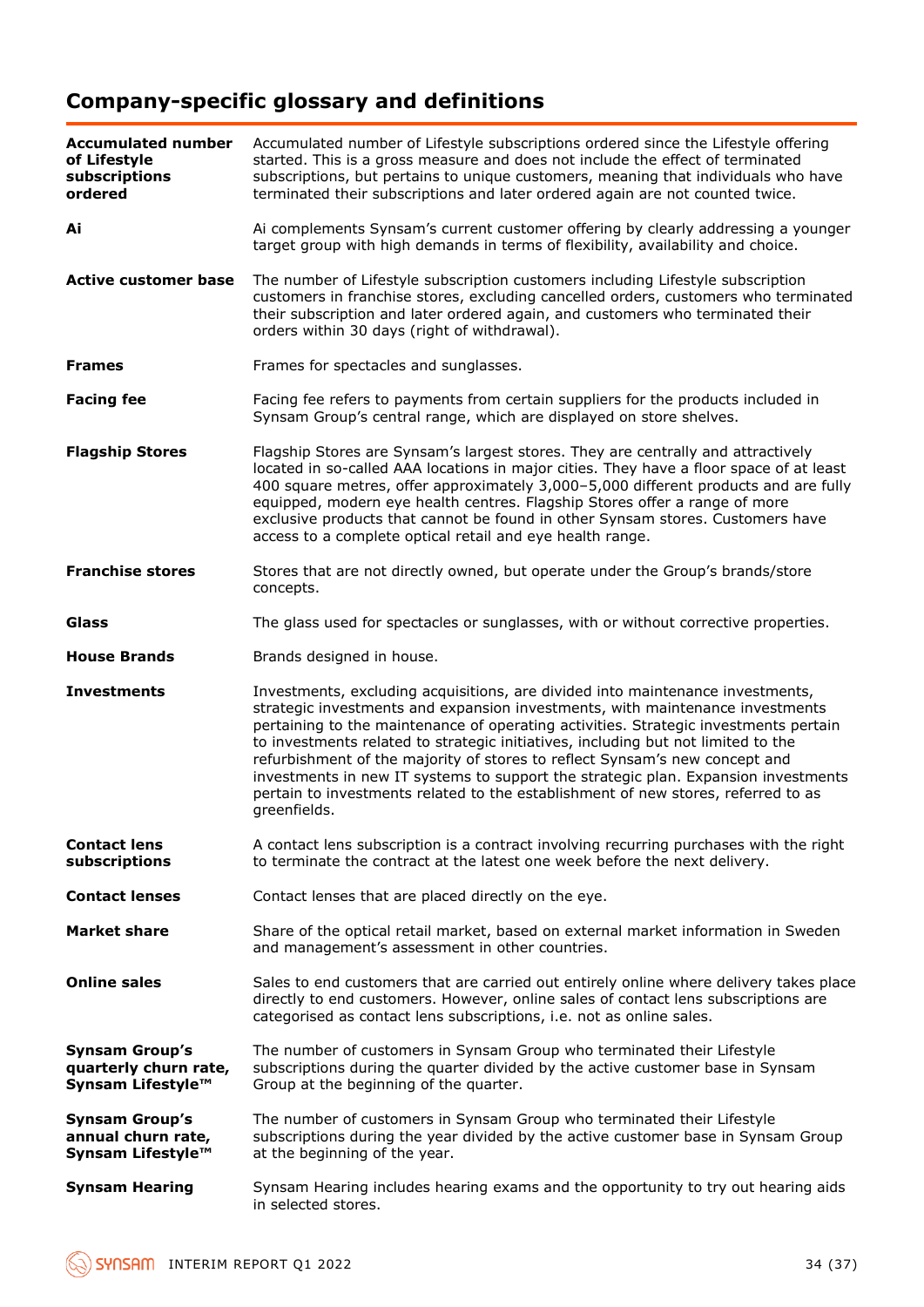| Synsam Lifestyle™                         | Spectacles subscription and related services, including both Synsam Lifestyle™ and<br>Profil Optik Lifestyle.                                                                                                                                                                                                                                                                                                                            |
|-------------------------------------------|------------------------------------------------------------------------------------------------------------------------------------------------------------------------------------------------------------------------------------------------------------------------------------------------------------------------------------------------------------------------------------------------------------------------------------------|
| <b>Synsam Megastores</b>                  | Synsam Megastores are one step down from Flagship Stores in terms of size but are<br>larger than ordinary stores. Megastores are situated in highly attractive areas for<br>optical retail stores in the local market, known as AA locations. Megastores have a<br>broader range, approximately 2,700 different products compared with regular stores<br>that have about 1,000 different products, and extra rooms for eye examinations. |
| <b>Synsam Recycling</b><br><b>Outlets</b> | Synsam Recycling Outlets offer a smaller, simpler business concept. The stores are<br>part of Synsam's sustainability agenda and primarily offer second-hand and recycled<br>spectacles from Synsam's Lifestyle subscriptions and recycling boxes.                                                                                                                                                                                       |
| <b>Eye examinations</b>                   | Examination of the customer's eyesight to identify potential visual defects, changes<br>in visual defects or eye diseases.                                                                                                                                                                                                                                                                                                               |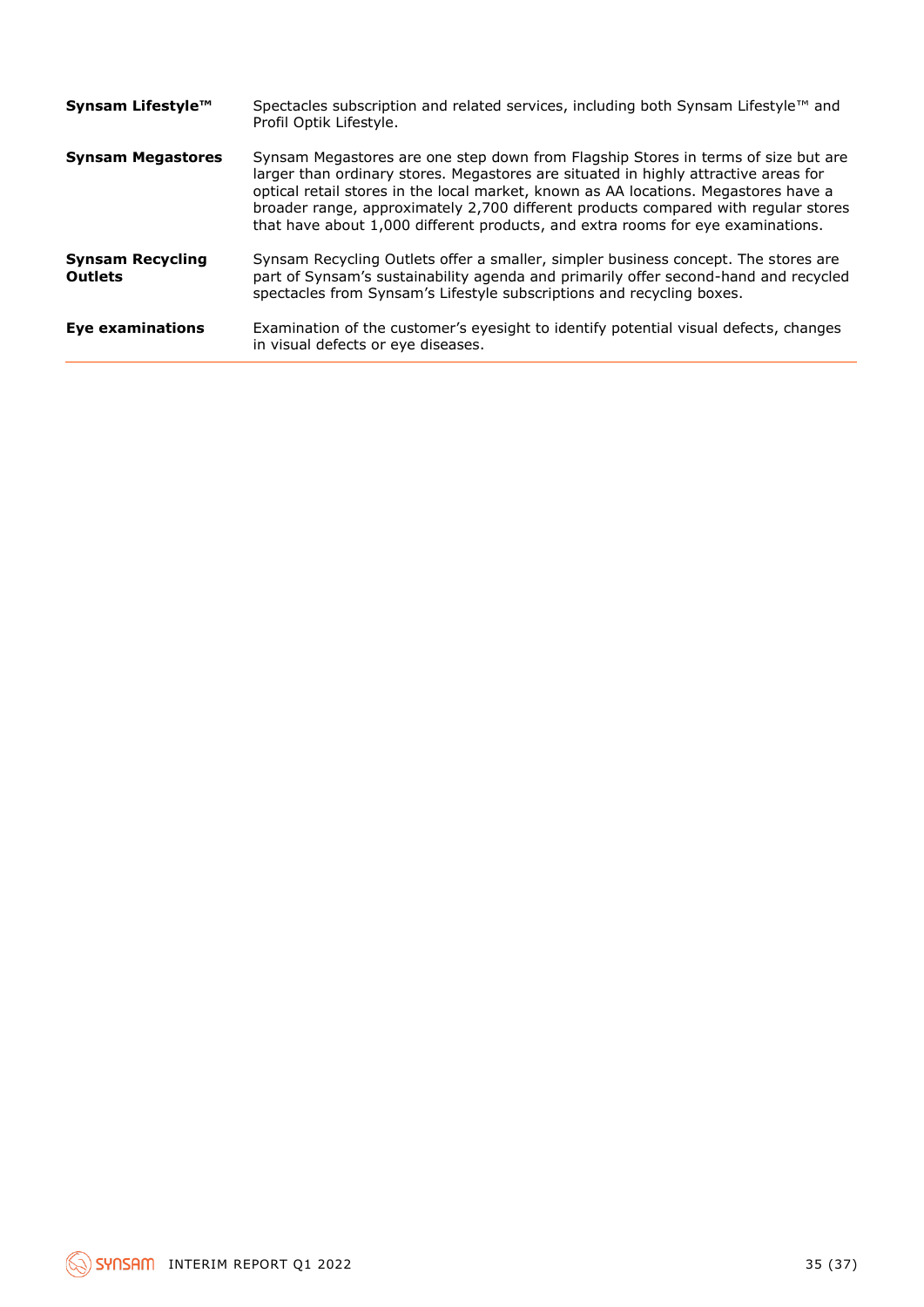## **Synsam Group's House Brands**